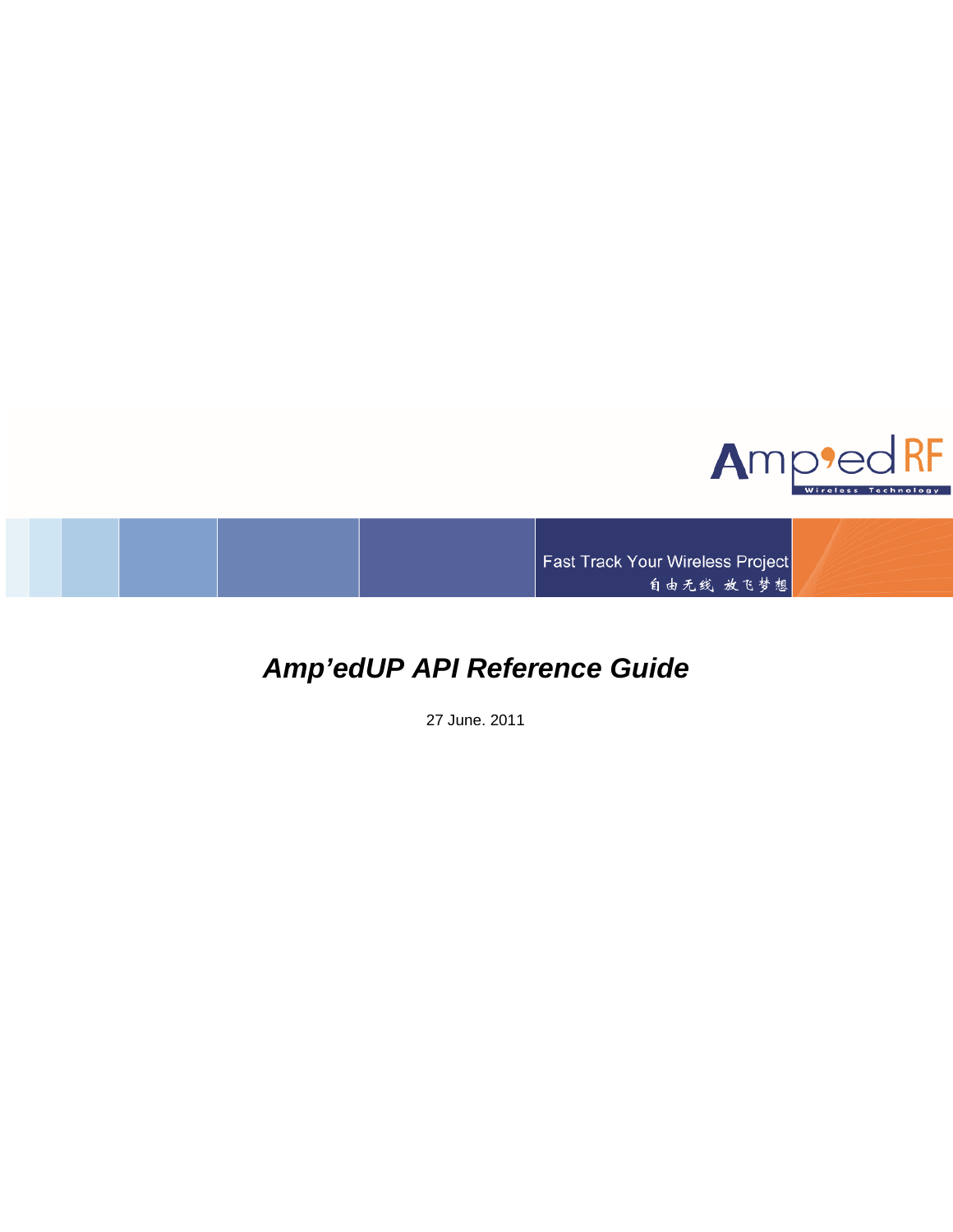

# Amp'edUP API Reference Guide

All rights reserved. Copyright © 2011 by Amp'ed RF Technology, Inc.

No part of the contents of this document may be reproduced or transmitted in any form, by any means or for any purpose, without the prior written permission of Amp'ed RF Technology, Inc.

The information in this document and the product it describes are subject to change without notice.

The software program described in this document is provided to its authorized users pursuant to a software license agreement, and any use of this software program is strictly subject to the terms and conditions, including confidentiality obligations, set forth in the applicable software license agreement between Amp'ed RF Technology, Inc. and the licensee.

This document is intended only to assist the reader in the use of the product. Amp'ed RF Technology, Inc. shall not be liable for any loss or damage arising from the use of any information in this document or any error or omission in such information or any incorrect use of the product.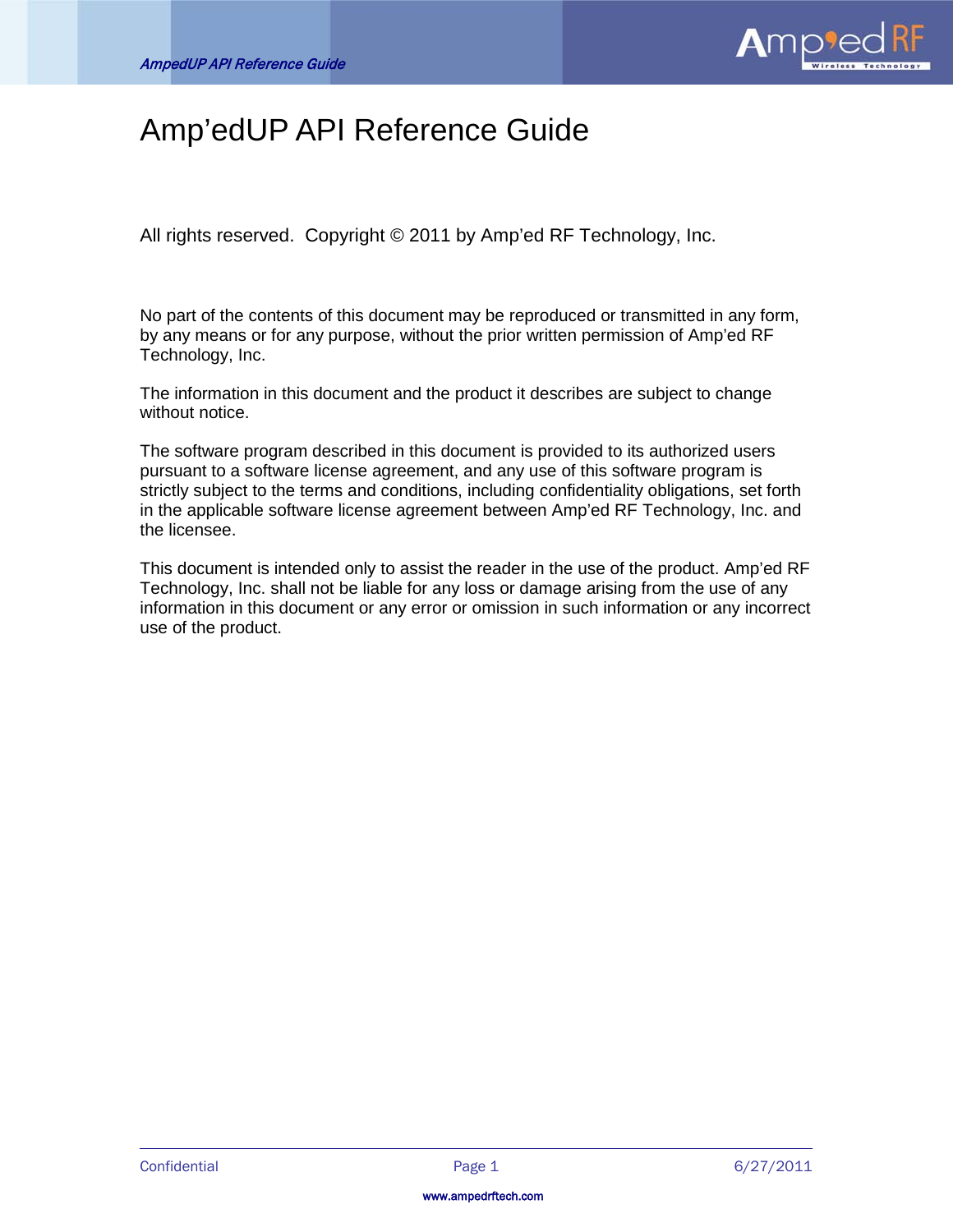

# **TABLE OF CONTENTS**

# **Contents**

| 1            |       |                                                                             |    |  |
|--------------|-------|-----------------------------------------------------------------------------|----|--|
| 1.1          |       |                                                                             |    |  |
| 1.2          |       |                                                                             |    |  |
| $\mathbf{2}$ |       |                                                                             |    |  |
| 2.1          |       | Overview of Embedded Applications Using the Amp'edUP Bluetooth Interface  5 |    |  |
| 3            |       |                                                                             |    |  |
|              |       |                                                                             |    |  |
|              | 3.1.1 |                                                                             |    |  |
|              | 3.1.2 |                                                                             |    |  |
| 4            |       |                                                                             |    |  |
| 4.1          |       |                                                                             |    |  |
|              | 4.1.1 |                                                                             |    |  |
|              | 4.1.2 |                                                                             |    |  |
|              | 4.1.3 |                                                                             |    |  |
|              | 4.1.4 |                                                                             |    |  |
|              | 4.1.5 |                                                                             |    |  |
|              | 4.1.6 |                                                                             |    |  |
|              | 4.1.7 |                                                                             |    |  |
|              | 4.1.8 |                                                                             |    |  |
|              |       |                                                                             |    |  |
|              | 4.2.1 |                                                                             |    |  |
|              | 4.2.2 |                                                                             |    |  |
|              | 4.2.3 |                                                                             |    |  |
|              | 4.2.4 |                                                                             |    |  |
|              | 4.2.5 |                                                                             |    |  |
|              | 4.2.6 |                                                                             |    |  |
|              | 4.2.7 |                                                                             |    |  |
|              | 4.2.8 |                                                                             |    |  |
| 4.3          |       |                                                                             |    |  |
|              | 4.3.1 |                                                                             |    |  |
|              | 4.3.2 |                                                                             |    |  |
| 5            |       |                                                                             | 31 |  |
| 5.1          |       |                                                                             |    |  |
|              | 5.1.1 |                                                                             |    |  |
|              |       |                                                                             |    |  |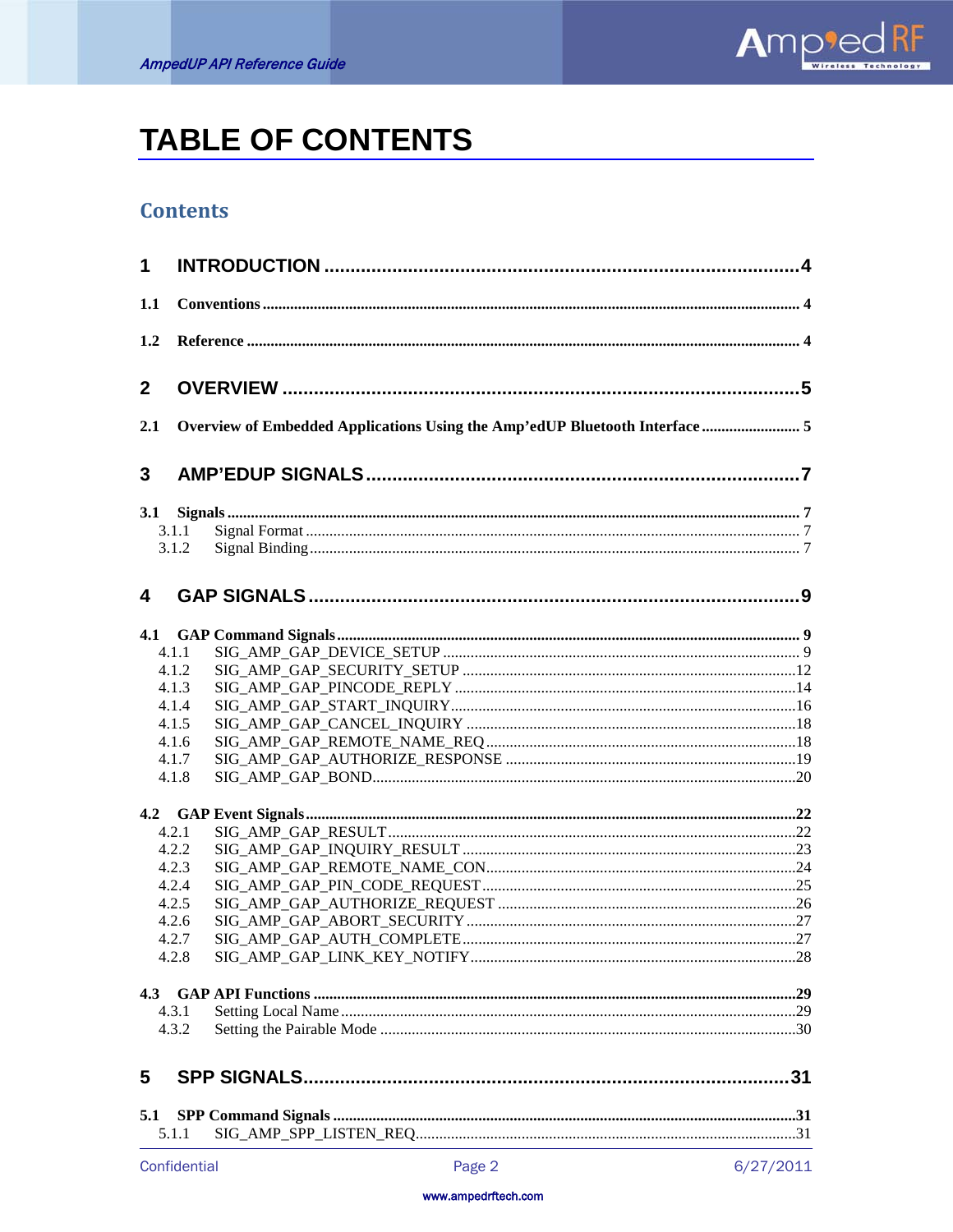

| 5.1.2          |  |
|----------------|--|
| 5.1.3          |  |
| 5.1.4          |  |
|                |  |
| 5.2.1          |  |
| 5.2.2          |  |
| 5.2.3          |  |
| 5.2.4          |  |
| 5.2.5          |  |
| 6              |  |
|                |  |
| 6.1.1          |  |
|                |  |
|                |  |
|                |  |
| 6.2.1          |  |
| $\overline{7}$ |  |
| 7.1            |  |
| 7.1.1          |  |
| 7.1.2          |  |
| 7.1.3          |  |
| 7.1.4          |  |
| 7.1.5          |  |
| 7.1.6          |  |
|                |  |
| 7.2.1          |  |
| 7.2.2          |  |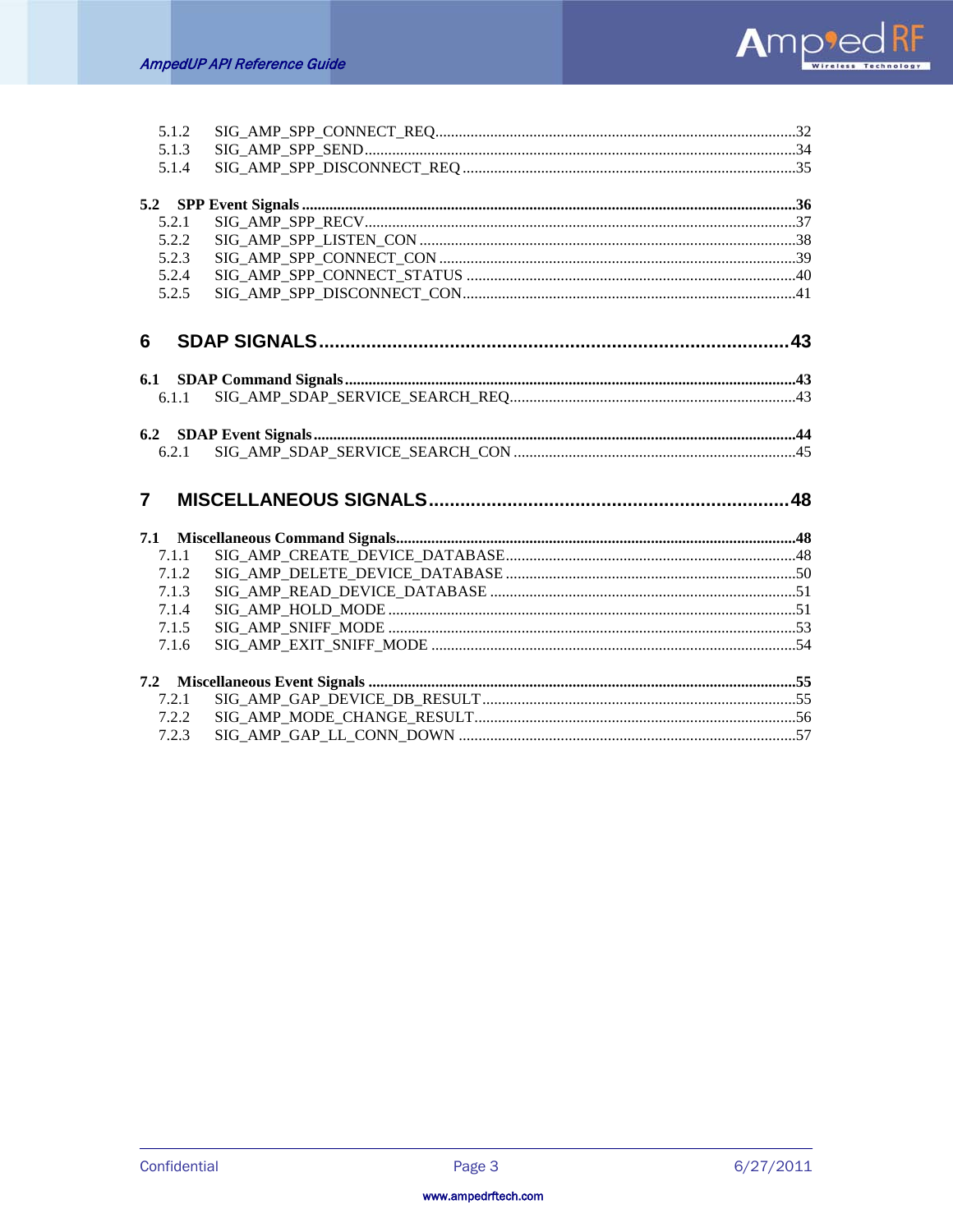

# <span id="page-4-0"></span>**1 Introduction**

This publication, *Amp'edUP API Reference Guide*, serves as a reference for all Amp'edUP signals and messages used to interface with the application development framework. The *Amp'edUP API Reference Guide* explains how to build signals used to interface to the lower Bluetooth profiles and layers, such as SPP, SDAP, GAP, etc. This document will not explain how to write an embedded application using the Amp'edUP interface signals. The programmer should be familiar with Bluetooth profiles and various protocol stack concepts.

# <span id="page-4-1"></span>**1.1 Conventions**

| Document Name                                 | Document Names are also<br>italicized and they are<br>underlined as well.                              |
|-----------------------------------------------|--------------------------------------------------------------------------------------------------------|
| Macros, tasks, modules,<br>and function names | Macros, tasks, modules, and<br>function names are in bold and<br>as they appear in the source<br>code. |
| File Name                                     | File Names are italicized.                                                                             |
| Source code                                   | Denotes source code                                                                                    |
| SIG AMP GAP GET                               | Command signal names are<br>bold and all capital letters (no<br>spaces)                                |
| SIG_AMP_GAP_RESULT                            | Event signal names are bold,<br>italicized, and all capital letters<br>(no spaces)                     |
| support@ampedrf.com                           | Denotes a hyperlink to website<br>or email address                                                     |



**!** *Note: highlights important notes about previous information.*

# <span id="page-4-2"></span>**1.2 Reference**

The following terms are referred to in this document:

|  | <b>Table 1. Definitions and Acronyms</b> |  |  |
|--|------------------------------------------|--|--|
|--|------------------------------------------|--|--|

| <b>Term</b> | <b>Description/Meaning</b>                           |
|-------------|------------------------------------------------------|
| API         | Application Programmer Interface                     |
| - AT        | Text based command standard commonly used for modems |
| -BD         | <b>Bluetooth Device</b>                              |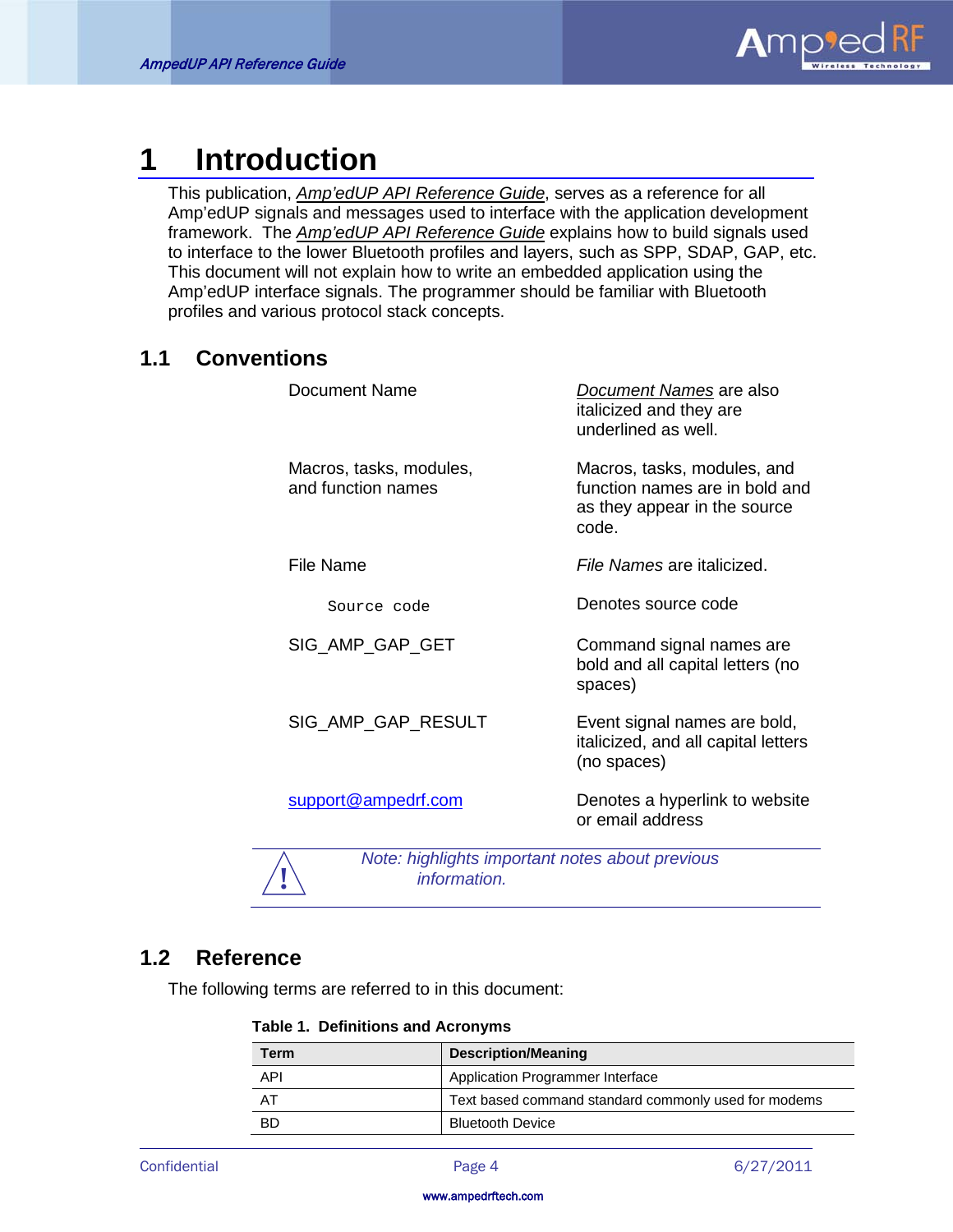

| Term               | <b>Description/Meaning</b>                   |
|--------------------|----------------------------------------------|
| <b>BdAddr</b>      | <b>Bluetooth Device Address</b>              |
| GAP                | Generic Access Profile                       |
| <b>HCI</b>         | <b>Host Controller Interface</b>             |
| ID                 | Identification                               |
| Inq.               | Inquiry                                      |
| L <sub>2</sub> CAP | Logical Link Control and Adaptation Protocol |
| LAN                | <b>Local Area Network</b>                    |
| LAP                | <b>LAN Access Point</b>                      |
| LS                 | Least Significant                            |
| <b>OBEX</b>        | Object Exchange                              |
| OS                 | <b>Operating System</b>                      |
| <b>PIN</b>         | Personal Identification Number               |
| <b>PPP</b>         | Point-to-Point Protocol                      |
| <b>RAM</b>         | Random Access Memory                         |
| Req                | Request                                      |
| <b>RFCOMM</b>      | <b>Serial Port Emulation</b>                 |
| <b>RTOS</b>        | <b>Real Time Operating System</b>            |
| <b>SDAP</b>        | Service Discovery Application Profile        |
| <b>SDP</b>         | Service Discovery Protocol                   |
| <b>SPP</b>         | Serial Port Profile                          |
| <b>TCP</b>         | <b>Transport Control Protocol</b>            |
| <b>ULS</b>         | <b>Upper Layer Stack</b>                     |
| <b>USB</b>         | <b>Universal Serial Bus</b>                  |
| <b>UUID</b>        | Universally Unique Identifier                |

# <span id="page-5-0"></span>**2 Overview**

# <span id="page-5-1"></span>**2.1 Overview of Embedded Applications Using the Amp'edUP Bluetooth Interface**

The Amp'edUP Bluetooth API is comprised of signals that invoke the functionality provided by profiles such as SPP, SDAP and GAP. They are sent to and from embedded applications.

Signals going from an embedded application to the ULS are called command signals. Signals going from the ULS to an embedded application are called event signals. Figure 1 shows this structure.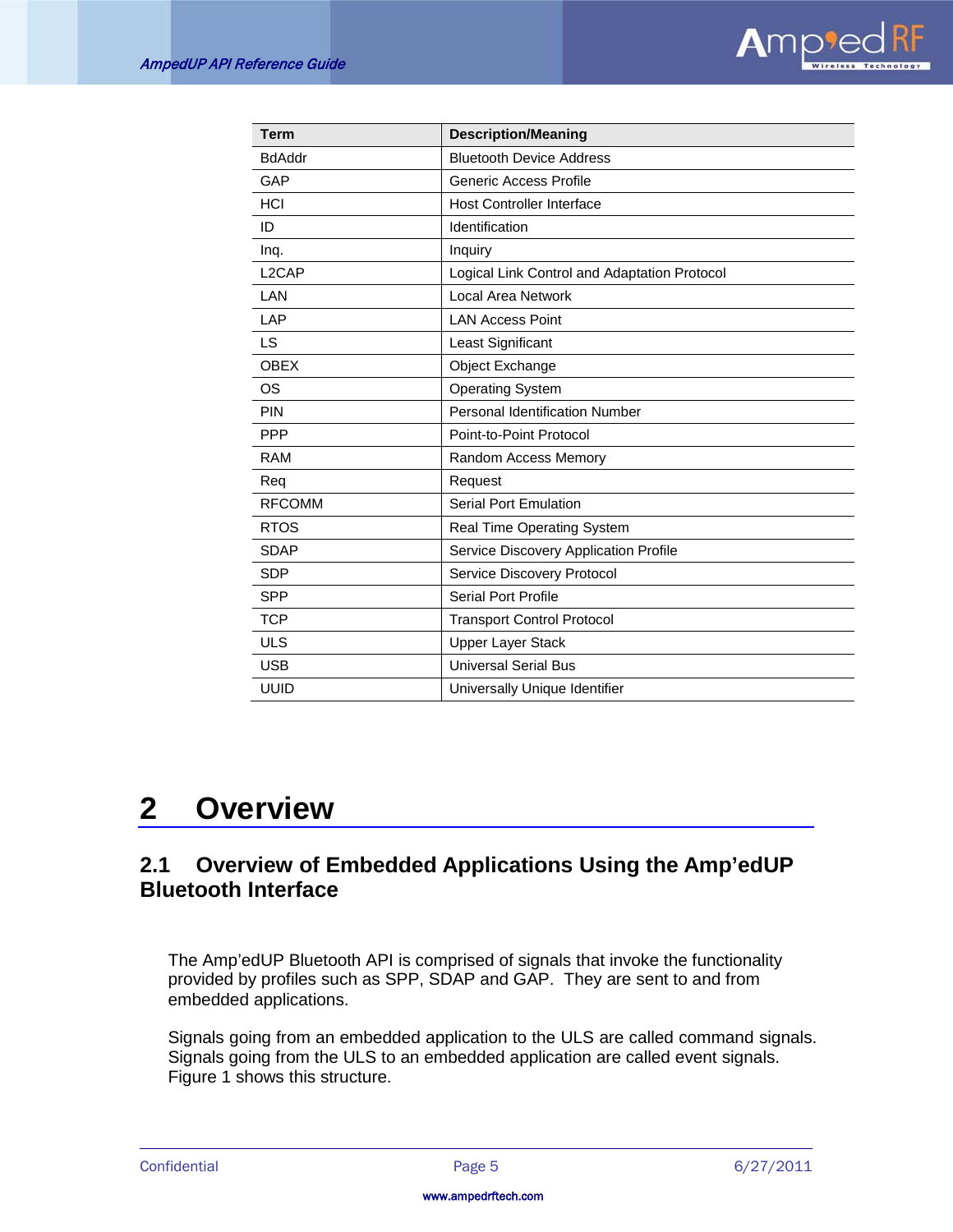

The following sections explain each command and event signal that can be sent to and received from Amp'edUP.

This document assumes the embedded application will run in its own task context (either single or multiple tasks) under the SAFE RTOS operating system.



**Figure 1. Embedded Bluetooth Protocol Stack Amp'edUP**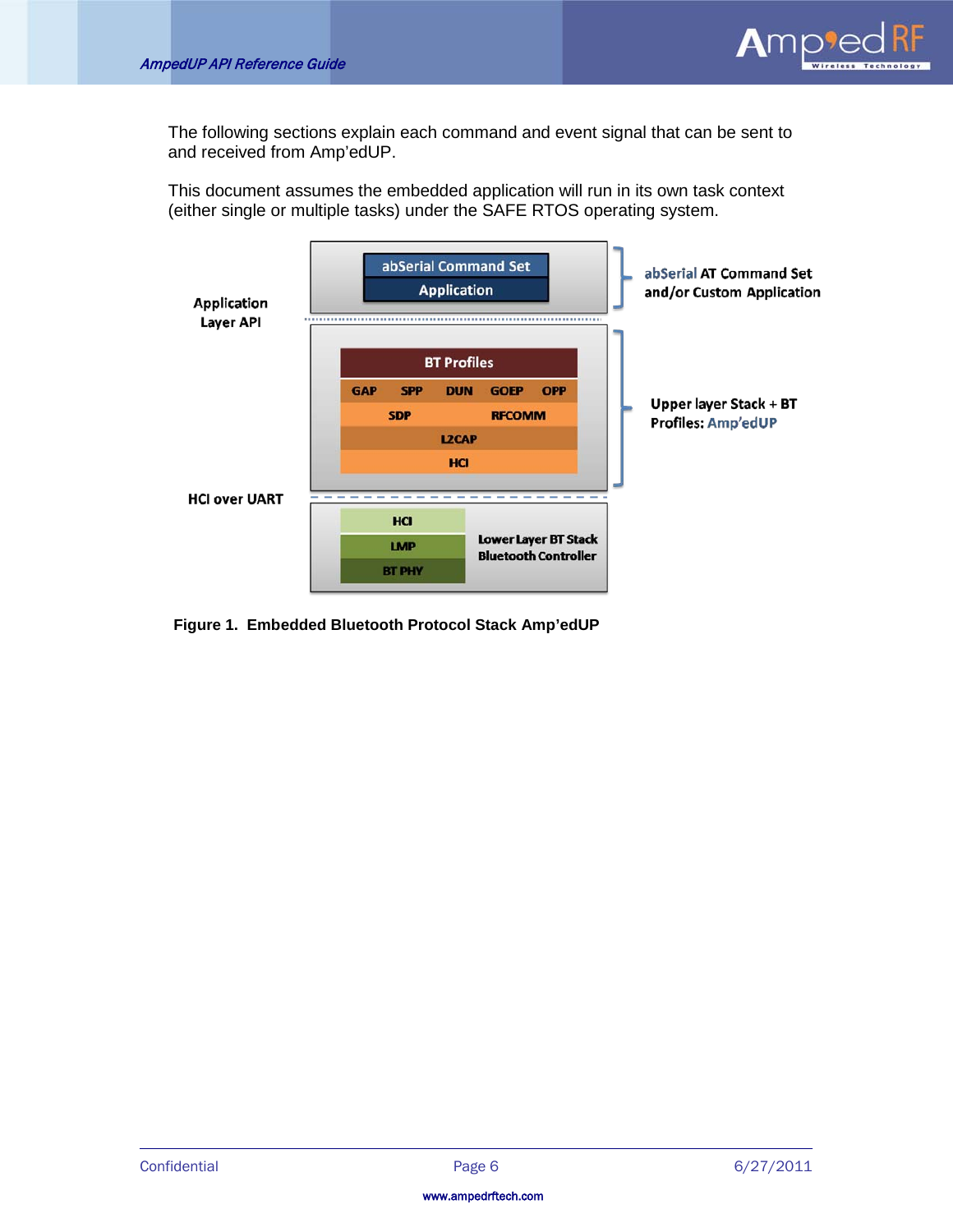

# <span id="page-7-0"></span>**3 Amp'edUP Signals**

# <span id="page-7-1"></span>**3.1 Signals**

All Amp'edUP signals have the same general format, may have a signal number and an associated structure whether they are a command signal or event signal.

The following sections detail the purpose, signal number, and associated signal structure including the type name for every command signal and the associated return event signal - if any.

The signals are grouped under categories according to the profile they belong to. They are:

- GAP
- SPP
- SDAP
- Miscellaneous

# <span id="page-7-2"></span>**3.1.1 Signal Format**

The signal has been explained with the following format:

Signal Structure Type Name: Type Name

Signal Description is given next and a table of signal parameters.

| Signal ID | <b>Signal Parameters</b>                         |
|-----------|--------------------------------------------------|
| 0xXXXX    | Defined separately for each of the signals below |

# *3.1.1.1 Signal Parameters*

Signal parameters are then individually explained.

#### **Signal ID Define**

Size: 2 Bytes

| Value                      | <b>Parameter Description</b>                                                                      |
|----------------------------|---------------------------------------------------------------------------------------------------|
| 0xXXXX (pre-defined names) | Signal ID definition that identifies the signal (specific<br>value for each signal defined below) |

# <span id="page-7-3"></span>**3.1.2 Signal Binding**

For signal binding, the default destination is abSerial, but a user can change this to either "Repeat" or "Redirect". The below figure identifies how this value routes an incoming signal to abSerial and/or to the SDK Main Application.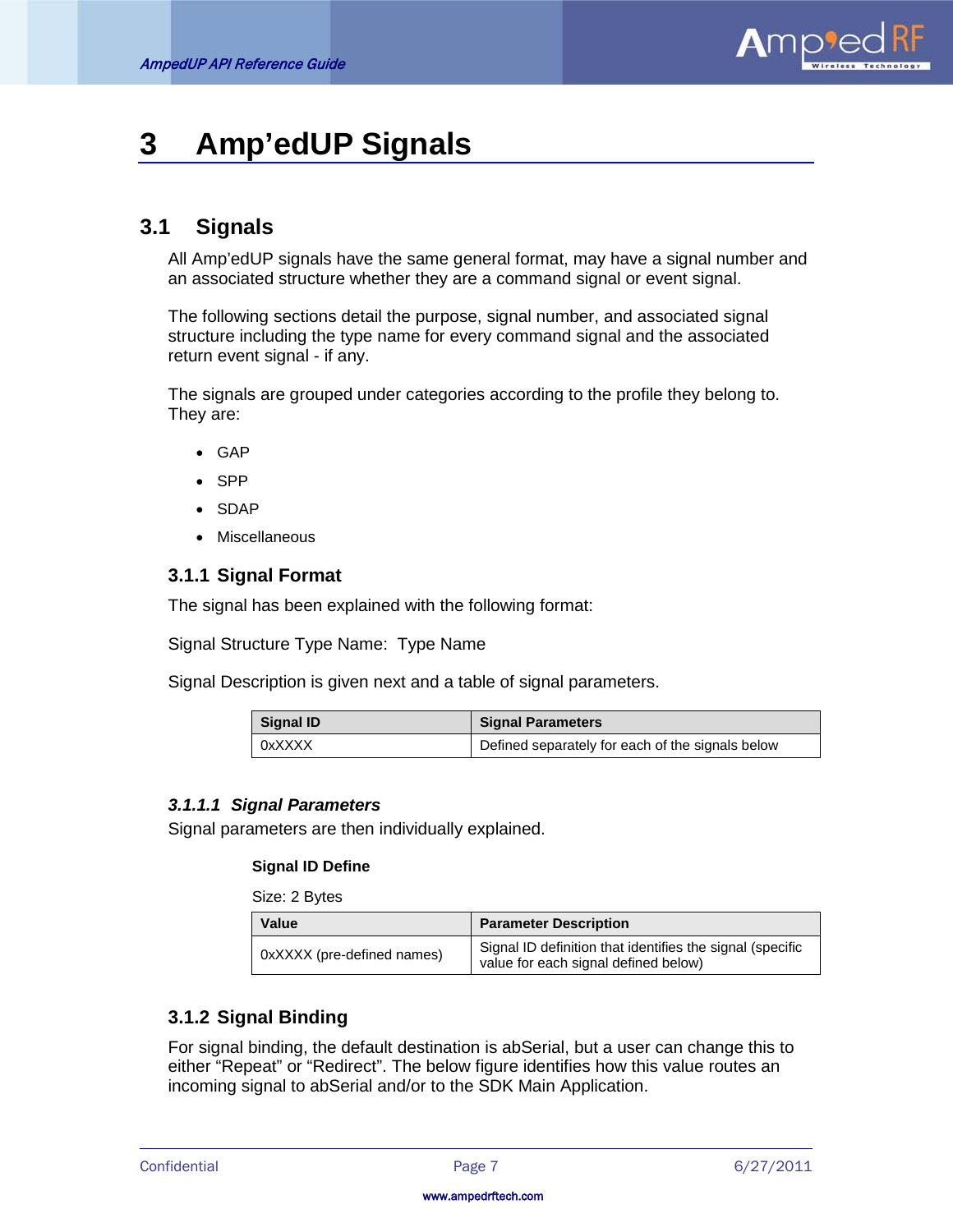

Each signal that is desired to use in the SDK Main Application, must be individually added using this function:

OS\_BindAmpSignal(SIGNAL\_REPEAT or SIGNAL\_REDIRECT, Signal ID);

The following signals are defaulted to SIGNAL\_REPEAT in the standard SDK:

```
// Reserve AMP Signals
OS_BindAmpSignal(SIGNAL_REPEAT, SIG_AMP_GAP_RESULT);
OS_BindAmpSignal(SIGNAL_REPEAT, SIG_AMP_SPP_LISTEN_CON);
OS_BindAmpSignal(SIGNAL_REPEAT, SIG_AMP_SPP_CONNECT_CON);
OS_BindAmpSignal(SIGNAL_REPEAT, SIG_AMP_SPP_DISCONNECT_IND);
OS_BindAmpSignal(SIGNAL_REPEAT, SIG_AMP_SPP_DISCONNECT_CON);
OS_BindAmpSignal(SIGNAL_REPEAT, SIG_AMP_GAP_LL_CONN_DOWN);
```


**Figure 1:** Redirect and Repeat interaction with Incoming Signal, abSerial and SDK Main Application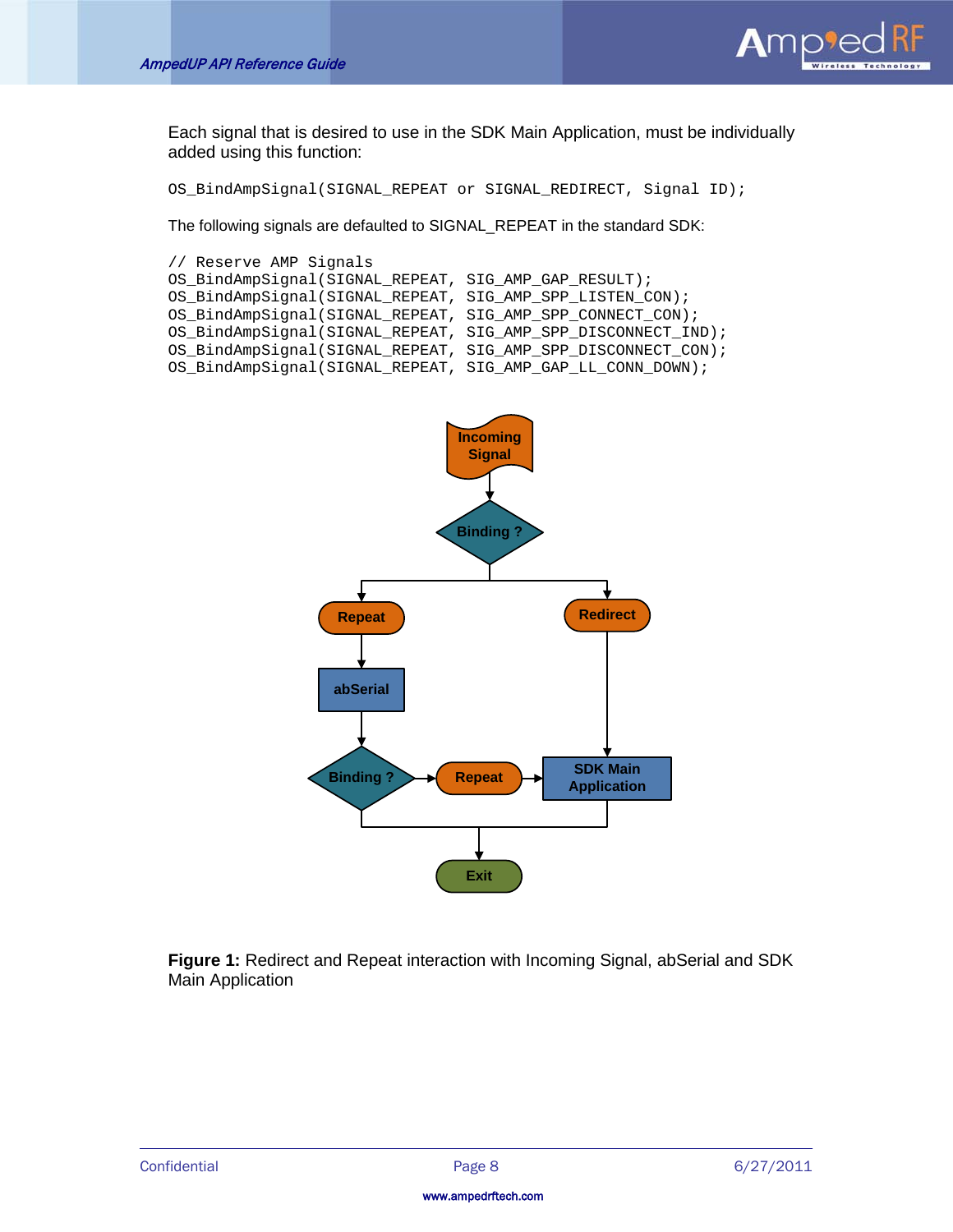

# <span id="page-9-0"></span>**4** GAP Signals

GAP command signals, going from an embedded application to the Amp'edUP stack, provide the following functionality:

Initial set up of the Bluetooth device,

Setting up security requirements,

Device inquiry,

Send bonding PIN code and authorization,

Request name of remote device.

GAP event signals, going from the Amp'edUP stack to an embedded application, indicate the following:

Results of the GAP command signals,

GAP Inquiry results,

Request for Bonding PIN code and authorization.

For detailed information on the terms used in this section, please refer to the *Bluetooth Generic Access Profile V1.1* .

# <span id="page-9-1"></span>**4.1 GAP Command Signals**

The following list contains all GAP signals going from an embedded application to the AMP.

SIG\_AMP\_GAP\_DEVICE\_SETUP

SIG\_AMP\_GAP\_SECURITY\_SETUP

SIG\_AMP\_GAP\_PINCODE\_REPLY

- SIG\_AMP\_GAP\_START\_INQUIRY
- SIG\_AMP\_GAP\_CANCEL\_INQUIRY

SIG\_AMP\_GAP\_REMOTE\_NAME\_REQ

SIG\_AMP\_GAP\_AUTHORIZE\_RESPONSE

SIG\_AMP\_GAP\_BOND

# <span id="page-9-2"></span>**4.1.1 SIG\_AMP\_GAP\_DEVICE\_SETUP**

The purpose of the **SIG\_AMP\_GAP\_DEVICE\_SETUP** command signal is to setup the Amp'ed RF device by specifying configuration parameters such as discoverability, connectability, and class of device.

Signal Structure Type Name: tSIG\_AMPGapDeviceSetup

| <b>Signal ID</b>         | <b>Parameters</b>       |
|--------------------------|-------------------------|
| SIG AMP GAP DEVICE SETUP | Transac                 |
|                          | <b>DiscoverableMode</b> |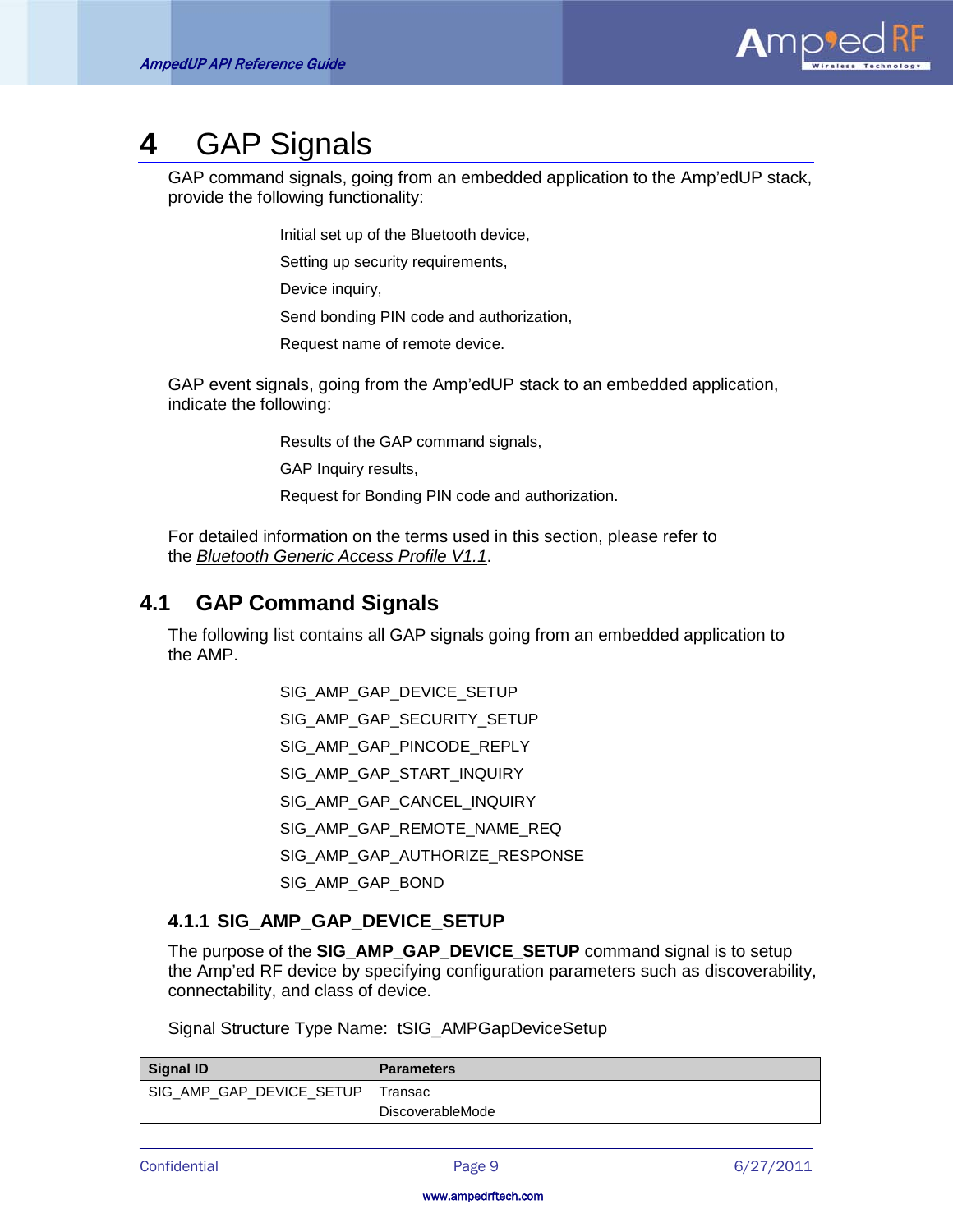

| <b>Signal ID</b> | <b>Parameters</b>           |
|------------------|-----------------------------|
|                  | <b>DiscoverableDuration</b> |
|                  | DiscoverableInterval        |
|                  | ConnectableMode             |
|                  | ConnectableDuration         |
|                  | ConnectableInterval         |
|                  | CodMinor                    |
|                  | CodMajor                    |
|                  | CodServices                 |

# *4.1.1.1 Signal Parameters*

**Transac**

Size: 4 Bytes

| <b>Value</b>            | <b>Parameter Description</b>             |
|-------------------------|------------------------------------------|
| 0xXXXXXXXX<br>(4 Bytes) | Context Information From the Application |

### **DiscoverableMode**

Size: 1 Byte

| <b>Value</b> | <b>Parameter Description</b>                              |
|--------------|-----------------------------------------------------------|
|              | Used to set the discoverability of the device.            |
| 0xXXXX       | AMP_GAP_NON_DISCOVERABLE_MODE (0x00);                     |
| (2 Bytes)    | AMP_GAP_LIMITED_DISCOVERABLE_MODE (0x01) (Not Supported); |
|              | AMP GAP GENERAL DISCOVERABLE MODE 0x02)                   |

### **DiscoverableDuration**

Size: 2 Bytes

| <b>Value</b> | <b>Parameter Description</b>                                           |
|--------------|------------------------------------------------------------------------|
|              | The duration of an inquiry scan that allows a device to be discovered. |
| 0xXXXX       | In units of 625 us intervals.                                          |
| (2 Bytes)    | Recommended range: 0x0012 - 0x1000 (11.25 - 2560 ms)                   |
|              | If a value of "0" is sent, and then the default of 0x0012 is used.     |

#### **DiscoverableInterval**

Size: 2 Bytes

| <b>Value</b>          | <b>Parameter Description</b>                                                                                                                                                                                            |
|-----------------------|-------------------------------------------------------------------------------------------------------------------------------------------------------------------------------------------------------------------------|
| 0xXXXX<br>$(2$ Bytes) | The amount of time between the start of two inquiry scans.<br>In units of $625 \mu s$ intervals.<br>Recommended Range: 0x0012 - 0x1000 (11.25 - 2560 ms)<br>If a value of "0" is sent, then the default 0x0800 is used. |

## **ConnectableMode**

| Size: 1 Byte |                                               |
|--------------|-----------------------------------------------|
| <b>Value</b> | <b>Parameter Description</b>                  |
| 0xXXXX       | Used to set the connectability of the device. |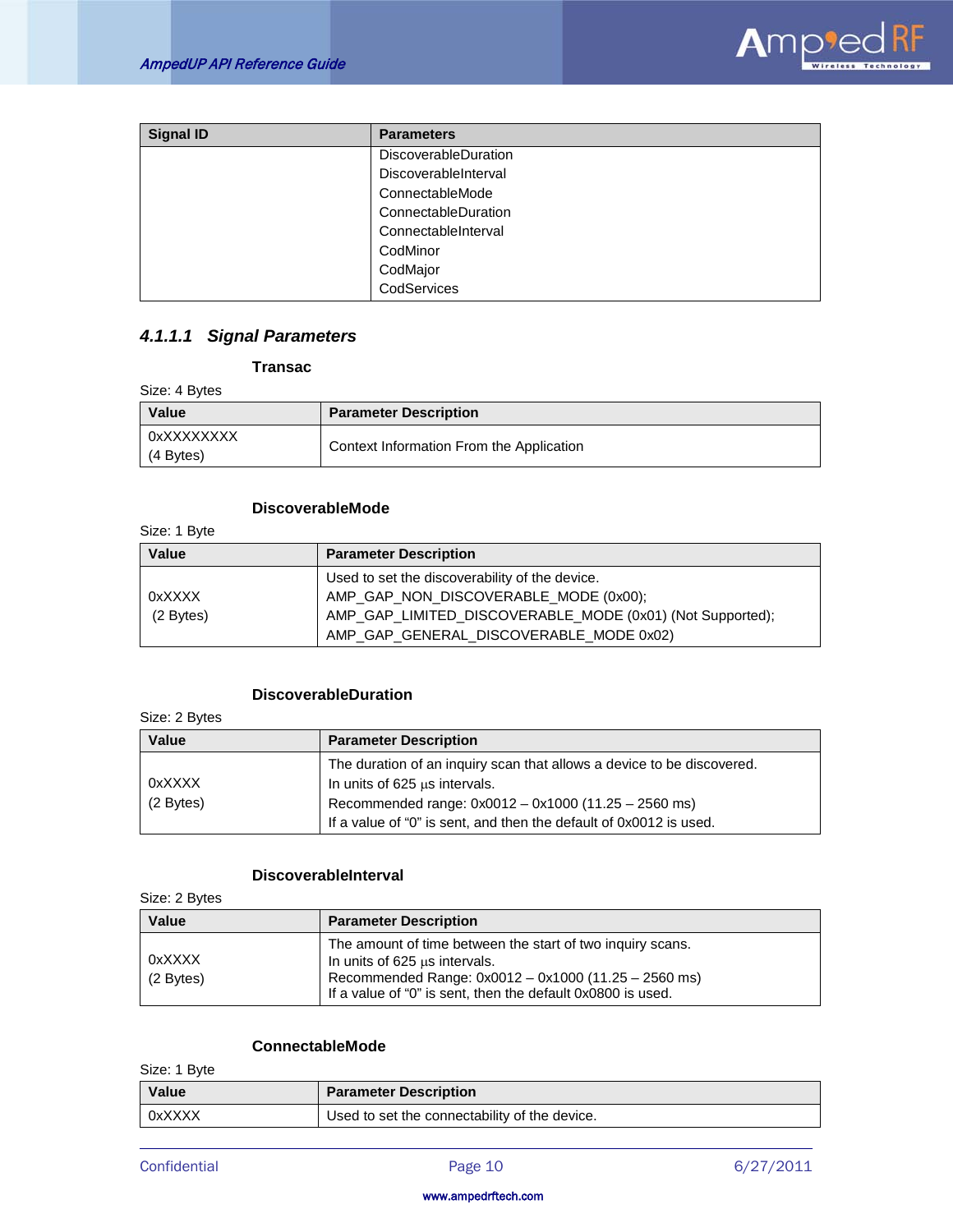

| Value     | <b>Parameter Description</b>          |
|-----------|---------------------------------------|
| (2 bytes) | AMP_GAP_NON_CONNECTABLE_MODE (0x00);  |
|           | AMP GAP CONNECTABLE MODE (0x01)       |
|           | 0x02 - 0xffff Reserved for Future Use |

#### **ConnectableDuration**

| Size: 2 Bytes         |                                                                                                                                                                                                                                     |
|-----------------------|-------------------------------------------------------------------------------------------------------------------------------------------------------------------------------------------------------------------------------------|
| Value                 | <b>Parameter Description</b>                                                                                                                                                                                                        |
| 0xXXXX<br>$(2$ Bytes) | The duration of a page scan that allows the device to be connected.<br>In units of $625 \mu s$ intervals.<br>Recommended Range: 0x0012 - 0x1000 (11.25 - 2560 ms)<br>If a value of "0" is sent, then the default of 0x0012 is used. |

#### **ConnectableInterval**

Size: 2 Bytes

| Value               | <b>Parameter Description</b>                                                                                                                         |
|---------------------|------------------------------------------------------------------------------------------------------------------------------------------------------|
|                     | The amount of time between the start of two page scans.                                                                                              |
| 0xXXXX<br>(2 Bytes) | In units of 625 us intervals.<br>Recommended Range: 0x0012 - 0x1000 (11.25 - 2560 ms)<br>If a value of "0" is sent, then the default 0x0800 is used. |

### **CodMinor**

Size: 1 Byte

| <b>Value</b>       | <b>Parameter Description</b>                                                                                                                                                |
|--------------------|-----------------------------------------------------------------------------------------------------------------------------------------------------------------------------|
| 0xXX<br>$(1$ Byte) | Class of Device (Minor Device Class)<br>Bit7 to bit2 of this value correspond to bit7 to bit2 of the Minor Device Class in<br>the Bluetooth Assigned Numbers specification. |

#### **CodMajor**

Size: 1 Byte

| Value                    | <b>Parameter Description</b>                                                                                                                                                 |
|--------------------------|------------------------------------------------------------------------------------------------------------------------------------------------------------------------------|
| 0xXX<br>$\vert$ (1 Byte) | Class of Device (Major Device Class)<br>Bit4 to bit0 of this value correspond to bit12 to bit8 of the Major Device Class<br>in the Bluetooth Assigned Numbers specification. |

#### **CodServices**

Size: 4 Bytes

| Value                 | <b>Parameter Description</b>                                                                                                                                                 |
|-----------------------|------------------------------------------------------------------------------------------------------------------------------------------------------------------------------|
| 0xXXXX<br>$(2$ Bytes) | Class of Device Service Classes<br>Bit15 to bit5 of this value correspond to bit23 to bit13 of the Major Service<br>Classes in the Bluetooth Assigned Numbers specification. |

## *4.1.1.2 Event(s) Generated*

When the **SIG\_AMP\_GAP\_DEVICE\_SETUP** command is finished, a *SIG\_AMP\_GAP\_RESULT* event signal will be sent to the application indicating the result. One of the following result codes is possible: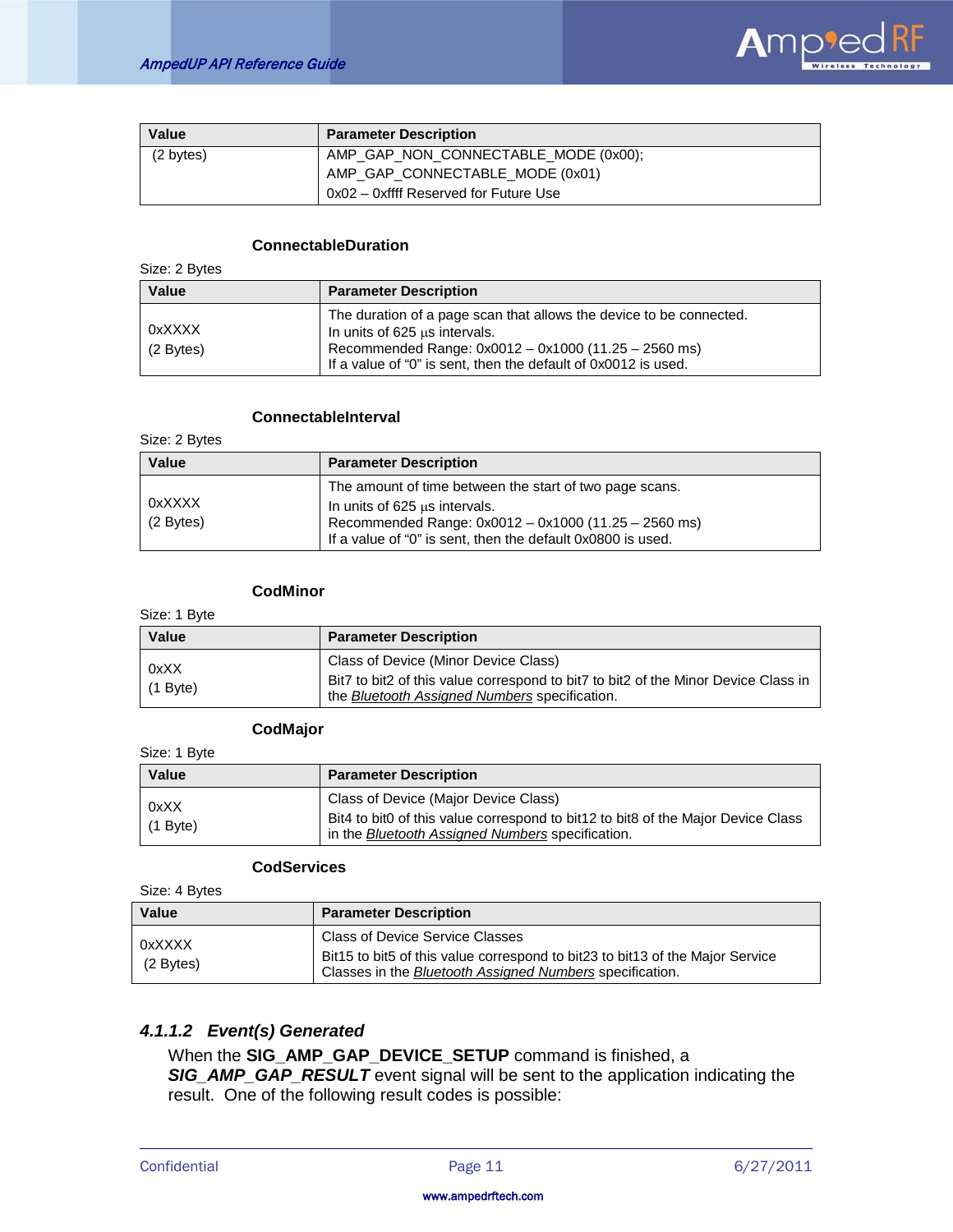

AMP\_RESULT\_DONE (0x0000) – When the device is setup successfully.

AMP\_RESULT\_PARAMETER\_ERROR (0x0002) – When the device setup failed.

# <span id="page-12-0"></span>**4.1.2 SIG\_AMP\_GAP\_SECURITY\_SETUP**

The purpose of the **SIG\_AMP\_GAP\_SECURITY\_SETUP** signal is to configure the security related parameters of the device in the following ways:

Device is pairable or not,

- Security mode to be used (none or link level or service level security),
- Device uses a variable pin code or a fixed pin code (and if it is a fixed pin code, then configures the fixed pin code and its length),

Key type to be used (unit or combination key),

Minimum encryption key size needed,

This signal has to be sent before initiating any security procedures like bonding.

Signal Structure Type Name: tSIG\_AMPGapSecuritySetup

| <b>Signal ID</b>           | <b>Parameters</b> |
|----------------------------|-------------------|
| SIG_AMP_GAP_SECURITY_SETUP | Transac           |
|                            | PairableMode      |
|                            | ConnectOnlyPaired |
|                            | SecurityMode      |
|                            | PinType           |
|                            | PinLength         |
|                            | FixedPin          |
|                            | MinEncrKeySize    |
|                            | KeyType           |
|                            | SignallingTaskId  |



**!** *Note: there is no security level (authorization, authentication and encryption) parameter in this structure when service level security mode is used. In that mode, it is automatically set to both authentication and encryption required (no authorization).*

## *4.1.2.1 Signal Parameters*

#### **Transac**

Size: 4 Bytes

| <b>Value</b>              | <b>Parameter Description</b>             |
|---------------------------|------------------------------------------|
| 0xXXXXXXXX<br>$(4$ Bytes) | Context Information From the Application |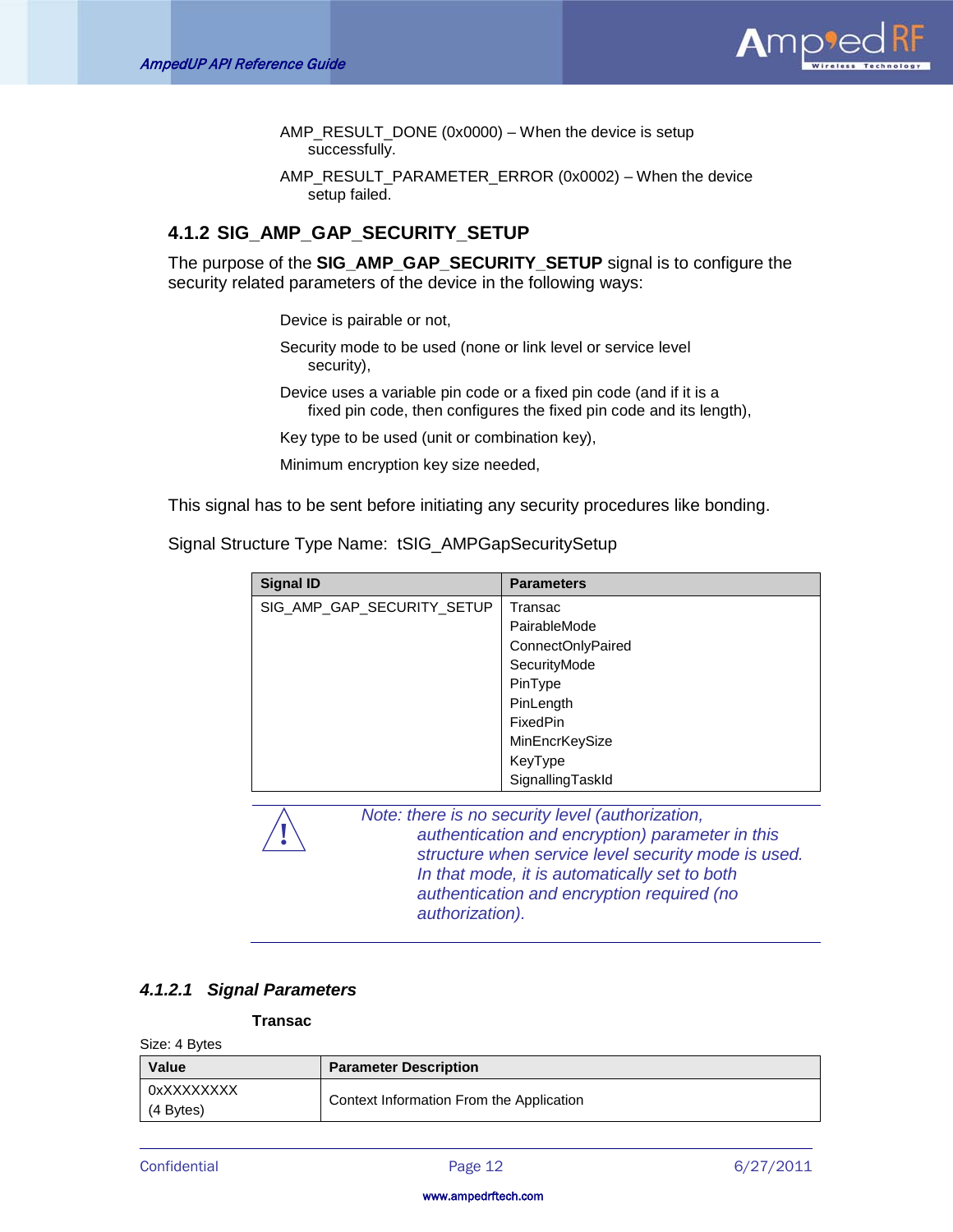

# **PairableMode**

| Size: 1 Byte |                                     |
|--------------|-------------------------------------|
| <b>Value</b> | <b>Parameter Description</b>        |
|              | To Allow or disallow pairing        |
| 0xXX         | AMP_GAP_NON_PAIRABLE (0x00);        |
| $(1$ Byte)   | AMP GAP PAIRABLE (0x01)             |
|              | 0x02 - 0xff Reserved for Future Use |

### **ConnectOnlyPaired**

Size: 1 Byte

| <b>Value</b>       | <b>Parameter Description</b>                                                                                                                                                                                                          |
|--------------------|---------------------------------------------------------------------------------------------------------------------------------------------------------------------------------------------------------------------------------------|
| 0xXX<br>$(1$ Byte) | If AMP_GAP_CONNECT_ONLY_PAIRED (0x01), only connections to<br>previously paired devices are allowed (this is typically set to<br>AMP_GAP_CONNECT_ALL_DEVICES (0x00) to allow connections to all<br>devices and for most applications) |

# **SecurityMode**

| Size: 1 Byte       |                                                                                                                                                                                                            |
|--------------------|------------------------------------------------------------------------------------------------------------------------------------------------------------------------------------------------------------|
| Value              | <b>Parameter Description</b>                                                                                                                                                                               |
| 0xXX<br>$(1$ Byte) | To configure the security mode of the device<br>0x01 (None)<br>0x02 (Service level, not used with BT spec v2.1)<br>0x03 (Link level, not used with BT spec v2.1)<br>0x04 (SM4, required with BT spec v2.1) |

# **PinType**

| Size: 1 Byte       |                                                                                                                                                                                                                       |
|--------------------|-----------------------------------------------------------------------------------------------------------------------------------------------------------------------------------------------------------------------|
| <b>Value</b>       | <b>Parameter Description</b>                                                                                                                                                                                          |
| 0xXX<br>$(1$ Byte) | To configure the PIN type of the device. If it is Fixed PIN then Pin Length and<br>Fixed PIN parameters are valid.<br>AMP_GAP_VARIABLE_PIN (0x00);<br>AMP_GAP_FIXED_PIN (0x01)<br>0x02 - 0xff Reserved For Future Use |

# **PinLength**

Size: 1 Byte

| <b>Value</b>       | <b>Parameter Description</b>                                                                                |
|--------------------|-------------------------------------------------------------------------------------------------------------|
| 0xXX<br>$(1$ Byte) | To configure the Length of the fixed PIN of the device<br>0x00 - 0x10 Valid<br>$0x11 - 0xff$ Invalid Length |

# **FixedPin**

Size: 16 Bytes

| Value                   | <b>Parameter Description</b>                                                    |
|-------------------------|---------------------------------------------------------------------------------|
| An Array of 16 unsigned | To configure the fixed PIN of the device. The PIN has to be filled from index 0 |
| bytes                   | to (PinLength-1)                                                                |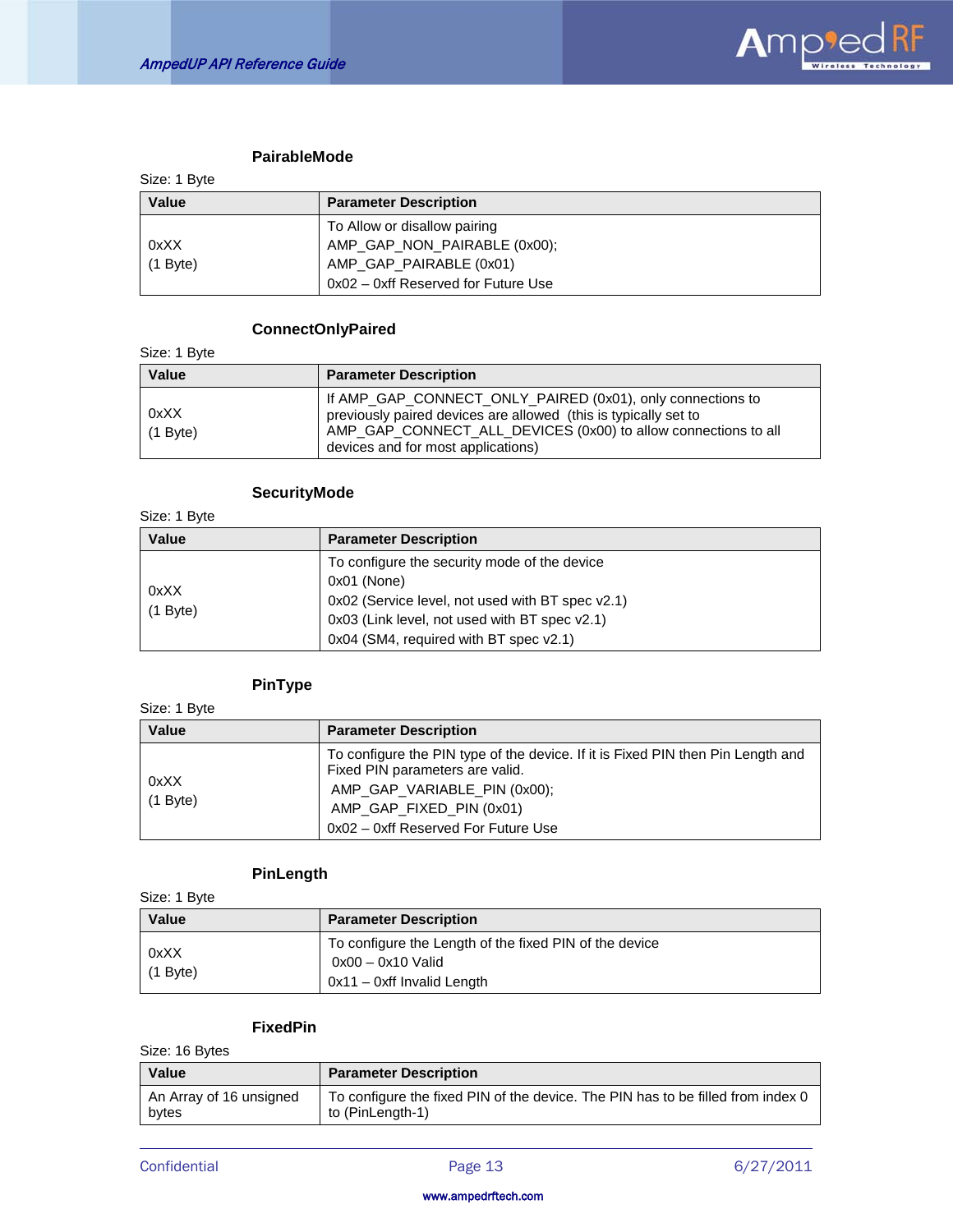

#### **MinEncrKeySize**

| <b>OILE.</b> <i>L</i> DYIES |                                                                                 |
|-----------------------------|---------------------------------------------------------------------------------|
| Value                       | <b>Parameter Description</b>                                                    |
| 0xXXXX                      | To configure the Minimum Encryption Key size to be used (in number of<br>bytes) |
| $(2$ Bytes)                 | $0x01 - 0x10$ valid key sizes                                                   |
|                             | $0x11 - 0xff$ Invalid Key sizes                                                 |

#### **KeyType**

Size: 2 Bytes

 $C<sub>2</sub> = 2$  Bytes

| Value       | <b>Parameter Description</b>                                    |
|-------------|-----------------------------------------------------------------|
|             | To configure the Key type to be used in the security procedures |
| 0xXXXX      | AMP_GAP_UNIT_KEY (0x00); (deprecated in BT spec v1.2)           |
| $(2$ Bytes) | AMP_GAP_COMB_KEY (0x01);                                        |
|             | 0x02 - 0xff Reserved For Future Use                             |

#### **SignallingTaskId**

Size: 2 Bytes

| Value               | <b>Parameter Description</b>                                                                                                                                                                                                       |
|---------------------|------------------------------------------------------------------------------------------------------------------------------------------------------------------------------------------------------------------------------------|
| 0xXXXX<br>(2 Bytes) | The task ID of the application task to which any PIN code request event signal<br>should be sent in the variable PIN type. In the RTOS environment, this ID is<br>only the ID returned when the application task has been created. |

### *4.1.2.2 Event(s) Generated*

When the **SIG\_AMP\_GAP\_SECURITY\_SETUP** command is finished, a *SIG\_AMP\_GAP\_RESULT* event signal will be sent to the application indicating the result. One of the following result codes is possible:

> AMP\_RESULT\_DONE (0x0000) – When the Security is setup successfully.

> AMP\_RESULT\_PARAMETER\_ERROR (0x0002) – When the Security setup failed.

# <span id="page-14-0"></span>**4.1.3 SIG\_AMP\_GAP\_PINCODE\_REPLY**

The purpose of the **SIG\_AMP\_GAP\_PINCODE\_REPLY** command signal is to send the PIN code (pass key) when the event signal called *SIG\_AMP\_GAP\_PIN\_CODE\_REQUEST* is received by the application.

Signal Structure Type Name: tSIG\_AMPGapPinCodeReply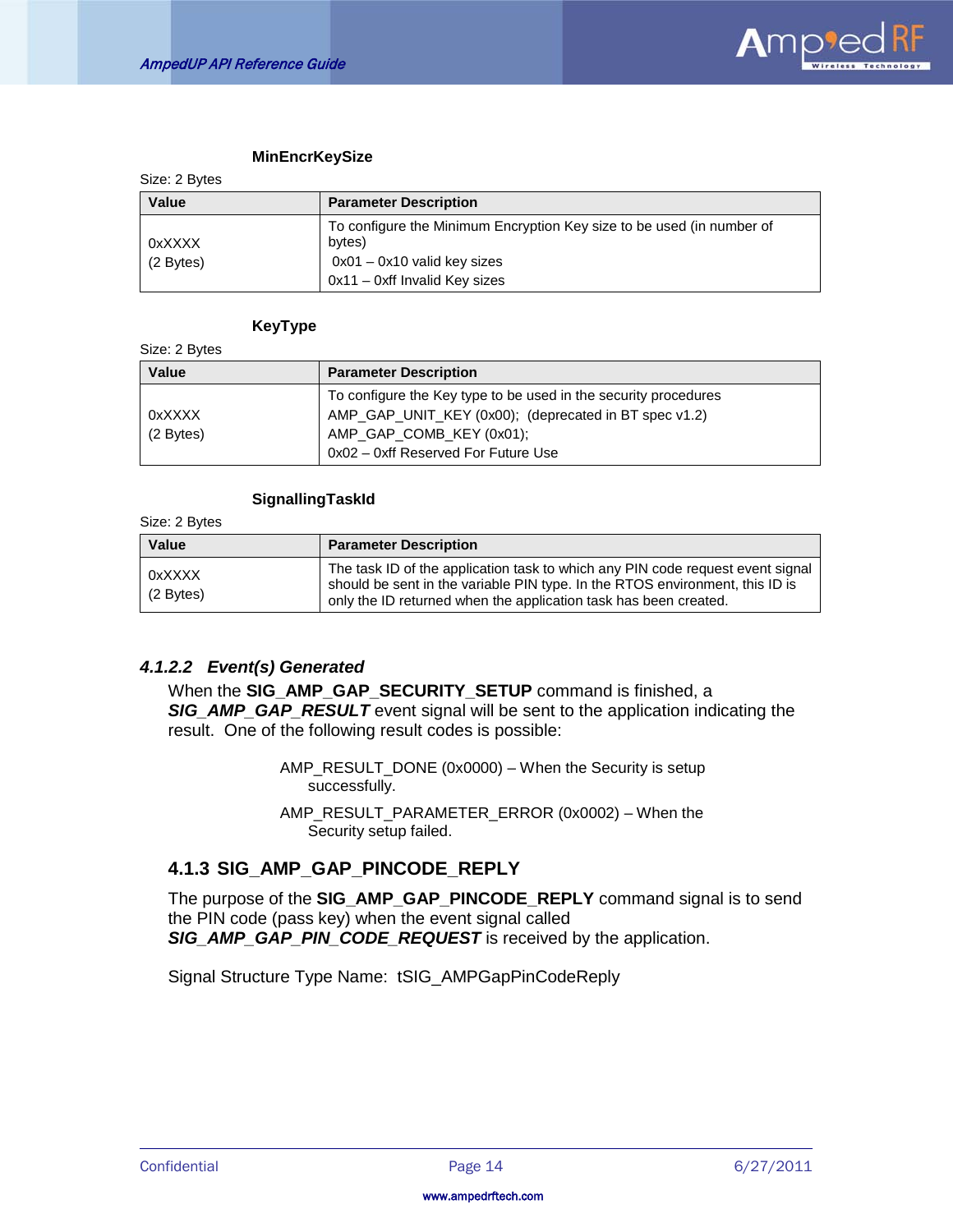

| <b>Signal Number</b>      | <b>Parameters</b> |
|---------------------------|-------------------|
| SIG_AMP_GAP_PINCODE_REPLY | Transac           |
|                           | <b>BdAddr</b>     |
|                           | PinLength         |
|                           | VariablePin       |
|                           | Response          |

# *4.1.3.1 Signal Parameters*

#### **Transac**

Size: 4 Bytes

| <b>Value</b>            | <b>Parameter Description</b>             |
|-------------------------|------------------------------------------|
| 0xXXXXXXXX<br>(4 Bytes) | Context Information From the Application |

# **BdAddr**

Size: 6 Bytes

| Value                                                                                                                               | <b>Parameter Description</b>                                                                   |
|-------------------------------------------------------------------------------------------------------------------------------------|------------------------------------------------------------------------------------------------|
| A structure with one<br>member called Byte, that<br>is an array of 6 bytes, with<br>the index 0 being the LS<br>byte of the BD addr | The Bluetooth device address of the other device with which the security<br>procedure is done. |

# **PinLength**

Size: 1 Byte

| <b>Value</b>       | <b>Parameter Description</b>                                                                      |
|--------------------|---------------------------------------------------------------------------------------------------|
| 0xXX<br>$(1$ Byte) | The Length of the Variable PIN of the device<br>0x00 – 0x10 Valid<br>$0x11 - 0xff$ Invalid Length |

# **VariablePin**

Size: 16 Bytes

| Value                   | <b>Parameter Description</b>                                             |
|-------------------------|--------------------------------------------------------------------------|
| An Array of 16 unsigned | The Variable PIN of the device. The PIN has to be filled from index 0 to |
| bytes                   | (PinLength-1)                                                            |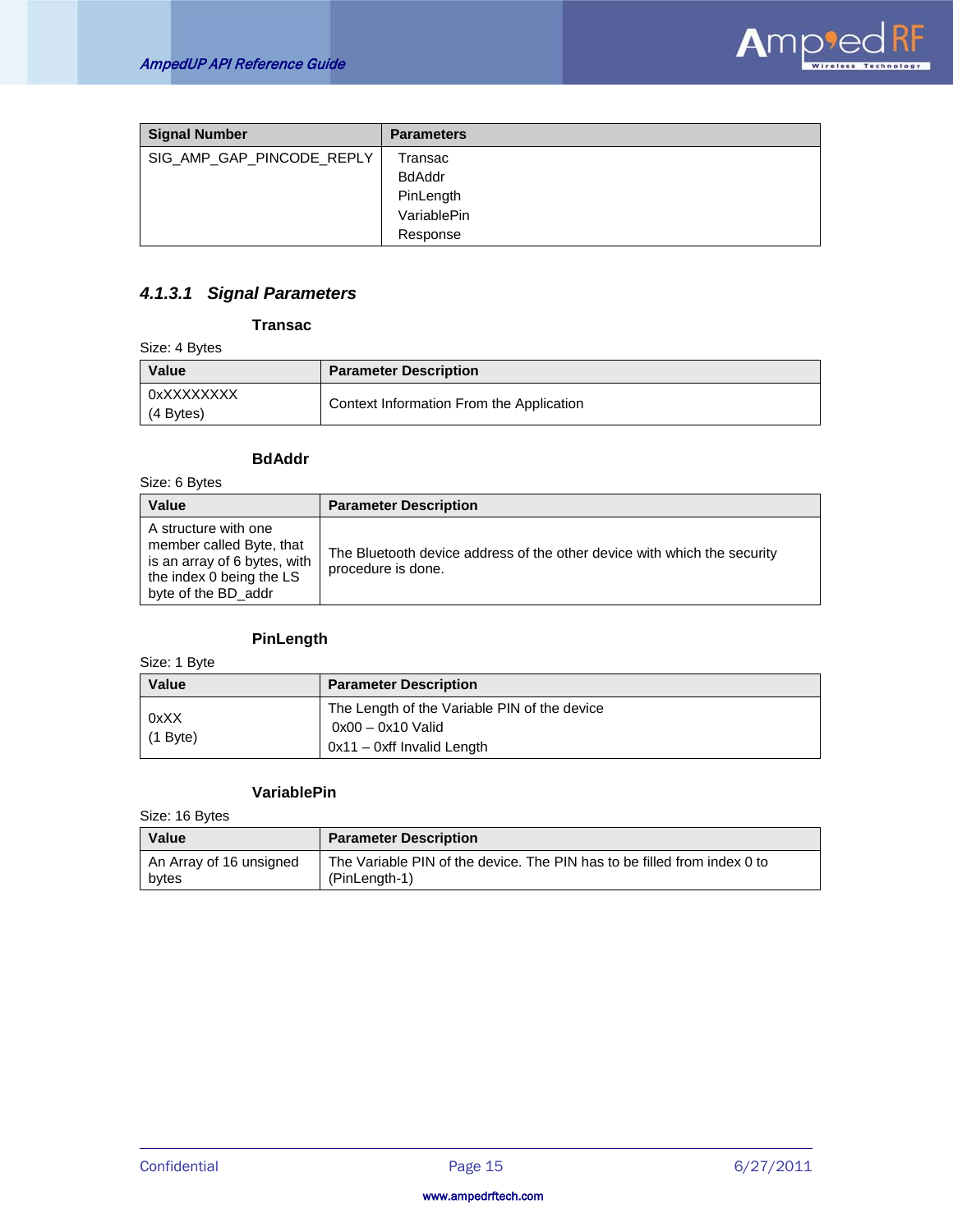

#### **Response**

| Size: 1 Byte       |                                                                                                                                                                                                                                                     |
|--------------------|-----------------------------------------------------------------------------------------------------------------------------------------------------------------------------------------------------------------------------------------------------|
| Value              | <b>Parameter Description</b>                                                                                                                                                                                                                        |
| 0xXX<br>$(1$ Byte) | Indication of whether the PIN Code request is honored with a PIN or not<br>AMP_GAP_POSITIVE_REPLY (0x00) - Positive Response (PIN code & PIN<br>length are valid)<br>Non-Zero – Negative Response (PIN code & PIN length parameters are<br>ignored) |

# *4.1.3.2 Event(s) Generated*

None.

# <span id="page-16-0"></span>**4.1.4 SIG\_AMP\_GAP\_START\_INQUIRY**

The purpose of the **SIG\_AMP\_GAP\_START\_INQUIRY** command signal is to allow the embedded application to begin inquiring for nearby devices.

Signal Structure Type Name: tSIG\_AMPGapStartInquiry

| <b>Signal Number</b>      | <b>Parameters</b>       |
|---------------------------|-------------------------|
| SIG_AMP_GAP_START_INQUIRY | Transac                 |
|                           | Length                  |
|                           | NoOfResponses           |
|                           | Limited                 |
|                           | <b>FilterNewDevices</b> |
|                           | FilterCod               |
|                           | FilterCodMask           |
|                           | <b>FilterBdAddr</b>     |

# *4.1.4.1 Signal Parameters*

#### **Transac**

Size: 4 Bytes

| <b>Value</b>            | <b>Parameter Description</b>             |
|-------------------------|------------------------------------------|
| 0xXXXXXXXX<br>(4 Bytes) | Context information from the Application |

# **Length**

| Size: 1 Byte |                                                             |
|--------------|-------------------------------------------------------------|
| Value        | <b>Parameter Description</b>                                |
| 0xXX         | Length of the inquiry process (in the unit 0f 1.28 seconds) |
| $(1$ Byte)   | Range: $0x01-0x30$ (1.28 seconds $-61.4$ seconds)           |

# **NoOfResponses**

Size: 4 Bytes

| <b>Value</b> | <b>Parameter Description</b>                                      |
|--------------|-------------------------------------------------------------------|
| 0xXXXXXXXX   | The maximum number of responses to wait for in doing the inquiry. |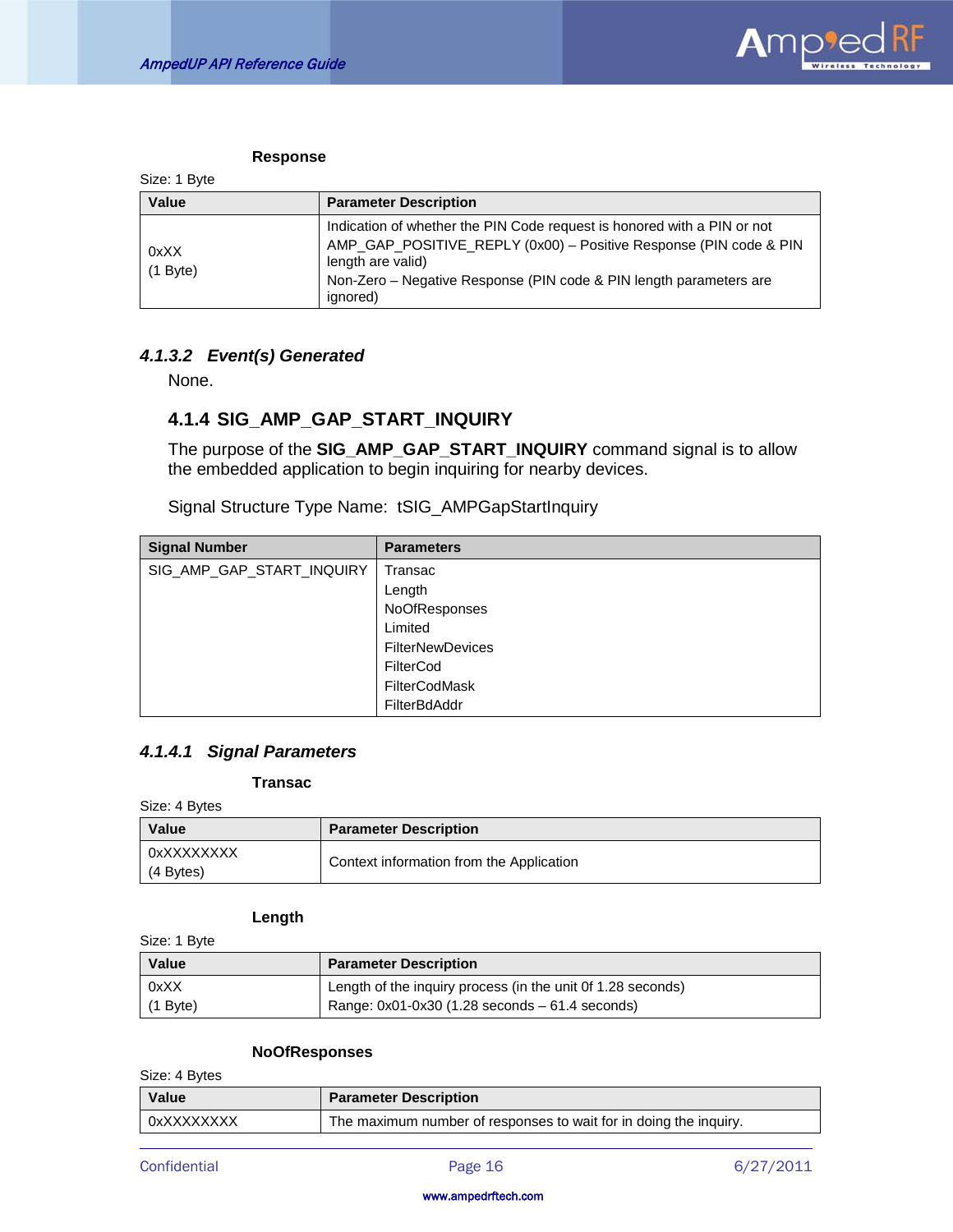

| Value  | <b>Parameter Description</b> |
|--------|------------------------------|
| (bool) |                              |

# **Limited**

Size: 4Bytes

| Value      | <b>Parameter Description</b>                                               |
|------------|----------------------------------------------------------------------------|
| 0xXXXXXXXX | The device should perform limited inquiry process. (0x00: General Inquiry) |
| (bool)     | (Non zero value: Limited Inquiry)                                          |

# **FilterNewDevices**

Size: 1 Byte

| <b>Value</b> | <b>Parameter Description</b>                                                                                        |
|--------------|---------------------------------------------------------------------------------------------------------------------|
| 0xXX         | Filter any new devices received during inquiry. (0x00: Filter is disabled.) (Non<br>zero value: Filter is enabled). |
| $(1$ Byte)   | This is not really used; filtering is done as long as one of the next three fields<br>is non-zero.                  |

### **FilterCod**

Size: 4 Bytes

| Value                           | <b>Parameter Description</b>                                                                                                                                                                                                                      |
|---------------------------------|---------------------------------------------------------------------------------------------------------------------------------------------------------------------------------------------------------------------------------------------------|
| 0xXXXXXX<br>(Lower 3 Bytes)     | The class of device to be used to filter devices received during inquiry. With<br>FilterCod, any combination of major service class, major device class, and<br>minor device class can be set. This is used in conjunction with<br>FilterCodMask. |
| 0xXX<br>(Most significant byte) | Not used.                                                                                                                                                                                                                                         |

# **FilterCodMask**

Size: 4 Bytes

| Value                           | <b>Parameter Description</b>                                                                                                                                             |
|---------------------------------|--------------------------------------------------------------------------------------------------------------------------------------------------------------------------|
| 0xXXXXXX<br>(Lower 3 Bytes)     | Filter devices received during inquiry on their class of device and specifying<br>this class of device mask. This specifies the bits of FilterCod on which to<br>filter. |
| 0xXX<br>(Most significant byte) | Not Used.                                                                                                                                                                |

# **FilterBdAddr**

Size: 6 Bytes

| <b>Value</b>                                                                                                                        | <b>Parameter Description</b>                                                        |
|-------------------------------------------------------------------------------------------------------------------------------------|-------------------------------------------------------------------------------------|
| A structure with one<br>member called Byte, that<br>is an array of 6 bytes, with<br>the index 0 being the LS<br>byte of the BD addr | Bluetooth device Address to be used to do filter devices received during<br>inquiry |

# *4.1.4.2 Event(s) Generated*

There are two events generated for this command.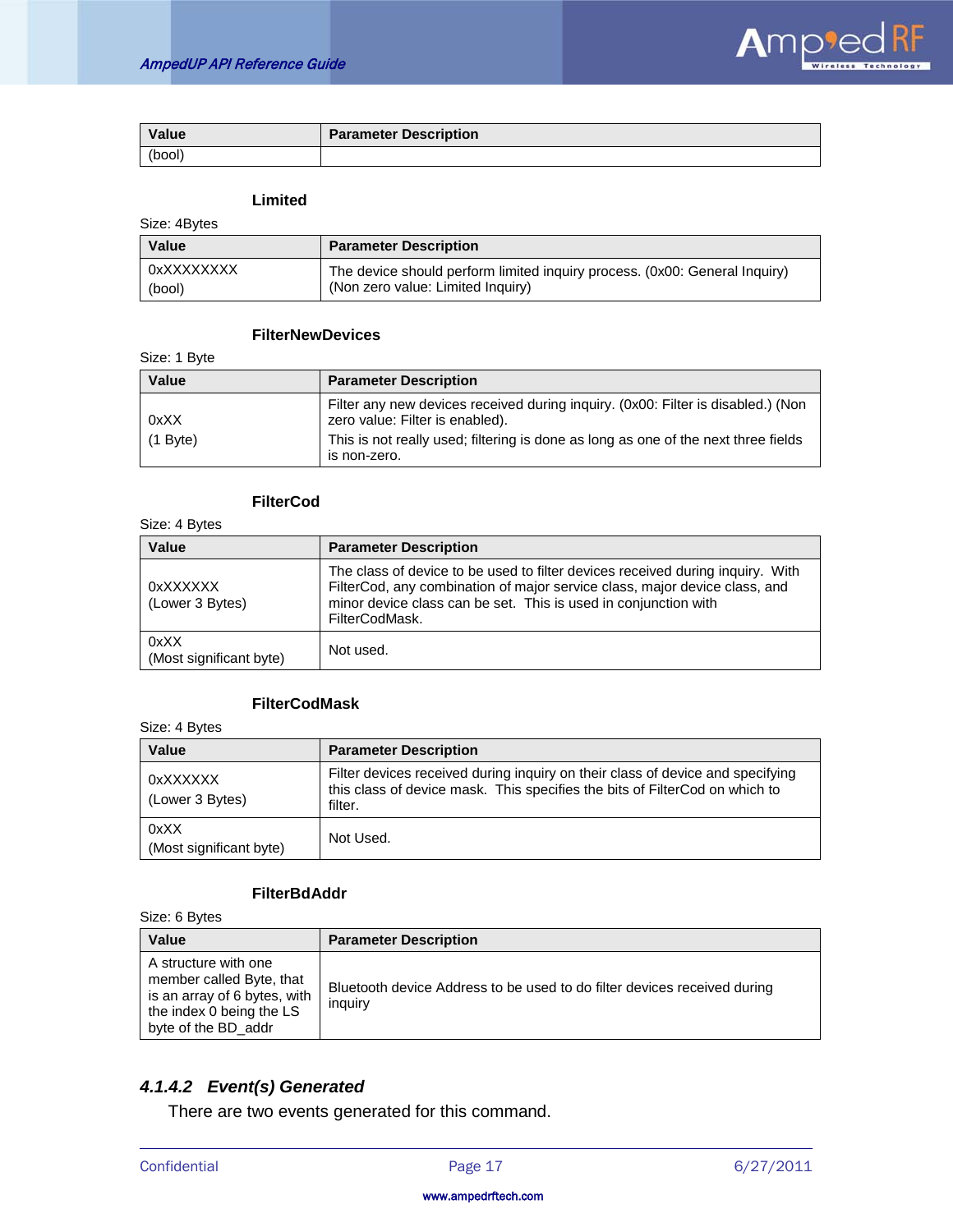

When the **SIG\_AMP\_GAP\_START\_INQUIRY** command is accepted, a *SIG\_AMP\_GAP\_RESULT* event signal will be sent to the application indicating the result. One of the following result codes is possible:

> AMP\_RESULT\_PENDING (0x0001) – When the inquiry is started successfully.

> AMP\_RESULT\_ILLEGAL\_OPERATION (0x0003) – When starting up inquiry failed.

When the **SIG\_AMP\_GAP\_START\_INQUIRY** command is being executed, each of the inquiry results would be reported in a *SIG\_AMP\_INQUIRY\_RESULT* event signal.

When the **SIG\_AMP\_GAP\_START\_INQUIRY** command is finished, it would generate another *SIG\_AMP\_GAP\_RESULT* with the result code AMP\_RESULT\_DONE (0x0000).

# <span id="page-18-0"></span>**4.1.5 SIG\_AMP\_GAP\_CANCEL\_INQUIRY**

The purpose of the **SIG\_AMP\_GAP\_CANCEL\_INQUIRY** command signal is to allow the embedded application to cancel any pending inquiry.

Signal Structure Type Name: tSIG\_AMPGapCancelInquiry

| Signal Number              | <b>Parameters</b> |
|----------------------------|-------------------|
| SIG AMP GAP CANCEL INQUIRY | Transac           |

## *4.1.5.1 Signal Parameters*

**Transac**

Size: 4 Bytes

| <b>Value</b>            | <b>Parameter Description</b>             |
|-------------------------|------------------------------------------|
| 0xXXXXXXXX<br>(4 Bytes) | Context Information From the Application |

# *4.1.5.2 Event(s) Generated*

When the **SIG\_AMP\_GAP\_CANCEL\_INQUIRY** command is finished, a **SIG\_AMP\_GAP\_RESULT** event signal will be sent to the application with a result code indicating the result. One of the following result codes is possible.

> AMP\_RESULT\_DONE (0x0000), when inquiry is cancelled successfully.

AMP\_RESULT\_ILLEGAL\_OPERATION (0x0003), when the cancel failed.

# <span id="page-18-1"></span>**4.1.6 SIG\_AMP\_GAP\_REMOTE\_NAME\_REQ**

The purpose of the **SIG\_AMP\_GAP\_REMOTE\_NAME\_REQ** command signal is to allow the embedded application to find the name of the remote device.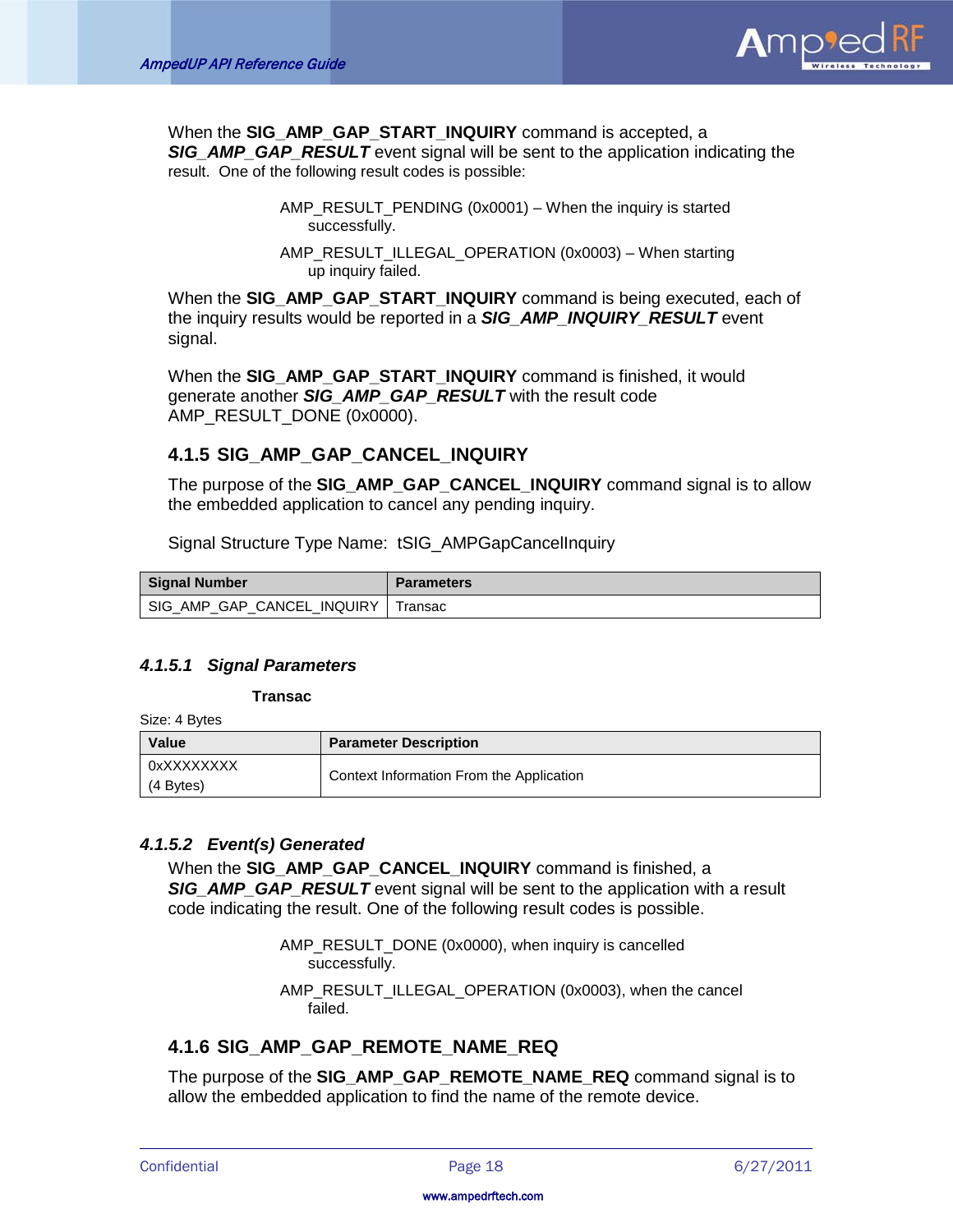

Signal Structure Type Name: tSIG\_AMPGapRemoteNameReq

| Signal Number                         | <b>Parameters</b> |
|---------------------------------------|-------------------|
| SIG AMP GAP REMOTE NAME REQ   Transac |                   |
|                                       | <b>BdAddr</b>     |

# *4.1.6.1 Signal Parameters*

**Transac**

Size: 4 Bytes

| Value                     | <b>Parameter Description</b>             |
|---------------------------|------------------------------------------|
| 0xXXXXXXXX<br>$(4$ Bytes) | Context information from the Application |

#### **BdAddr**

Size: 6 Bytes

| <b>Value</b>                                                                                                                        | <b>Parameter Description</b>                   |
|-------------------------------------------------------------------------------------------------------------------------------------|------------------------------------------------|
| A structure with one<br>member called Byte, that<br>is an array of 6 bytes, with<br>the index 0 being the LS<br>byte of the BD addr | Bluetooth device Address of the Remote device. |

## *4.1.6.2 Event(s) Generated*

There are two event signals generated for this command signal.

When the **SIG\_AMP\_GAP\_REMOTE\_NAME\_REQ** command is accepted, an event signal called *SIG\_AMP\_GAP\_RESULT* will be sent to the application indicating the result. One of the following result codes is possible:

> AMP\_RESULT\_PENDING (0x0001) – When the remote name request is started successfully.

AMP\_RESULT\_ILLEGAL\_OPERATION (0x0003) – When already another remote name request is pending to be performed.

When the **SIG\_AMP\_GAP\_REMOTE\_NAME\_REQ** command is finished, an event signal called *SIG\_AMP\_GAP\_REMOTE\_NAME\_CON* will be sent to the embedded application.

# <span id="page-19-0"></span>**4.1.7 SIG\_AMP\_GAP\_AUTHORIZE\_RESPONSE**

The purpose of the **SIG\_AMP\_GAP\_AUTHORIZE\_RESPONSE** command signal is to respond to an authorization request event signal. The **SIG\_AMP\_GAP\_AUTHORIZE\_RESPONSE** command signal is sent by the application when an authorization request event signal called

*SIG\_AMP\_GAP\_AUTHORIZE\_REQUEST* comes to the application. The application uses this when it has turned on the authorization in the service level security mode.

Signal Structure Type Name: tSIG\_AMPGapAuthorizeResponse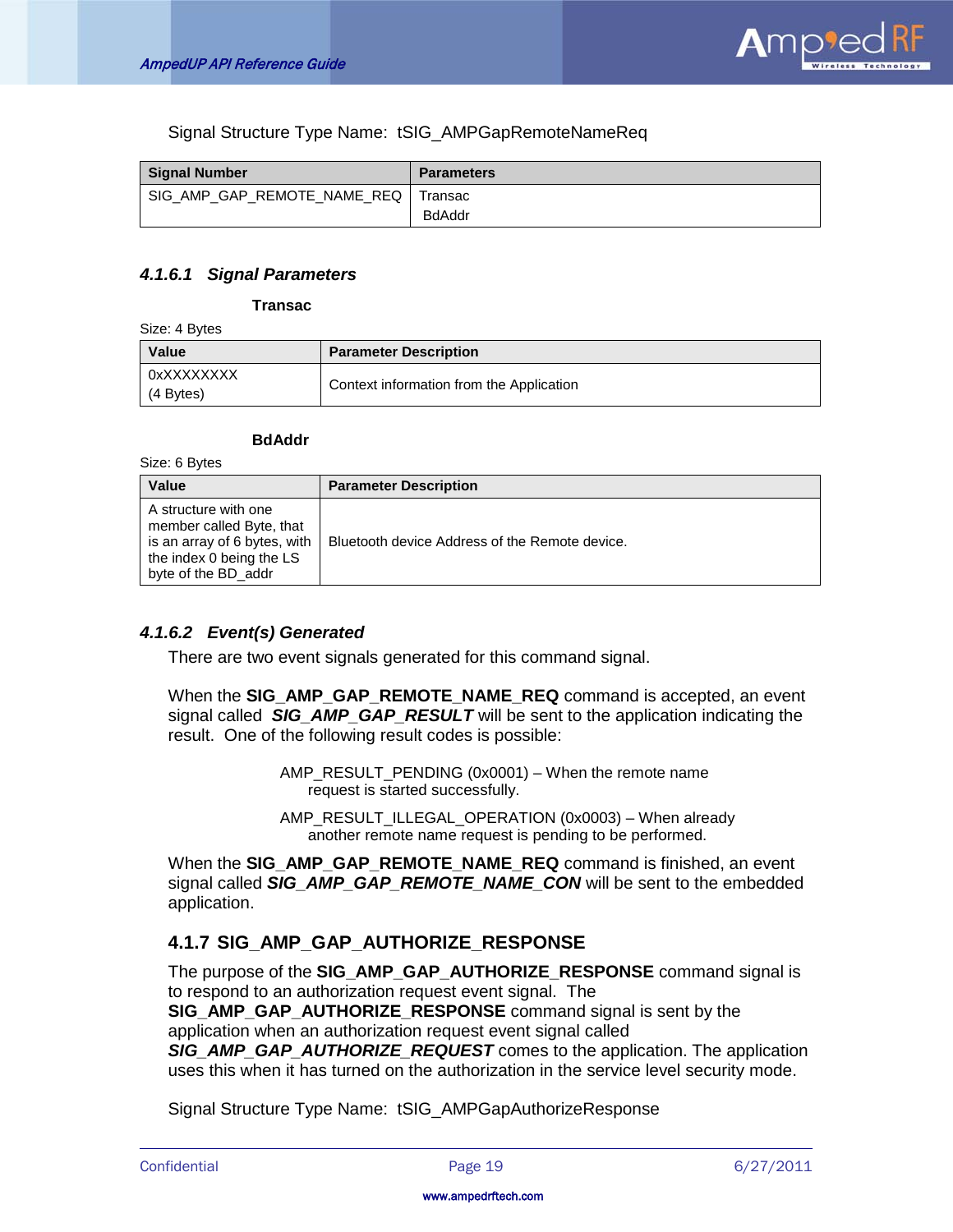

| <b>Signal Number</b>            | <b>Parameters</b>        |
|---------------------------------|--------------------------|
| SIG AMP GAP AUTHORIZED RESPONSE | Transac<br><b>BdAddr</b> |
|                                 | Response                 |

# *4.1.7.1 Signal Parameters*

#### **Transac**

Size: 4 Bytes

| Value                   | <b>Parameter Description</b>              |
|-------------------------|-------------------------------------------|
| 0xXXXXXXXX<br>(4 Bytes) | Context information from the Application. |

#### **BdAddr**

Size: 6 Bytes

| Value                                                                                                                               | <b>Parameter Description</b>                                            |
|-------------------------------------------------------------------------------------------------------------------------------------|-------------------------------------------------------------------------|
| A structure with one<br>member called Byte, that<br>is an array of 6 bytes, with<br>the index 0 being the LS<br>byte of the BD addr | Bluetooth device Address of the device for which authorization is sent. |

#### **Response**

Size: 1 Byte

| Value              | <b>Parameter Description</b>                                                                  |
|--------------------|-----------------------------------------------------------------------------------------------|
| 0xXX<br>$(1$ Byte) | Authorization response.<br>AMP_GAP_AUTHORIZE (0x00) - Authorized<br>Non Zero - Not Authorized |

# *4.1.7.2 Event(s) Generated*

None.

## <span id="page-20-0"></span>**4.1.8 SIG\_AMP\_GAP\_BOND**

The purpose of the **SIG\_AMP\_GAP\_BOND** command signal is to initiate the bonding procedure with a remote device. The bonding procedure bonds the local device with a remote device. Later, when the link key is created during the bonding process, they can talk securely with each other.

Signal Structure Type Name: tSIG\_AMPGapBond

| <b>Signal Number</b> | <b>Parameters</b> |
|----------------------|-------------------|
| SIG_AMP_GAP_BOND     | Transac           |
|                      | <b>BdAddr</b>     |
|                      | PinLength         |
|                      | <b>Pin</b>        |
|                      | ServiceTrustLevel |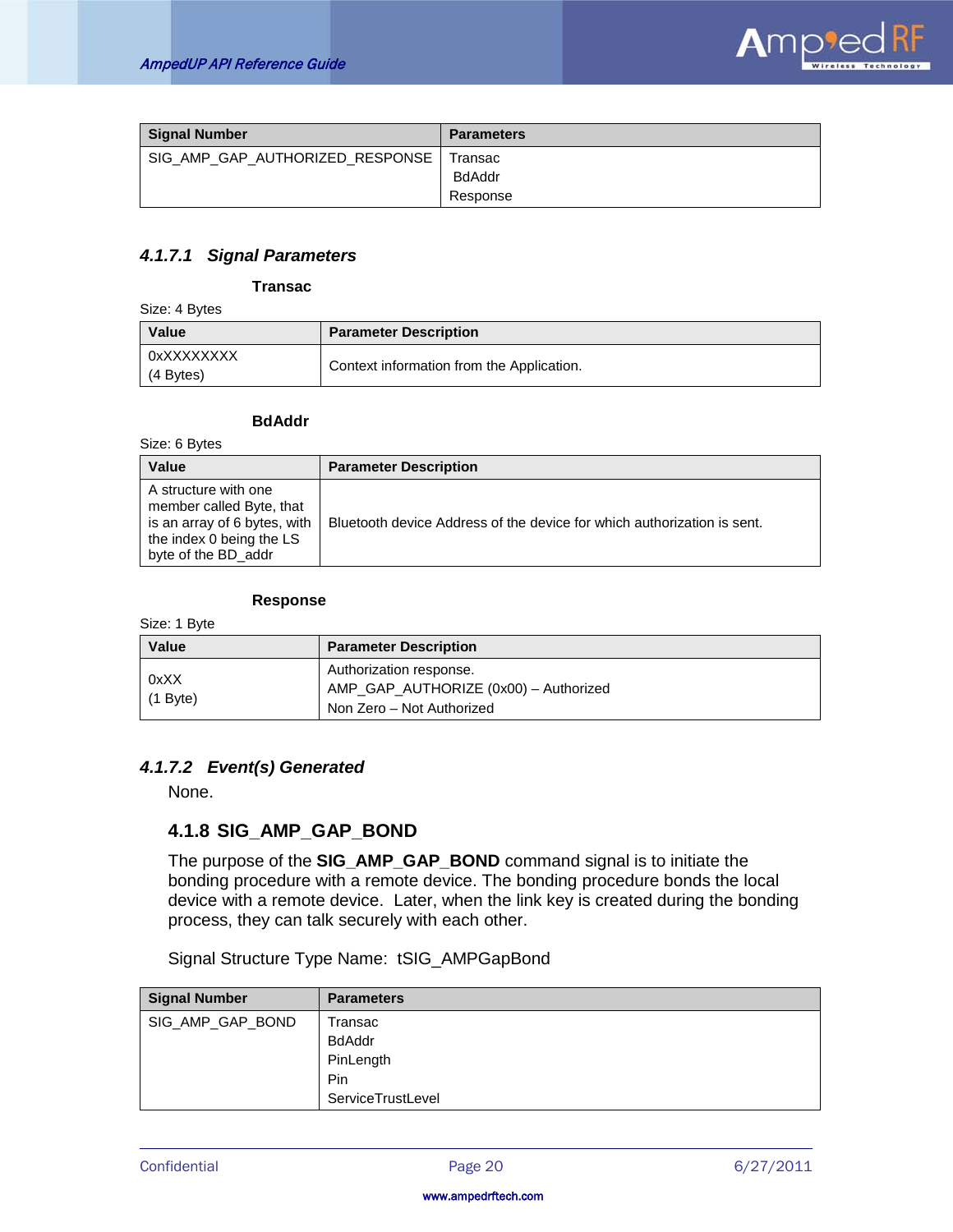

# *4.1.8.1 Signal Parameters*

#### **Transac**

| Size: 4 Bytes |  |
|---------------|--|
|---------------|--|

| Value                   | <b>Parameter Description</b>             |
|-------------------------|------------------------------------------|
| 0xXXXXXXXX<br>(4 Bytes) | Context Information From the Application |

#### **BdAddr**

Size: 6 Bytes

| Value                       | <b>Parameter Description</b>                                                                                                                                                                 |
|-----------------------------|----------------------------------------------------------------------------------------------------------------------------------------------------------------------------------------------|
| 0xXXXXXXXXXXXX<br>(6 Bytes) | Value: a structure with one member called Byte that is an array of 6 bytes and<br>the index 0 being the least significant byte of the BD-Addr; this is the bonded<br>remote device's BD Addr |

#### **PinLength**

Size: 1 Byte

| <b>Value</b> | <b>Parameter Description</b>                                            |
|--------------|-------------------------------------------------------------------------|
| 0xXX         | Length of the provided PIN code to be used in bonding; can be any value |
| $(1$ Byte)   | between 1 and 16.                                                       |

#### **Pin**

Size: 16 Bytes

| <b>Value</b>       | <b>Parameter Description</b>                                                      |
|--------------------|-----------------------------------------------------------------------------------|
| OxXXXXXXXXXXXXXXXX | Value: an array of 16 bytes and the index 0 is the most significant byte of the   |
| XXXXXXXXXXXXXXXX   | PIN; this is the PIN code used in bonding; not all bytes need to be filled; it is |
| $(16$ Bytes)       | enough to fill the array up to the PinLength bytes.                               |

#### **ServiceTrustLevel**

Size: 4 Bytes

| Value      | <b>Parameter Description</b>                                                    |
|------------|---------------------------------------------------------------------------------|
| 0xXXXXXXXX | Indication of which services are trusted; it is a bitwise OR of all the trusted |
| (4 bytes)  | services.                                                                       |

## *4.1.8.2 Event(s) Generated*

Three event signals are generated for the **SIG\_AMP\_GAP\_BOND** command. *SIG\_AMP\_GAP\_RESULT* is returned immediately and indicates successful acceptance of the command.

*SIG\_AMP\_GAP\_LINK\_KEY\_NOTIFY* is returned after bonding is successfully completed.

*SIG\_AMP\_GAP\_AUTH\_COMPLETE* is returned if there is any failure. It is returned with an error status.

One of the following *SIG\_AMP\_GAP\_RESULT* result codes is possible: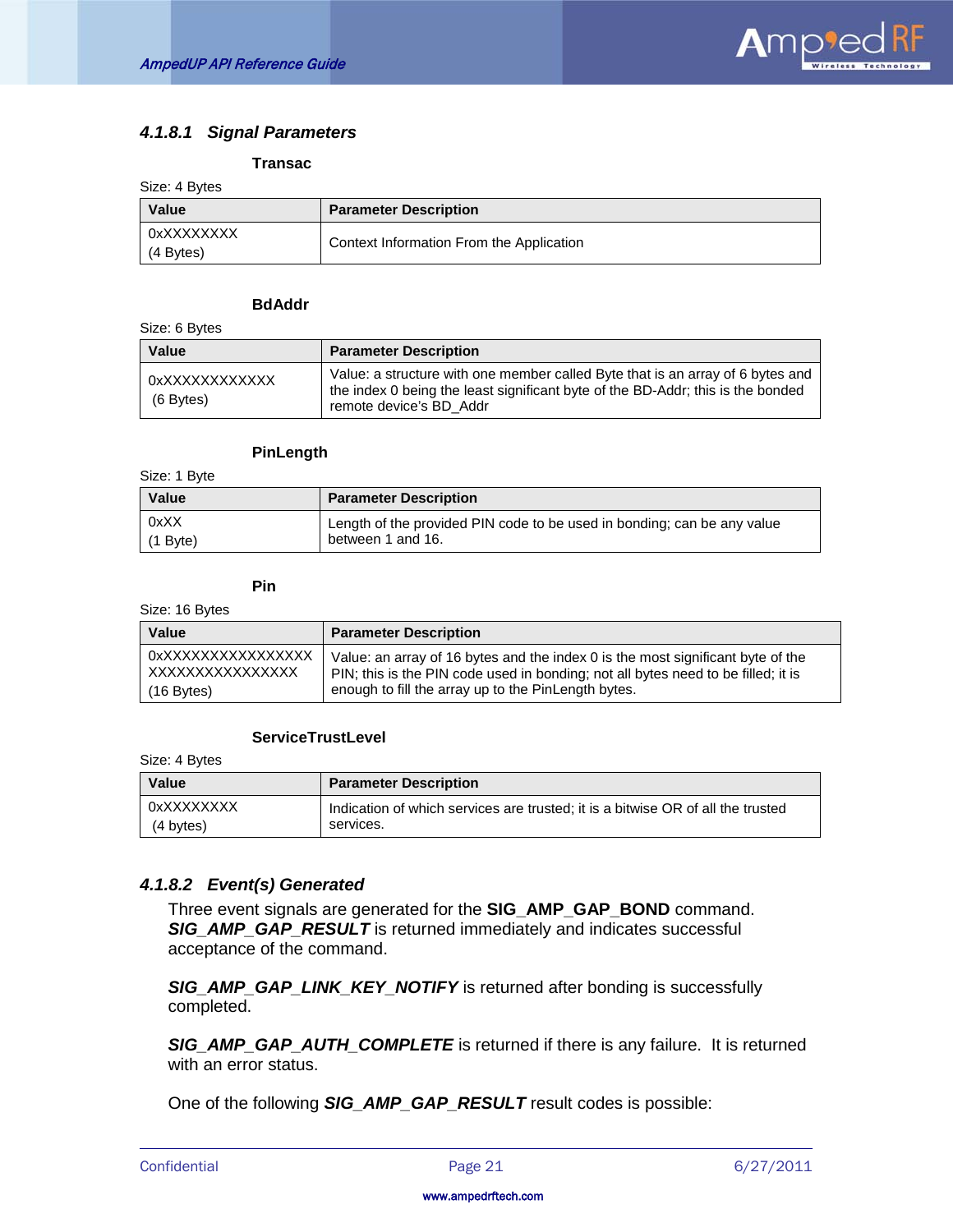

AMP\_RESULT\_PENDING (0x0001) – When the command is successfully accepted.

AMP\_RESULT\_RESULT\_FAIL (0x0014) – When the command failed for any reason.

# <span id="page-22-0"></span>**4.2 GAP Event Signals**

The following list contains all GAP signals going from the Amp'edUP stack to an embedded application.

- SIG\_AMP\_GAP\_RESULT
- SIG\_AMP\_GAP\_INQUIRY\_RESULT
- SIG\_AMP\_GAP\_REMOTE\_NAME\_CON
- SIG\_AMP\_GAP\_PIN\_CODE\_REQUEST
- SIG\_AMP\_GAP\_AUTHORIZE\_REQUEST
- SIG\_AMP\_GAP\_ABORT\_SECURITY
- SIG\_AMP\_GAP\_AUTHORIZE\_COMPLETE
- SIG\_AMP\_GAP\_LINK\_KEY\_NOTIFY

# <span id="page-22-1"></span>**4.2.1 SIG\_AMP\_GAP\_RESULT**

The purpose of the *SIG\_AMP\_GAP\_RESULT* event signal is to inform the application about the status of the most of the AMP command signals sent to AMP.

Signal Structure Type Name: tSIG\_AMPGapResult

| <b>Signal Number</b> | <b>Parameters</b> |
|----------------------|-------------------|
| SIG AMP GAP RESULT   | Transac           |
|                      | Result Code       |

## *4.2.1.1 Signal Parameters*

#### **Transac**

Size: 4 Bytes

| Value       | <b>Parameter Description</b>                                                  |
|-------------|-------------------------------------------------------------------------------|
| 0xXXXXXXXX  | Context information from the application in the command signal for which this |
| $(4$ Bytes) | signal is sent as a response.                                                 |

# **ResultCode**

Size: 4 Bytes

| Value                    | <b>Parameter Description</b> |
|--------------------------|------------------------------|
| 0xXXXXXXXX               |                              |
| $(4$ Bytes)              | Result of the operation.     |
| (only the lower 2 bytes) |                              |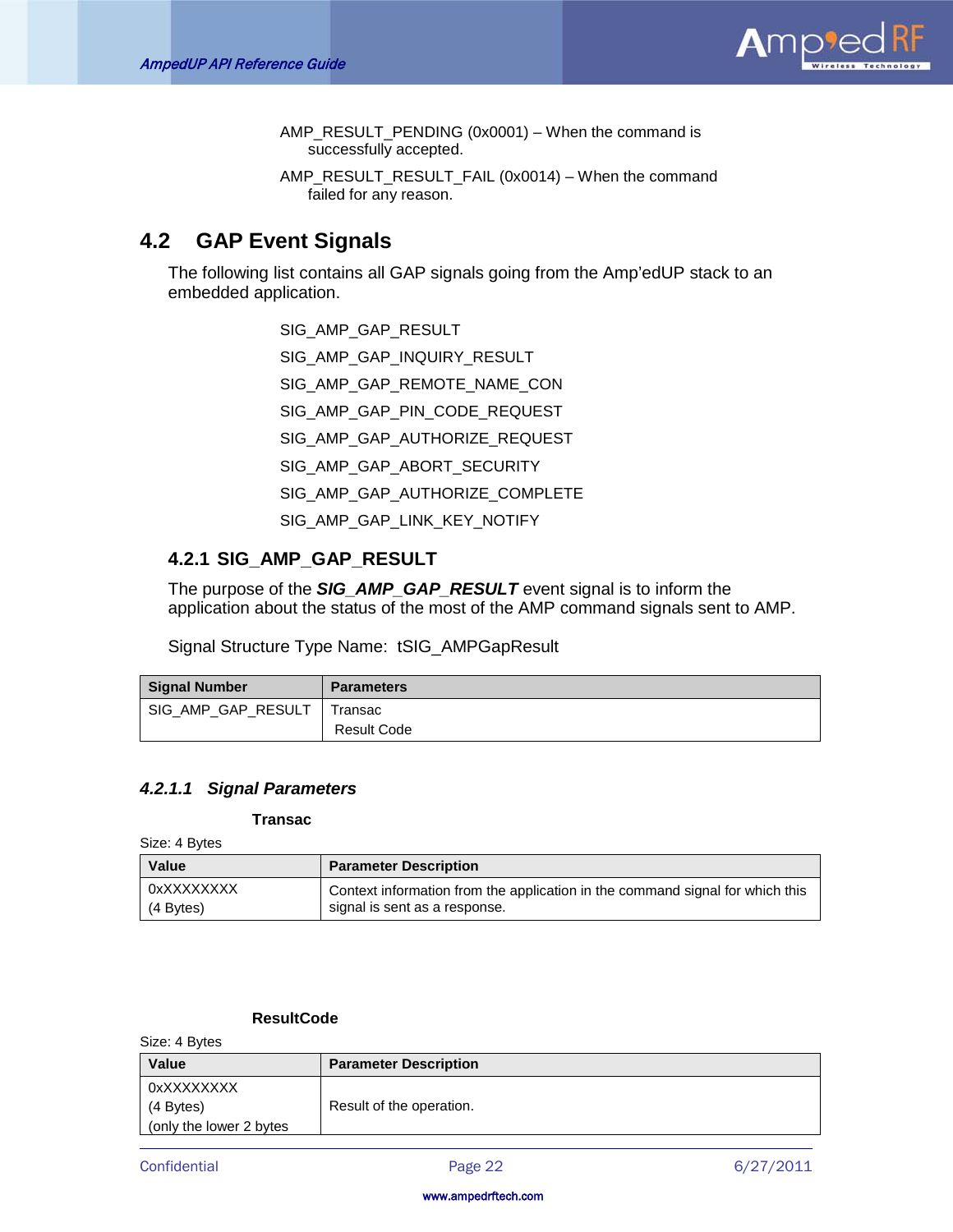

| Value     | <b>Parameter Description</b> |
|-----------|------------------------------|
| are used) |                              |

# <span id="page-23-0"></span>**4.2.2 SIG\_AMP\_GAP\_INQUIRY\_RESULT**

The purpose of the *SIG\_AMP\_GAP\_INQUIRY\_RESULT* event signal is to inform the embedded application about the inquiry results received during the inquiry procedure.

Signal Structure Type Name: tSIG\_AMPGapInquiryResult

| <b>Signal Number</b>       | <b>Parameters</b>  |
|----------------------------|--------------------|
| SIG_AMP_GAP_INQUIRY_RESULT | Transac            |
|                            | <b>BdAddr</b>      |
|                            | PageScanRepMode    |
|                            | PageScanPeriodMode |
|                            | PageScanMode       |
|                            | Cod                |
|                            | ClockOffset        |

# *4.2.2.1 Signal Parameters*

### **Transac**

Size: 4 Bytes

| Value       | <b>Parameter Description</b>                                     |
|-------------|------------------------------------------------------------------|
| 0xXXXXXXXX  | Context information from the application SIG_AMP_GAP_INQUIRY_REQ |
| $(4$ Bytes) | command signal                                                   |

#### **BdAddr**

Size: 6 Bytes

| Value                                                                                                                               | <b>Parameter Description</b>                       |
|-------------------------------------------------------------------------------------------------------------------------------------|----------------------------------------------------|
| A structure with one<br>member called Byte, that<br>is an array of 6 bytes, with<br>the index 0 being the LS<br>byte of the BD addr | Bluetooth device Address of the discovered device. |

#### **PageScanRepMode**

Size: 1 Byte

| Value              | <b>Parameter Description</b>                        |
|--------------------|-----------------------------------------------------|
| 0xXX<br>$(1$ Byte) | Page scan repetition mode of the discovered device. |

## **PageScanPeriodMode**

Size: 1 Byte

| <b>Value</b>       | <b>Parameter Description</b>                    |
|--------------------|-------------------------------------------------|
| 0xXX<br>$(1$ Byte) | Page scan period mode of the discovered device. |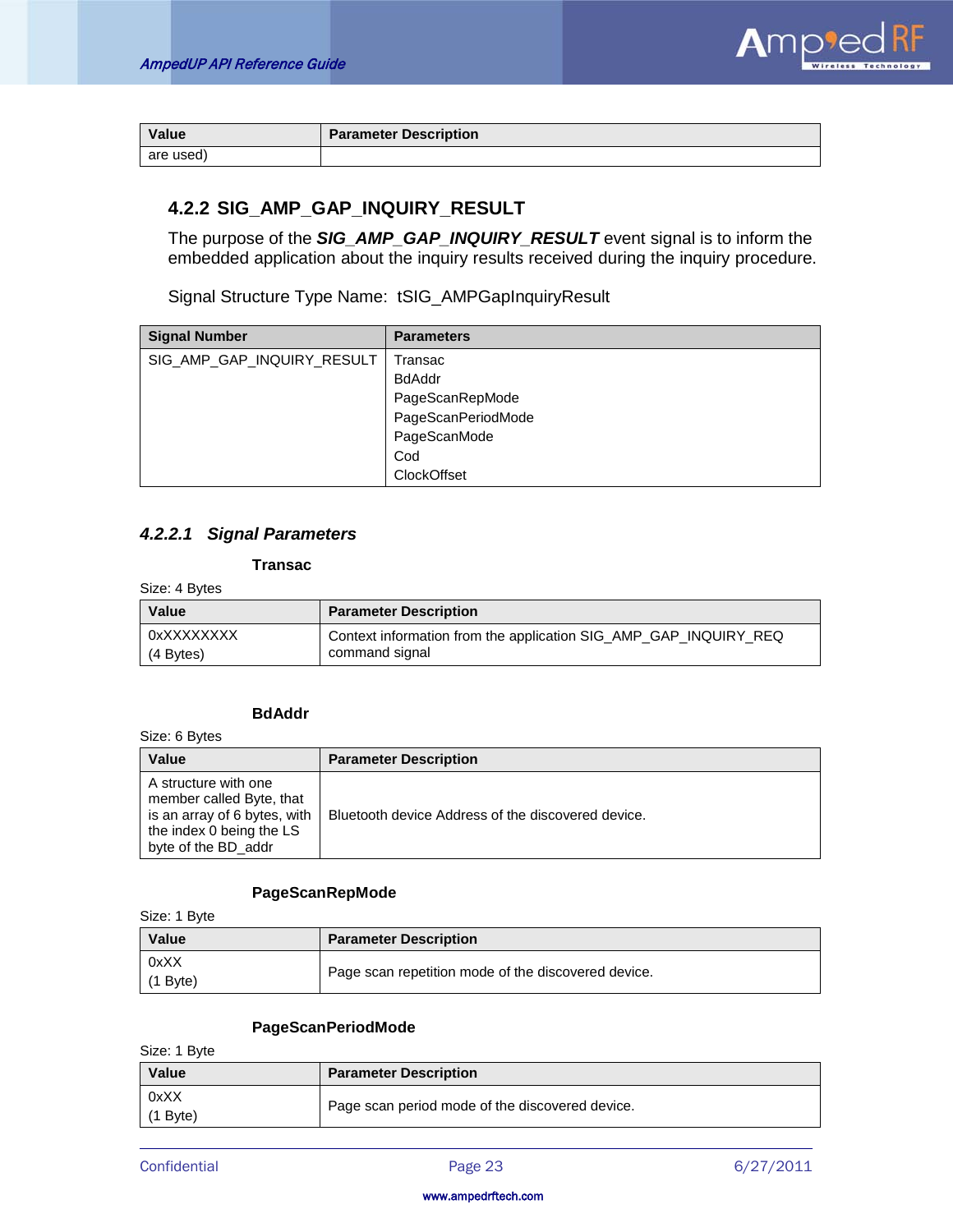

#### **PageScanMode**

Size: 1 Byte

| ------------  |                                          |
|---------------|------------------------------------------|
| Value         | <b>Parameter Description</b>             |
| 0xXX<br>Bvte) | Page scan mode of the discovered device. |

#### **Cod**

| Size: 4 Bytes                           |                                           |  |
|-----------------------------------------|-------------------------------------------|--|
| Value                                   | <b>Parameter Description</b>              |  |
| 0xXXXXXX<br>(Least significant 3 Bytes) | Class of device of the discovered device. |  |
| 0xXX<br>(Most Significant Byte)         | Not used                                  |  |

#### **ClockOffset**

Size: 2 Bytes

| <b>Value</b>        | <b>Parameter Description</b>           |
|---------------------|----------------------------------------|
| 0xXXXX<br>(2 Bytes) | Clock offset of the discovered device. |

# <span id="page-24-0"></span>**4.2.3 SIG\_AMP\_GAP\_REMOTE\_NAME\_CON**

The purpose of the *SIG\_AMP\_GAP\_REMOTE\_NAME\_CON* event signal is to give the name of the remote device to the embedded application in response to a **SIG\_AMP\_GAP\_REMOTE\_NAME\_REQ** command signal.

Signal Structure Type Name: tSIG\_AMPGapRemoteNameCon

| <b>Signal Number</b>       | <b>Parameters</b> |
|----------------------------|-------------------|
| SIG_AMP_GAP_REMOTE_NAM_CON | I Transac         |
|                            | <b>BdAddr</b>     |
|                            | ResultCode        |
|                            | Name              |

# *4.2.3.1 Signal Parameters*

#### **Transac**

Size: 4 Bytes

| <b>Value</b> | <b>Parameter Description</b>                |
|--------------|---------------------------------------------|
| OxXXXXXXXX   | Context information from the Application in |
| (4 Bytes)    | SIG_AMP_GAP_REMOTE_NAME_REQ command signal  |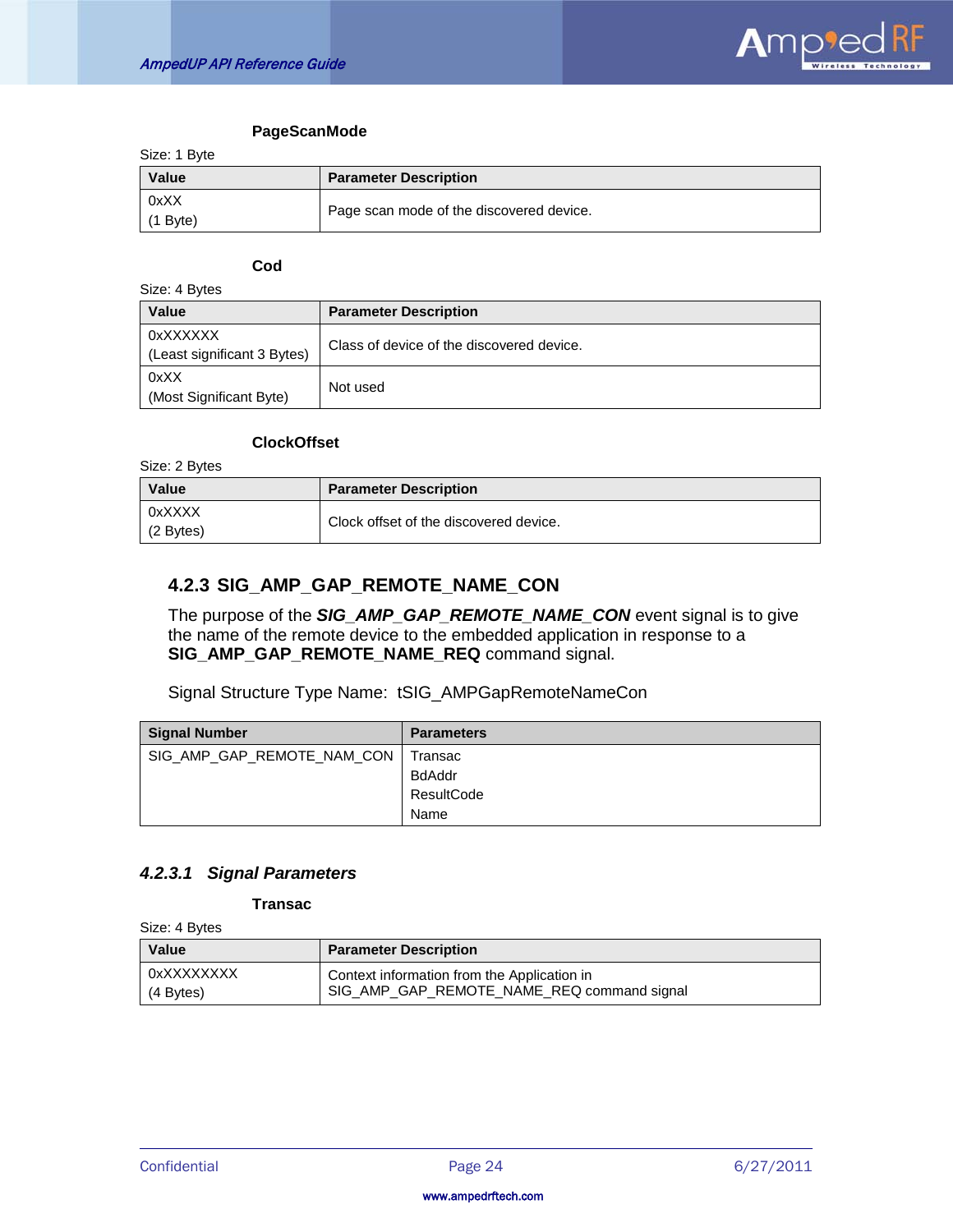

#### **BdAddr**

Size: 6 Bytes

| Value                                                                                                                               | <b>Parameter Description</b>                                                      |
|-------------------------------------------------------------------------------------------------------------------------------------|-----------------------------------------------------------------------------------|
| A structure with one<br>member called Byte, that<br>is an array of 6 bytes, with<br>the index 0 being the LS<br>byte of the BD_addr | Bluetooth device Address of the remote device that has responded with its<br>name |

### **ResultCode**

Size: 4 Bytes

| Value                   | <b>Parameter Description</b>                                                                                                                                                                                                                                                                     |
|-------------------------|--------------------------------------------------------------------------------------------------------------------------------------------------------------------------------------------------------------------------------------------------------------------------------------------------|
| 0xXXXXXXXX<br>(4 Bytes) | <b>Result status</b><br>AMP_RESULT_DONE (0x0000) – When the remote name is successfully<br>received from the remote device.<br>AMP_RESULT_NO_CONNECTION (0x0004) - when a connection could not<br>be established with the remote device for some reason. Name should be<br>ignored in this case. |

#### **Name**

Size:  $248<sup>1</sup>$  $248<sup>1</sup>$  $248<sup>1</sup>$  Bytes

| Value                            | <b>Parameter Description</b>                |
|----------------------------------|---------------------------------------------|
| 0xXXXX<br>(An array of 20 Bytes) | Name of the remote device; null terminated. |

# <span id="page-25-0"></span>**4.2.4 SIG\_AMP\_GAP\_PIN\_CODE\_REQUEST**

The purpose of the *SIG\_AMP\_GAP\_PIN\_CODE\_REQUEST* event signal is to request the application to provide it with the PIN code to connect with a remote device with a specified BD\_Addr. Upon receiving this PIN code, the application must respond with the command signal **SIG\_AMP\_GAP\_PINCODE\_REPLY**.

Signal Structure Type Name: tSIG\_AMPGapPinCodeRequest

| <b>Signal Number</b>         | <b>Parameters</b>        |
|------------------------------|--------------------------|
| SIG AMP GAP PIN CODE REQUEST | Transac<br><b>BdAddr</b> |

## *4.2.4.1 Signal Parameters*

**Transac**

Size: 4 Bytes

| Value                            | <b>Parameter Description</b>                          |
|----------------------------------|-------------------------------------------------------|
| 0xXXXXXXXX<br>$(4 \text{Bytes})$ | Context information from AMP. Usually it is set to 0. |

<span id="page-25-1"></span><sup>&</sup>lt;sup>1</sup> Currently only 100 bytes are supported.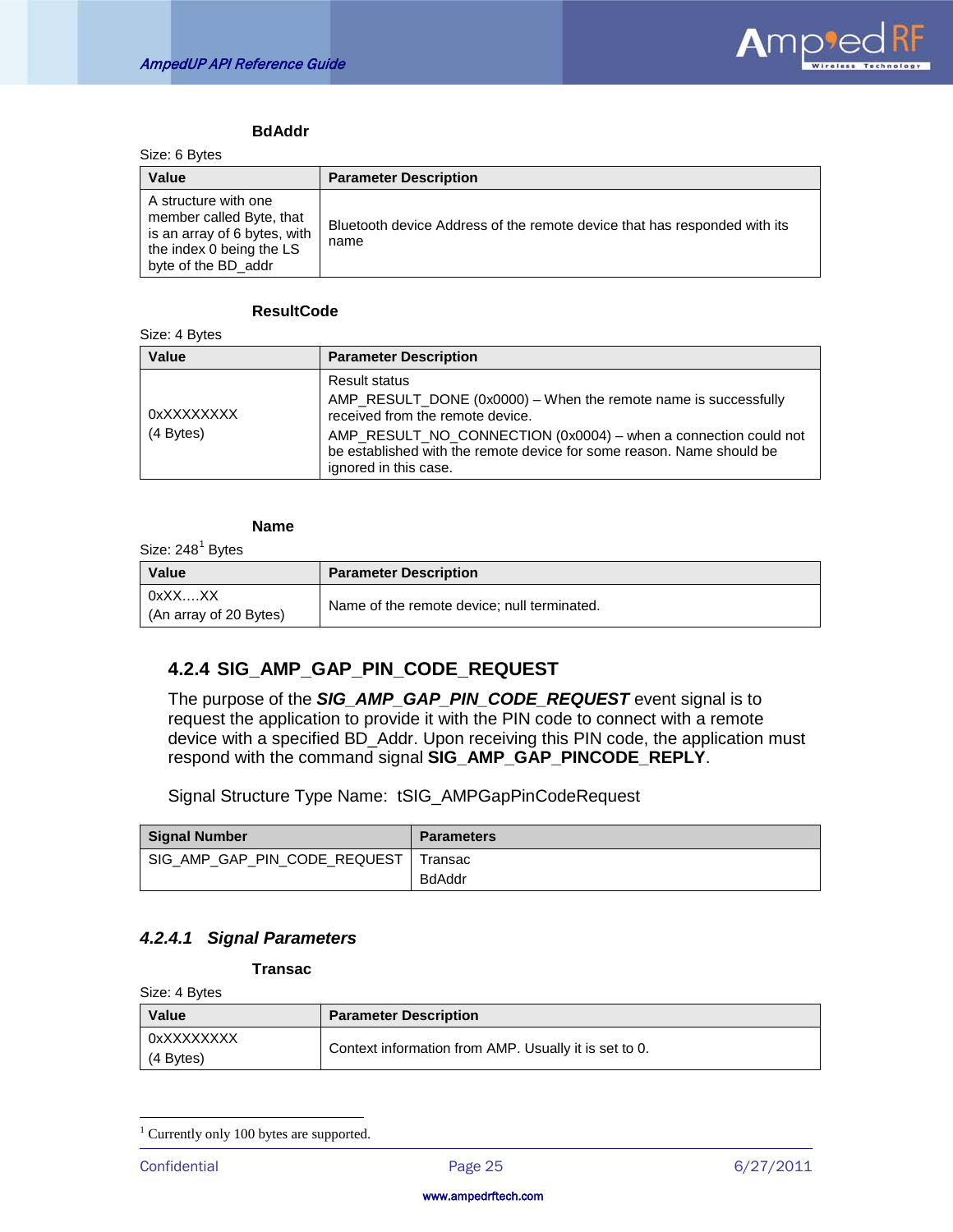

#### **BdAddr**

Size: 6 Bytes

| <b>UILD. U DYIUU</b>                                                                                                                |                                                                                      |
|-------------------------------------------------------------------------------------------------------------------------------------|--------------------------------------------------------------------------------------|
| <b>Value</b>                                                                                                                        | <b>Parameter Description</b>                                                         |
| A structure with one<br>member called Byte, that<br>is an array of 6 bytes, with<br>the index 0 being the LS<br>byte of the BD_addr | Bluetooth device address of the remote device for which the PIN code is<br>required. |

# <span id="page-26-0"></span>**4.2.5 SIG\_AMP\_GAP\_AUTHORIZE\_REQUEST**

The purpose of the *SIG\_AMP\_GAP\_AUTHORIZE\_REQUEST* event signal is to send a response to the application when an authorization response is needed from the application to connect to a specific service - when the service level security mode needs authorization from the application. (This is set by the application in the **SIG\_AMP\_GAP\_SECURITY\_SETUP** command). The application must respond with the command signal called **SIG\_AMP\_GAP\_AUTHORIZE\_RESPONSE**.

Signal Structure Type Name: tSIG\_AMPGapAuthorizeRequest

| <b>Signal Number</b>          | <b>Parameters</b> |
|-------------------------------|-------------------|
| SIG_AMP_GAP_AUTHORIZE_REQUEST | Transac           |
|                               | ServiceName       |
|                               | <b>BdAddr</b>     |

## *4.2.5.1 Signal Parameters*

#### **Transac**

Size: 4 Bytes

| Value                   | <b>Parameter Description</b>                         |
|-------------------------|------------------------------------------------------|
| 0xXXXXXXXX<br>(4 Bytes) | Context information from Amp'edUP. Usually set to 0. |

#### **ServiceName**

Size: 26 Bytes

| Value                  | <b>Parameter Description</b>                                                |
|------------------------|-----------------------------------------------------------------------------|
| An array of 6 unsigned | The service name to which a connection is made that requires authorization. |
| bytes.                 | The last byte has to be NULL character.                                     |

#### **BdAddr**

Size: 6 Bytes

| Value                                                                                                                               | <b>Parameter Description</b>                                                                                       |
|-------------------------------------------------------------------------------------------------------------------------------------|--------------------------------------------------------------------------------------------------------------------|
| A structure with one<br>member called Byte, that<br>is an array of 6 bytes, with<br>the index 0 being the LS<br>byte of the BD_addr | Bluetooth device Address of the remote device that provides the service for<br>which an authorization is required. |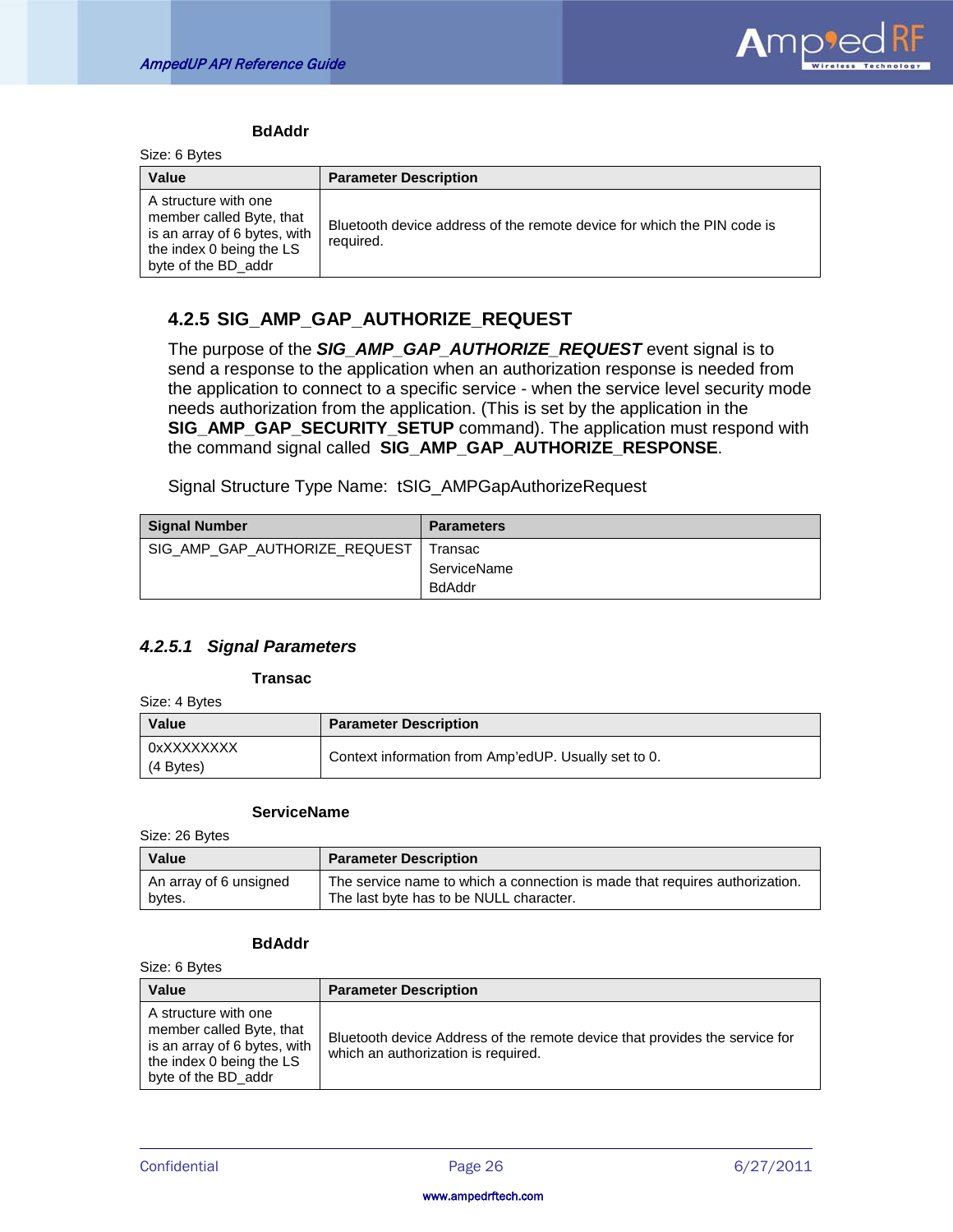

# <span id="page-27-0"></span>**4.2.6 SIG\_AMP\_GAP\_ABORT\_SECURITY**

The purpose of the *SIG\_AMP\_GAP\_ABORT\_SECURITY* event signal is to send notification that the link has gone down after issuing a pin code or authorization request event to application.

Signal Structure Type Name: tSIG\_AMPGapAbortSecurity

| <b>Signal Number</b>       | <b>Parameters</b> |
|----------------------------|-------------------|
| SIG AMP GAP ABORT SECURITY | Transac           |
|                            | <b>BdAddr</b>     |

## *4.2.6.1 Signal Parameters*

#### **Transac**

Size: 4 Bytes

| Value                     | <b>Parameter Description</b>                             |
|---------------------------|----------------------------------------------------------|
| 0xXXXXXXXX<br>$(4$ Bytes) | Context information from the Amp'edUP. Usually set to 0. |

### **BdAddr**

Size: 6 Bytes

| Value                                                                                                                               | <b>Parameter Description</b>                                                                             |
|-------------------------------------------------------------------------------------------------------------------------------------|----------------------------------------------------------------------------------------------------------|
| A structure with one<br>member called Byte, that<br>is an array of 6 bytes, with<br>the index 0 being the LS<br>byte of the BD addr | Bluetooth device Address of the remote device with which authentication<br>procedure is being performed. |

# <span id="page-27-1"></span>**4.2.7 SIG\_AMP\_GAP\_AUTH\_COMPLETE**

The purpose of the *SIG\_AMP\_GAP\_AUTH\_COMPLETE* event signal is to inform that a connection's authentication is completed.

Signal Structure Type Name: tSIG\_AMPGapAuthComplete

| Signal Number             | <b>Parameters</b> |
|---------------------------|-------------------|
| SIG_AMP_GAP_AUTH_COMPLETE | Transac           |
|                           | BdAddr            |
|                           | <b>Status</b>     |

## *4.2.7.1 Signal Parameters*

#### **Transac**

Size: 4 Bytes

| Value                   | <b>Parameter Description</b>                        |
|-------------------------|-----------------------------------------------------|
| 0xXXXXXXXX<br>(4 Bytes) | Context information from the AMP. Usually set to 0. |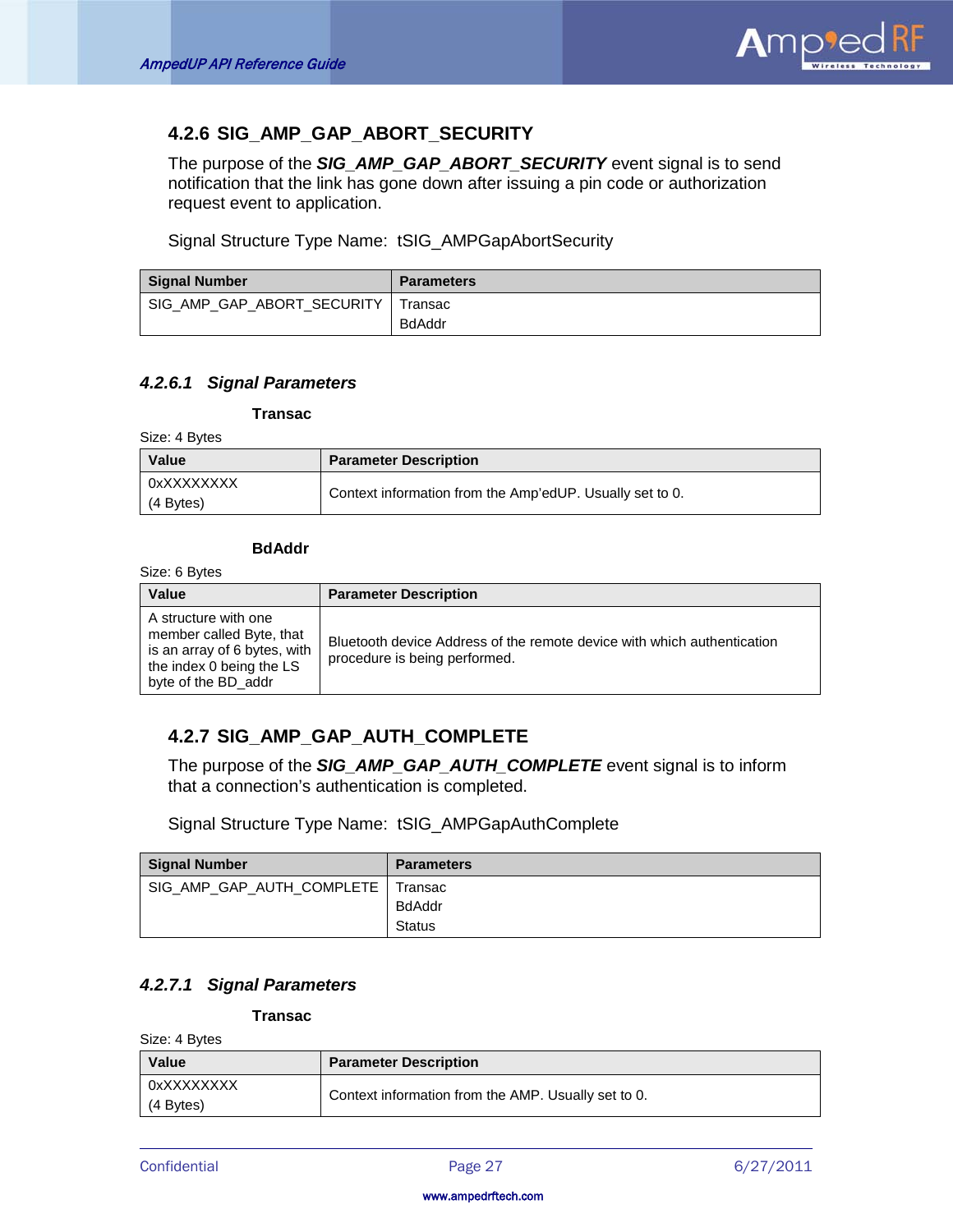

#### **BdAddr**

Size: 6 Bytes

| $V = V + V + V$                                                                                                                     |                                                                                          |
|-------------------------------------------------------------------------------------------------------------------------------------|------------------------------------------------------------------------------------------|
| Value                                                                                                                               | <b>Parameter Description</b>                                                             |
| A structure with one<br>member called Byte, that<br>is an array of 6 bytes, with<br>the index 0 being the LS<br>byte of the BD_addr | Bluetooth device Address of the remote device with which authentication is<br>completed. |

#### **Status**

Size: 2 Bytes

| <b>Value</b>          | <b>Parameter Description</b>                                                                                                                                                    |
|-----------------------|---------------------------------------------------------------------------------------------------------------------------------------------------------------------------------|
| 0xXXXX<br>$(2$ Bytes) | The result of the authentication.<br>AMP_GAP_AUTH_SUCCESS (0x0000) - Success<br>Other values – Indicate failure. Refer to the HCI Reference Guide for a list of<br>Error codes. |

# <span id="page-28-0"></span>**4.2.8 SIG\_AMP\_GAP\_LINK\_KEY\_NOTIFY**

The purpose of the *SIG\_AMP\_GAP\_LINK\_KEY\_NOTIFY* event signal is to notify the application that a bonding procedure (with the remote device) is finished.

Irrespective of who initiated the procedure, both the local device and the bonded remote device will send this event to the application. The event indicates what the link key is that resulted from the bonding procedure as well as the BD Address of the device that was bonded and the key type used to create the Link key.

Signal Structure Type Name: tSIG\_AMPGapLinkKeyNotify

| <b>Signal Number</b>        | <b>Parameters</b> |
|-----------------------------|-------------------|
| SIG_AMP_GAP_LINK_KEY_NOTIFY | Transac           |
|                             | LinkKey           |
|                             | <b>BdAddr</b>     |
|                             | KeyType           |

## *4.2.8.1 Signal Parameters*

**Transac**

Size: 4 Bytes

| <b>Value</b> | <b>Parameter Description</b>                                                  |  |
|--------------|-------------------------------------------------------------------------------|--|
| 0xXXXXXXXX   | Context information from the application in the command signal for which this |  |
| (4 Bytes)    | signal is sent as a response.                                                 |  |

#### **LinkKey**

Size: 16 Bytes

| $U = U_1 U_2 U_3 U_4 U_5 U_6$ |                                                                                                   |  |
|-------------------------------|---------------------------------------------------------------------------------------------------|--|
| Value                         | <b>Parameter Description</b>                                                                      |  |
|                               | 0xXXXXXXXXXXXXXXXX   Array of 16 unsigned bytes; provides the created Link Key as a result of the |  |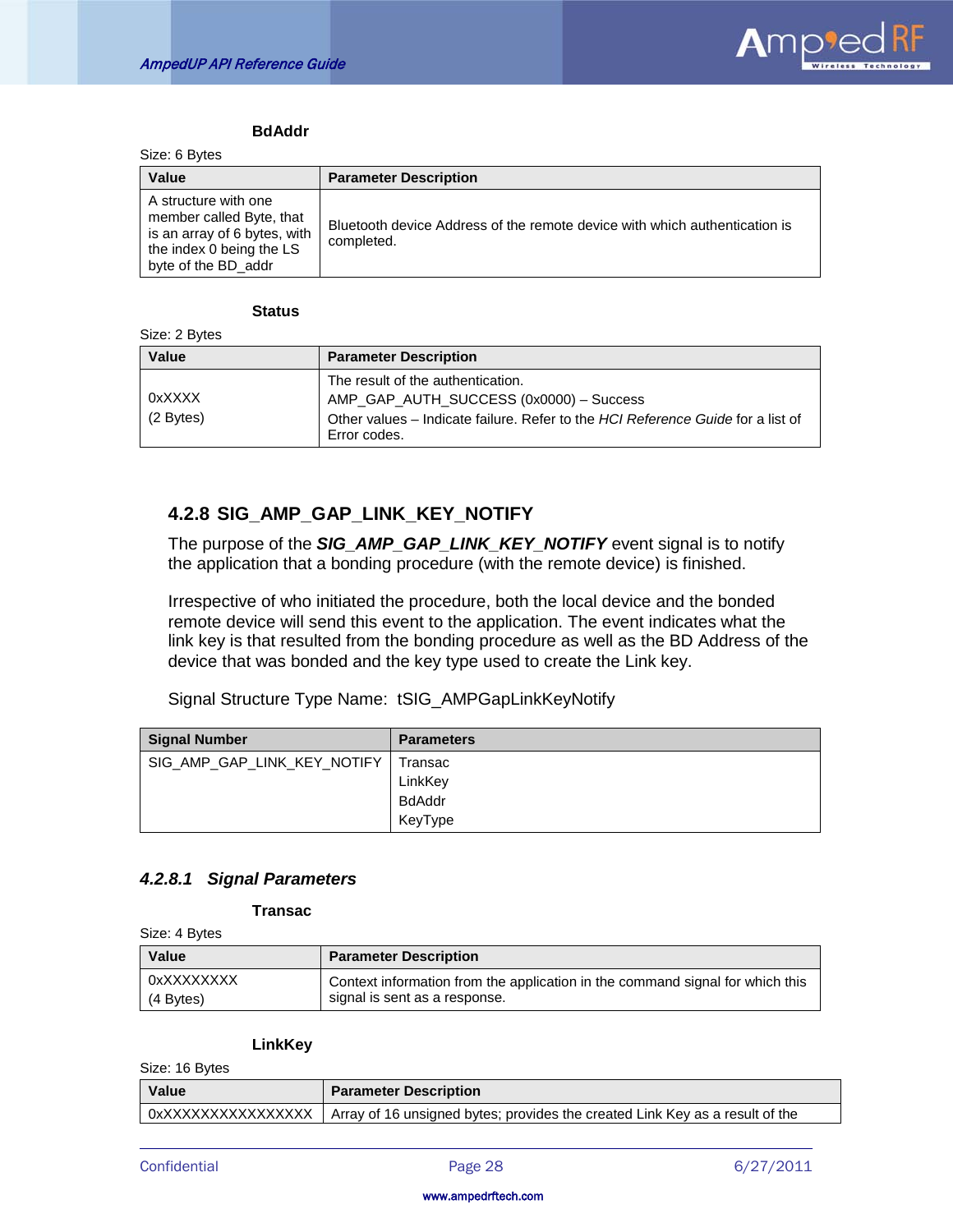

| Value            | <b>Parameter Description</b> |
|------------------|------------------------------|
| XXXXXXXXXXXXXXXX | bonding.                     |
| $(16$ Bytes)     |                              |

#### **BdAddr**

| Size: 6 Bytes |  |
|---------------|--|
|---------------|--|

Size: 1 Byte

| <b>Value</b>                | <b>Parameter Description</b>                                                                                                                    |  |
|-----------------------------|-------------------------------------------------------------------------------------------------------------------------------------------------|--|
| 0xXXXXXXXXXX<br>$(6$ Bytes) | Value: a structure with one member called Byte that is an array of 6 bytes<br>with the index 0 being the least significant byte of the BD Addr. |  |

## **KeyType**

| ----------- |                                         |
|-------------|-----------------------------------------|
| Value       | <b>Parameter Description</b>            |
|             | Key type used in the bonding procedure: |
| 0xXX        | $0$ – combination key                   |
| $(1$ Byte)  | $1 -$ local key                         |
|             | 2 - remote unit key                     |

# <span id="page-29-0"></span>**4.3 GAP API Functions**

Instead of signals, two API functions are defined in the Amp'edUP interface to set device parameters. The reason they are defined as API functions instead of signals is because no messages need to come from the remote device in order to initiate these activities.

The two API functions allow for setting the local name and for turning on the pairable mode. The following two sections detail the function calls.

# <span id="page-29-1"></span>**4.3.1 Setting Local Name**

**uint32 AMP\_API\_Gap\_Set\_Local\_Device\_Name(char \*pName)**

# **Description:**

Sets the local name of the device. This is the name that will be reported when Remote devices request for Remote name.

# **Parameters:**

pName - the pointer to the device name string, up to 20 characters, that is terminated by a NULL character.

# **Return Value:**

An unsigned 4-byte integer is returned as the result of the operation.

AMP\_RESULT\_SUCCESS - if successful

AMP\_RESULT\_PARAMETER\_ERROR - if a failure occurs because of a parameter error (pointer to the name is NULL)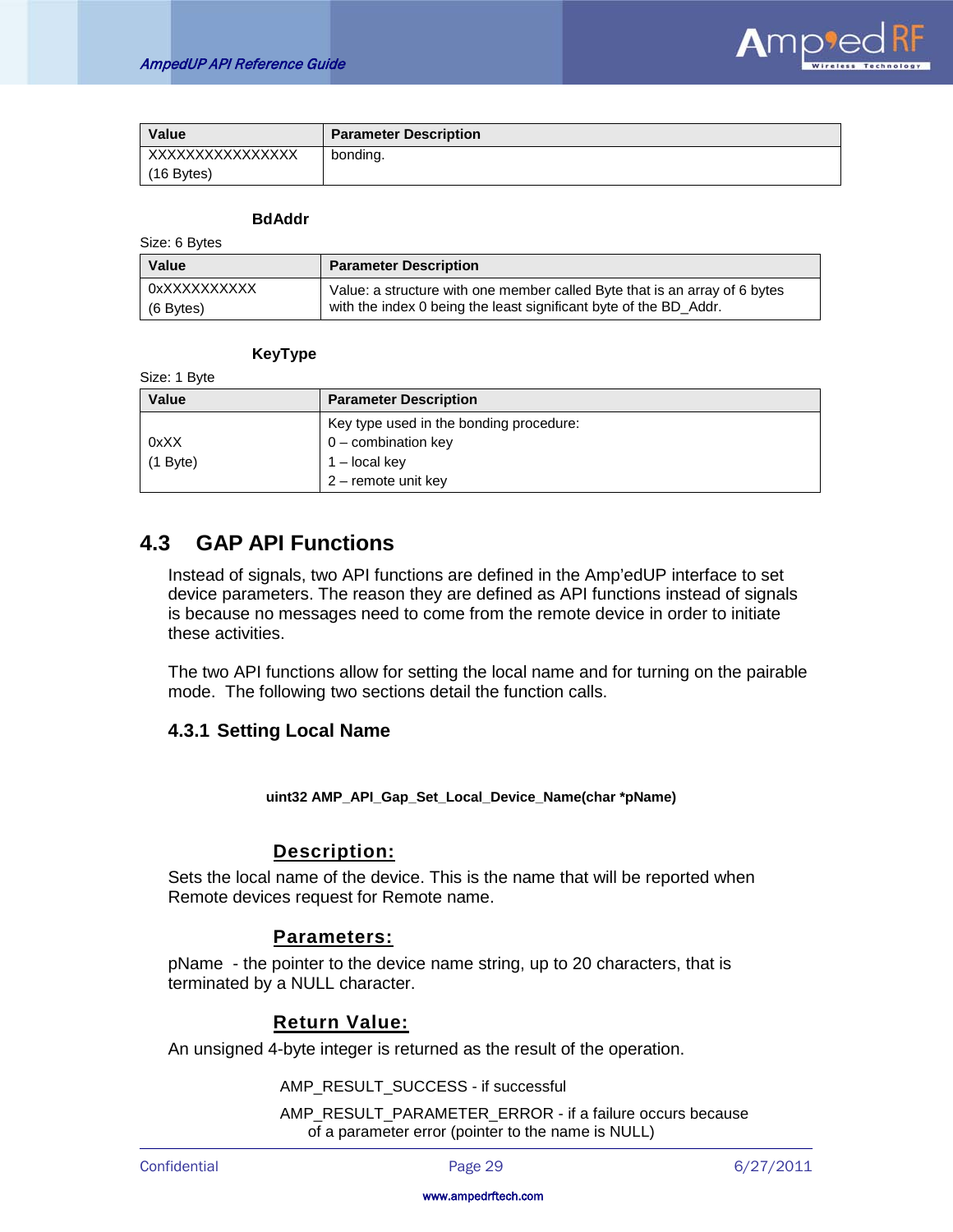

AMP\_RESULT\_FAIL - if a failure occurs for any other reason

# <span id="page-30-0"></span>**4.3.2 Setting the Pairable Mode**

**uint32 AMP\_API\_Gap\_Set\_Pairable\_Mode(uint8 PairableMode)**

# **Description:**

Puts the device into pairable mode, which allows some remote devices to bond with this device.

# **Parameters:**

Pairable mode - an unsigned byte; if it is 0, then put the device into non-pairable mode; if it is 1, then put the device in pairable mode.

# **Return Value:**

An unsigned 4-byte integer is returned as the result of the operation.

AMP\_RESULT\_SUCCESS - if successful

AMP\_RESULT\_FAIL - if a failure occurs for any other reason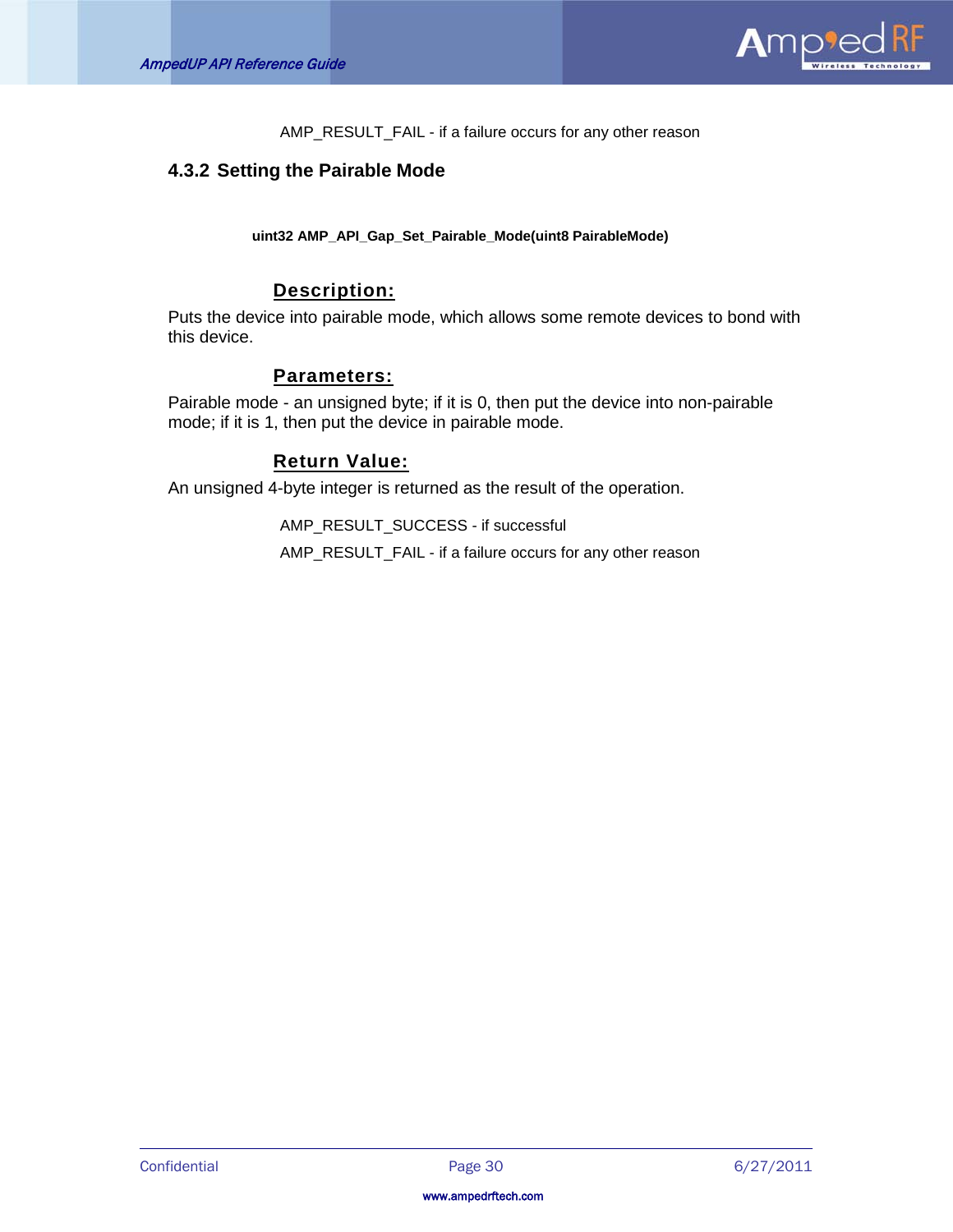

# <span id="page-31-0"></span>**5 SPP Signals**

The functionalities provided by the command and event signals in SPP are:

Connection and disconnection of two devices,

Sending serial data over the RF link,

Receiving serial data over the RF link,

Indicating status of the SPP connection/disconnection/data transfer.

For more information about the terms used in this section, please refer to the *Bluetooth Serial Port Profile V1.1* .

# <span id="page-31-1"></span>**5.1 SPP Command Signals**

The following list contains all SPP signals going from an embedded application to the AMP.

> SIG\_AMP\_SPP\_LISTEN\_REQ SIG\_AMP\_SPP\_CONNECT\_REQ SIG\_AMP\_SPP\_SEND SIG\_AMP\_SPP\_DISCONNECT\_REQ

# <span id="page-31-2"></span>**5.1.1 SIG\_AMP\_SPP\_LISTEN\_REQ**

The purpose of this command signal is to allow the application to start the SPP server and put it into listen mode. This would also add the SPP service information in the SDP database, so that SPP clients can perform SDP queries in order to get the service name and connect to the SPP server.

Signal Structure Type Name: tSIG\_AMPSppListenRequest

| <b>Signal Number</b>   | <b>Parameters</b> |
|------------------------|-------------------|
| SIG AMP SPP LISTEN REQ | Transac           |
|                        | ServiceName       |
|                        | PortName          |

## *5.1.1.1 Signal Parameters*

**Transac**

Size: 4 Bytes

| Value                     | <b>Parameter Description</b>             |
|---------------------------|------------------------------------------|
| 0xXXXXXXXX<br>$(4$ Bytes) | Context information from the application |

#### **ServiceName**

Size: 26 Bytes

| Value | <b>Parameter Description</b> |
|-------|------------------------------|
|       |                              |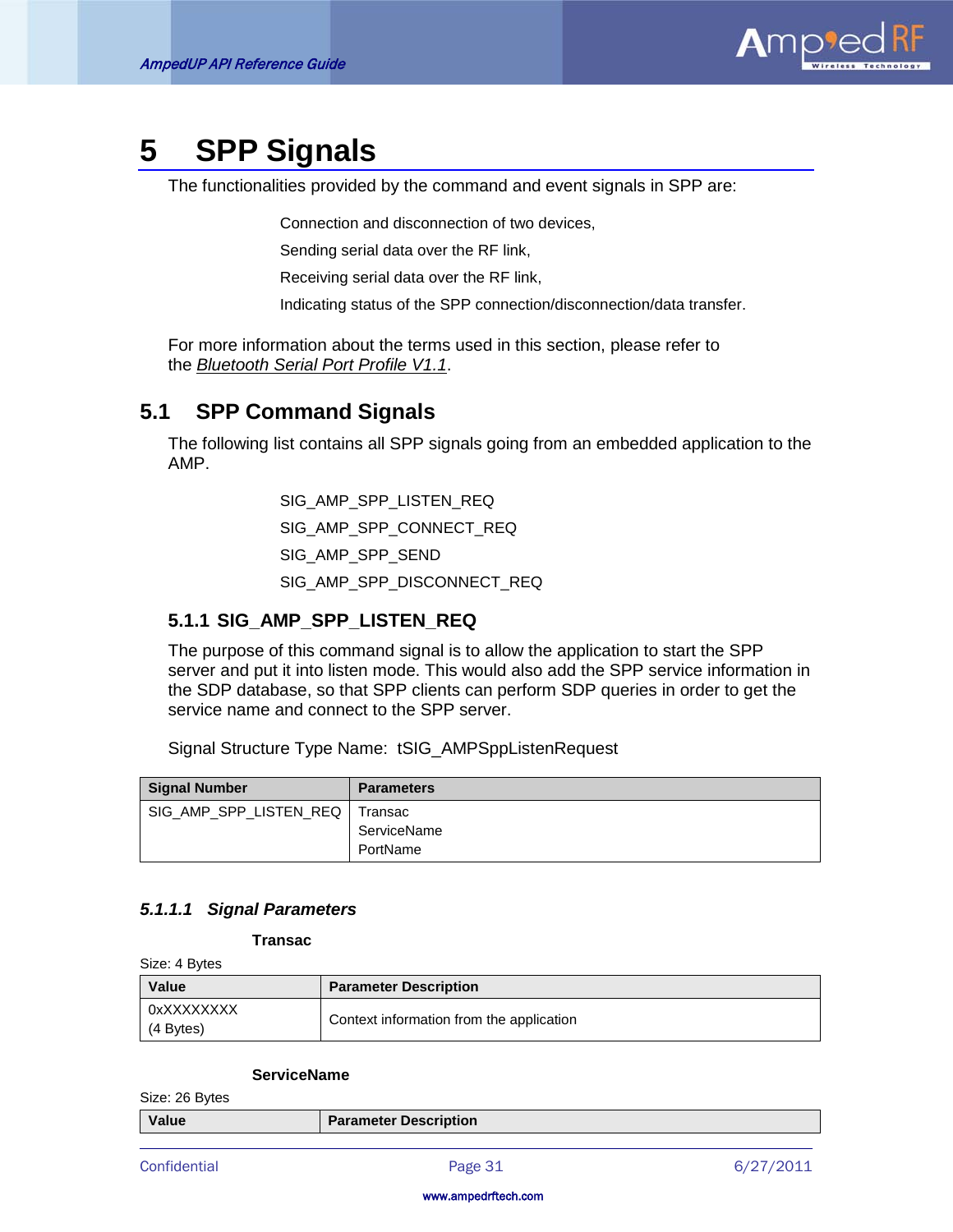

| <b>Value</b>        | <b>Parameter Description</b>                                               |
|---------------------|----------------------------------------------------------------------------|
| An array of 6 Bytes | Service name for the serial port service. The last character must be NULL. |

#### **PortName**

Size: 6 Bytes

| <b>Value</b>        | <b>Parameter Description</b>                                                              |  |
|---------------------|-------------------------------------------------------------------------------------------|--|
| An array of 6 Bytes | Local port name for identification. Example: Port1. The last character has to<br>be NULL. |  |

### *5.1.1.2 Event(s) Generated*

When the **SIG\_AMP\_SPP\_LISTEN\_REQ** command is finished, a *SIG\_AMP\_SPP\_SETUP\_RESULT* event signal will be sent to the application if there is any error. For a success, no event is generated. Additionally, **SIG\_AMP\_LISTEN\_CON** arrives for connection information.

> AMP\_RESULT\_NO\_RESOURCES (0x0007) – When there are no resources (memory)

AMP\_RESULT\_PORT\_EXIST (0x0008) – When a port by that name already exists

AMP\_RESULT\_SERVICE\_EXISTS (0x0009) – When a service by that name already exists

AMP\_RESULT\_PARAMETER\_ERROR (0x0002) – In all other cases.

# <span id="page-32-0"></span>**5.1.2 SIG\_AMP\_SPP\_CONNECT\_REQ**

The purpose of this command signal is to inform that the application is behaving like the SPP client and is trying to connect to the SPP server. The server resides in the BD\_Addr of the device that was specified by the client under the service name.

Signal Structure Type Name: tSIG\_AMPSppConnectRequest

| <b>Signal Number</b>              | <b>Parameters</b> |
|-----------------------------------|-------------------|
| SIG_AMP_SPP_CONNECT_REQ   Transac |                   |
|                                   | ServiceName       |
|                                   | PortName          |
|                                   | <b>BdAddr</b>     |

## *5.1.2.1 Signal Parameters*

**Transac**

Size: 4 Bytes

| Value                   | <b>Parameter Description</b>             |
|-------------------------|------------------------------------------|
| 0xXXXXXXXX<br>(4 Bytes) | Context information from the application |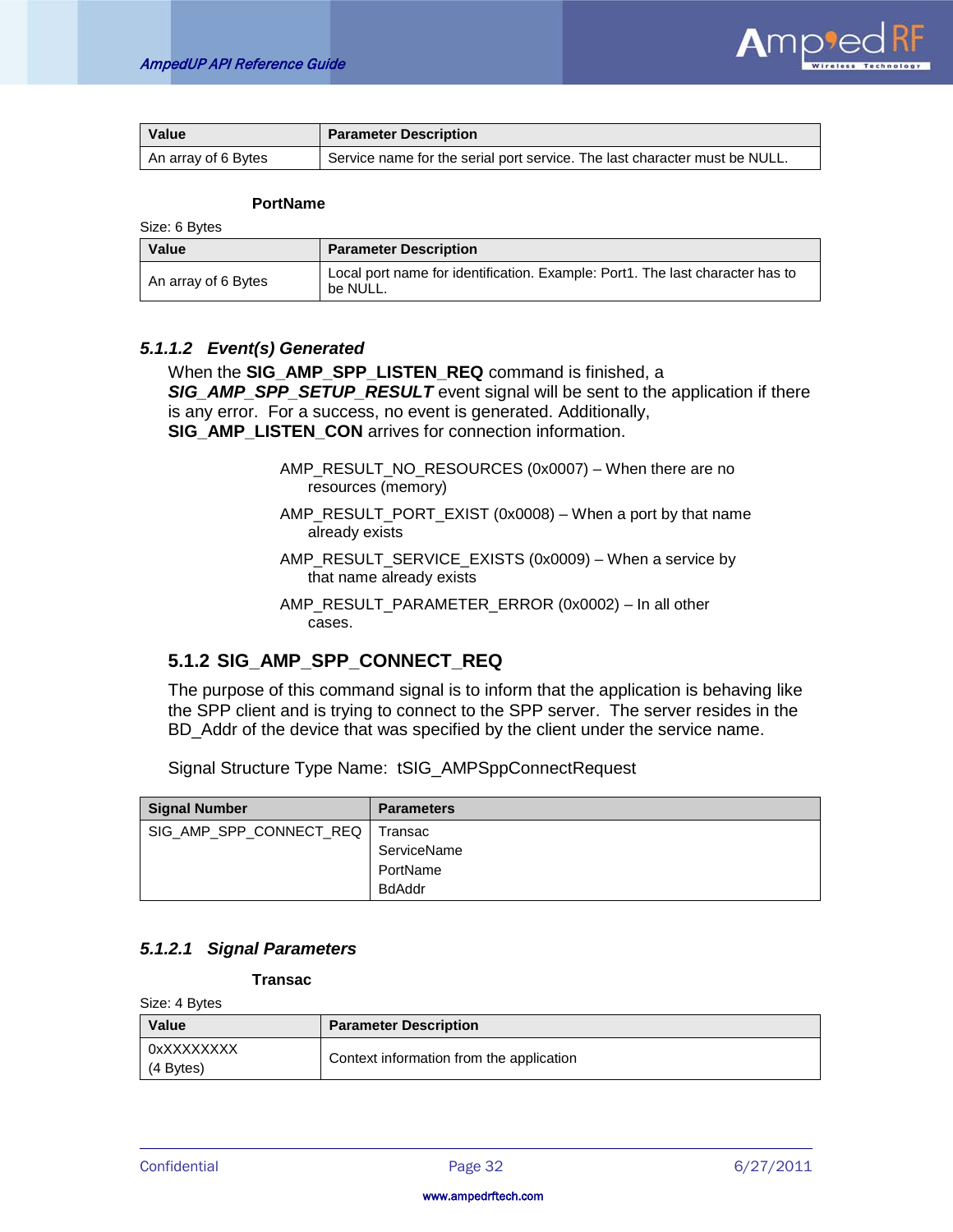

#### **ServiceName**

Size: 26 Bytes

| Value               | <b>Parameter Description</b>                                                                                                                                                                |
|---------------------|---------------------------------------------------------------------------------------------------------------------------------------------------------------------------------------------|
| An array of 6 Bytes | Serial Port Service Name in the SPP server to which the client is attempting to<br>connect. The last character must be NULL. A NULL field, will connect to the<br>first service name found. |

#### **PortName**

Size: 6 Bytes

Size: 6 Bytes

| Value               | <b>Parameter Description</b>                                                                       |
|---------------------|----------------------------------------------------------------------------------------------------|
| An array of 6 Bytes | Port Name for local identification of the local serial port. The last character<br>has to be NULL. |

#### **BdAddr**

| OILU. U DYLUU                                                                                                                       |                                                |
|-------------------------------------------------------------------------------------------------------------------------------------|------------------------------------------------|
| Value                                                                                                                               | <b>Parameter Description</b>                   |
| A structure with one<br>member called Byte, that<br>is an array of 6 bytes, with<br>the index 0 being the LS<br>byte of the BD_addr | Bluetooth device Address of the remote server. |

## *5.1.2.2 Event(s) Generated*

When the **SIG\_AMP\_SPP\_CONNECT\_REQ** command has been accepted successfully (No errors), then no event would be generated immediately. But if there are errors in accepting the command and connecting to the server, a *SIG\_AMP\_SPP\_CONNECT\_CON* event signal will be sent to the application with an Invalid Handle and result code, which can be one of the following.

> AMP\_RESULT\_NO\_RESOURCES (0x0007) – When there are no resources (memory)

- AMP\_RESULT\_PORT\_EXISTS (0x0008) When a port by that name already exists
- AMP\_RESULT\_SERVICE\_EXISTS (0x0009) When a connection to that service already exists
- AMP\_RESULT\_PARAMETER\_ERROR (0x0002) In all other cases

When the connect request command is completed,

*SIG\_AMP\_SPP\_CONNECT\_CON* event signal would be sent to the application with a valid port handle (2 Bytes), if successful, otherwise with an invalid handle. Also the status would be indicated. It can be one of the following.

> AMP\_RESULT\_CONNECTION\_UP – When the SPP connection is up and running

AMP\_RESULT\_CONNECTION\_DOWN – When the SPP connection cannot be established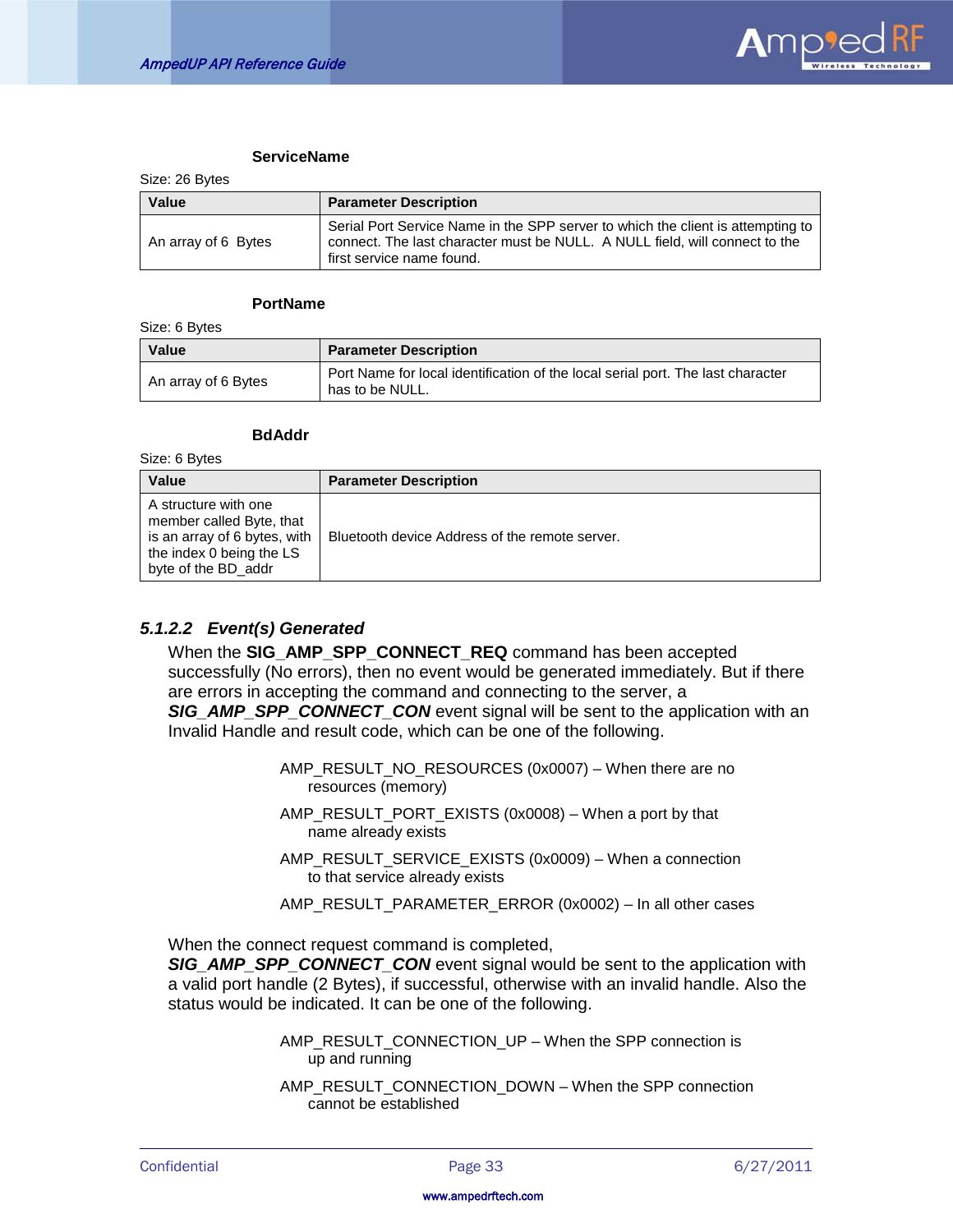

# <span id="page-34-0"></span>**5.1.3 SIG\_AMP\_SPP\_SEND**

The purpose of this command signal is to allow the application to send data over the established SPP connection. In order to send data with zero copying, it is mandatory that the data-to-be-sent is present in a RAM buffer. There is an SPP API function that needs to be called to get the memory allocated in the RAM.

tBufferHeader \*AllocBufferToSend (uint16 Length)

"Length" is the size of the data that is to be sent, with a maximum size of 321 bytes for the SPP profile. (The iOS, IAP profile maximum size is 314 bytes) The return value is a pointer to the structure tBufferHeader.

typedef struct tBufferHeader {

uint8 \*pData; // Can write data here

uint32 Transac;

}tBufferHeader;

The member uint8 \*pData in the structure points to the exact place where the application can start writing its data.

Signal Structure Type Name: tSIG\_AMPSppSend

| <b>Signal Number</b> | <b>Parameters</b> |
|----------------------|-------------------|
| SIG_AMP_SPP_SEND     | Transac           |
|                      | PortHandle        |
|                      | <b>ByteSend</b>   |
|                      | DataHdr           |

## *5.1.3.1 Signal Parameters*

#### **Transac**

Size: 4 Bytes

| <b>Value</b>            | <b>Parameter Description</b>             |
|-------------------------|------------------------------------------|
| 0xXXXXXXXX<br>(4 Bytes) | Context information from the application |

### **PortHandle**

Size: 2 Bytes

| <b>Value</b> | <b>Parameter Description</b>                                      |
|--------------|-------------------------------------------------------------------|
| 0xXXXX       | Port handle returned in the events SIG AMP SPP CONNECT CON in the |
| $(2$ Bytes)  | client or SIG_AMP_SPP_LISTEN_CON in the server.                   |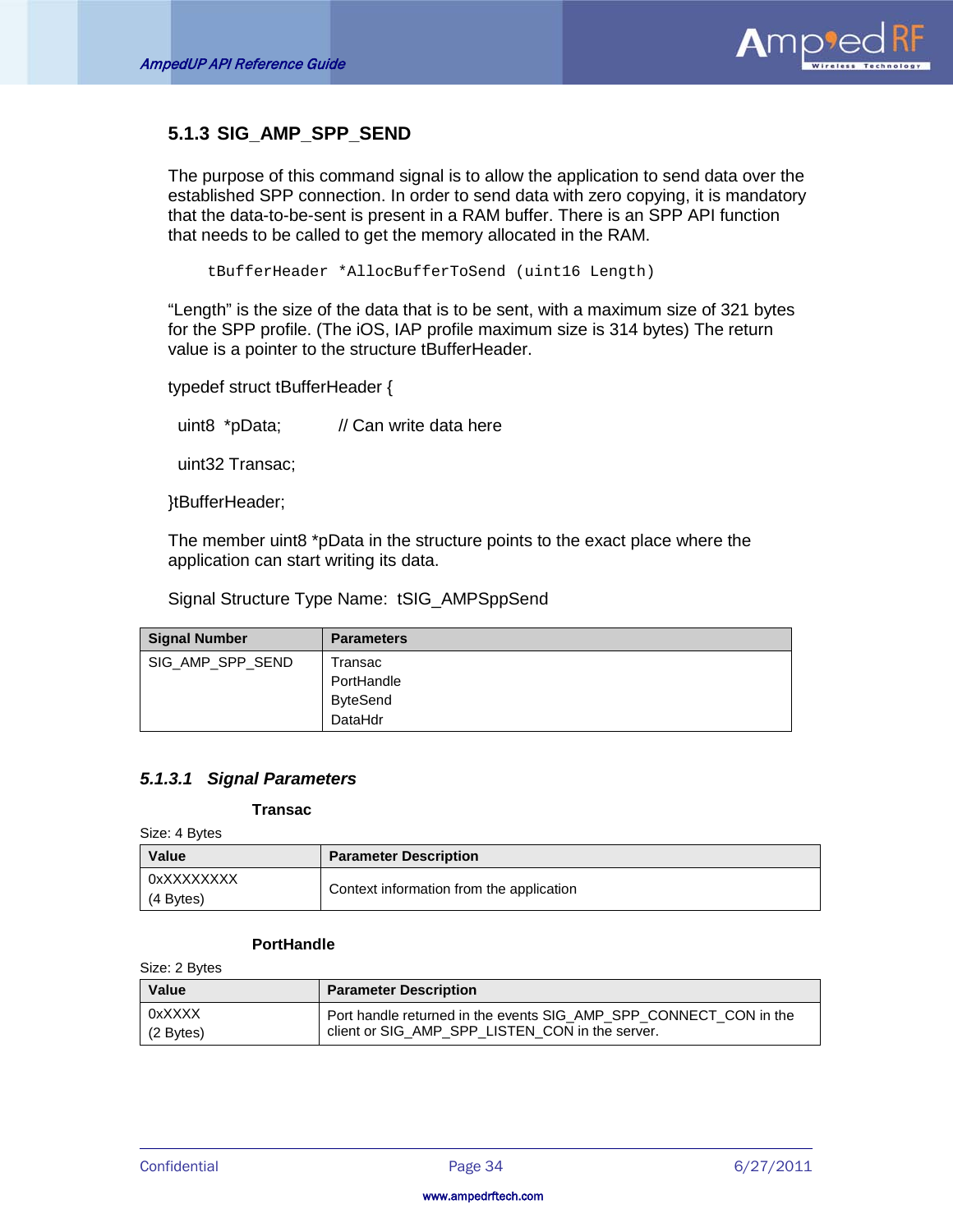

#### **BytesSend**

Size: 2 Bytes

| <b>Value</b> | <b>Parameter Description</b>                                               |
|--------------|----------------------------------------------------------------------------|
| 0xXXXX       | Number of bytes to send (size of the data). SPP max 321 bytes, IAP max 314 |
| (2 Bytes)    | bytes                                                                      |

#### **DataHdr**

Size: 4 Bytes

| Value                     | <b>Parameter Description</b>                                         |
|---------------------------|----------------------------------------------------------------------|
| 0xXXXXXXXX<br>$(4$ Bytes) | Pointer to the tBufferHeader structure returned by AllocBufferToSend |

### *5.1.3.2 Event(s) Generated*

When the **SIG\_AMP\_SPP\_SEND** command is finished successfully, no event signal will be sent to the embedded application. Only if there were any error in sending the data, *SIG\_AMP\_SPP\_CONNECT\_STATUS* event signal would be generated and sent to the application with one of the following status codes:

- AMP\_RESULT\_NO\_CONNECTION (0x0004) When the port handle is bad or if there is no connection.
- AMP\_RESULT\_LINE\_ERROR (0x0006) When there is some error with the connection
- AMP\_DATA\_BUFFER\_HEADER\_CORRUPTED (0x0015) When the Buffer header is corrupted.
- AMP\_DATA\_LENGTH\_ERROR (0x0016) When the data buffer length is greater than what the lower layers can handle (should match the size that is less than or equal to (L2CAP MTU – Header size of RFCOMM Header). These constants would be defined in the target header file that comes with the development code.

# <span id="page-35-0"></span>**5.1.4 SIG\_AMP\_SPP\_DISCONNECT\_REQ**

The purpose of this command signal sent by the application is to disconnect the SPP connection on the port identified by the port name and to remove the port, both in the server and the client.

Signal Structure Type Name: tSIG\_AMPSppDisconnectRequest

| <b>Signal Number</b>                 | <b>Parameters</b> |
|--------------------------------------|-------------------|
| SIG_AMP_SPP_DISCONNECT_REQ   Transac |                   |
|                                      | PortName          |
|                                      | SppRole           |

# *5.1.4.1 Signal Parameters*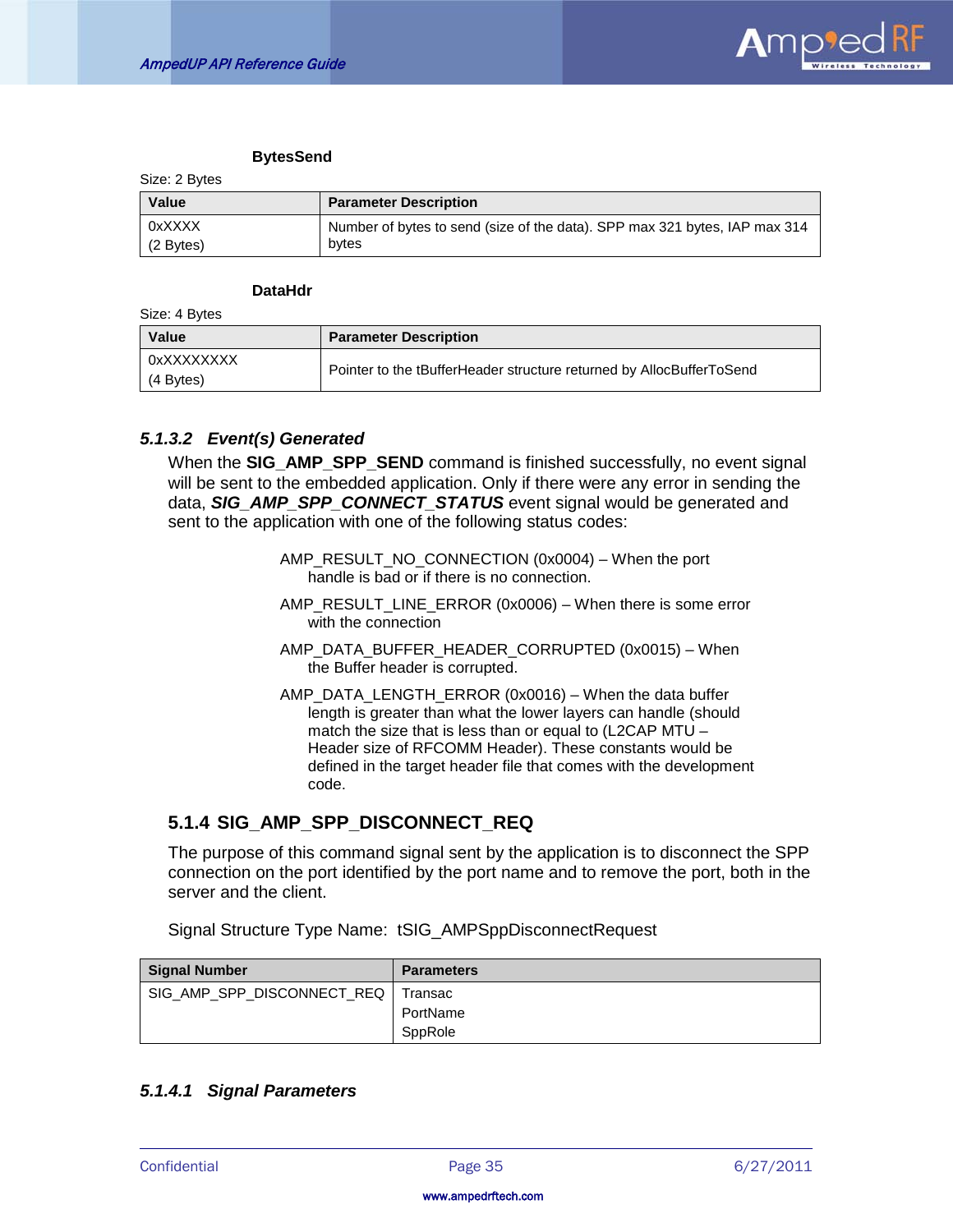

#### **Transac**

Size: 4 Bytes

| Value                     | <b>Parameter Description</b>             |
|---------------------------|------------------------------------------|
| 0xXXXXXXXX<br>$(4$ Bytes) | Context information from the application |

#### **PortName**

Size: 6 Bytes

| Value               | <b>Parameter Description</b>                                                                        |
|---------------------|-----------------------------------------------------------------------------------------------------|
| An array of 6 Bytes | Port Name (used for local identification) of the serial port. The last character<br>has to be NULL. |

#### **SppRole**

Size: 1 Byte

| <b>Value</b>  | <b>Parameter Description</b>     |
|---------------|----------------------------------|
| 0xXX<br>(1 B) | Role client = 0, Role server = 1 |

## *5.1.4.2 Event(s) Generated*

There are two event signals possible for this command.

When the **SIG\_AMP\_SPP\_DISCONNECT\_REQ** command is finished, event signals called **SIG\_AMP\_SPP\_CONNECT\_CON** on the client side and **SIG\_AMP\_SPP\_LISTEN\_CON** on the server side will be sent to the application indicating the result that the connection is down or up with the error codes. One of the following result codes is possible.

> AMP\_RESULT\_CONNECTION\_DOWN (0x000c) – When the SPP disconnect succeeded.

In the case of the command being queued the client would get *SIG\_AMP\_SPP\_DISCONNECT\_CON* with the status AMP\_RESULT\_PENDING (0x0001).

# <span id="page-36-0"></span>**5.2 SPP Event Signals**

The following list contains all SPP signals going from the AMP to an embedded application.

> SIG\_AMP\_SPP\_RECV SIG\_AMP\_SPP\_LISTEN\_CON SIG\_AMP\_SPP\_CONNECT\_CON SIG\_AMP\_SPP\_CONNECT\_STATUS SIG\_AMP\_SPP\_DISCONNECT*\_*CON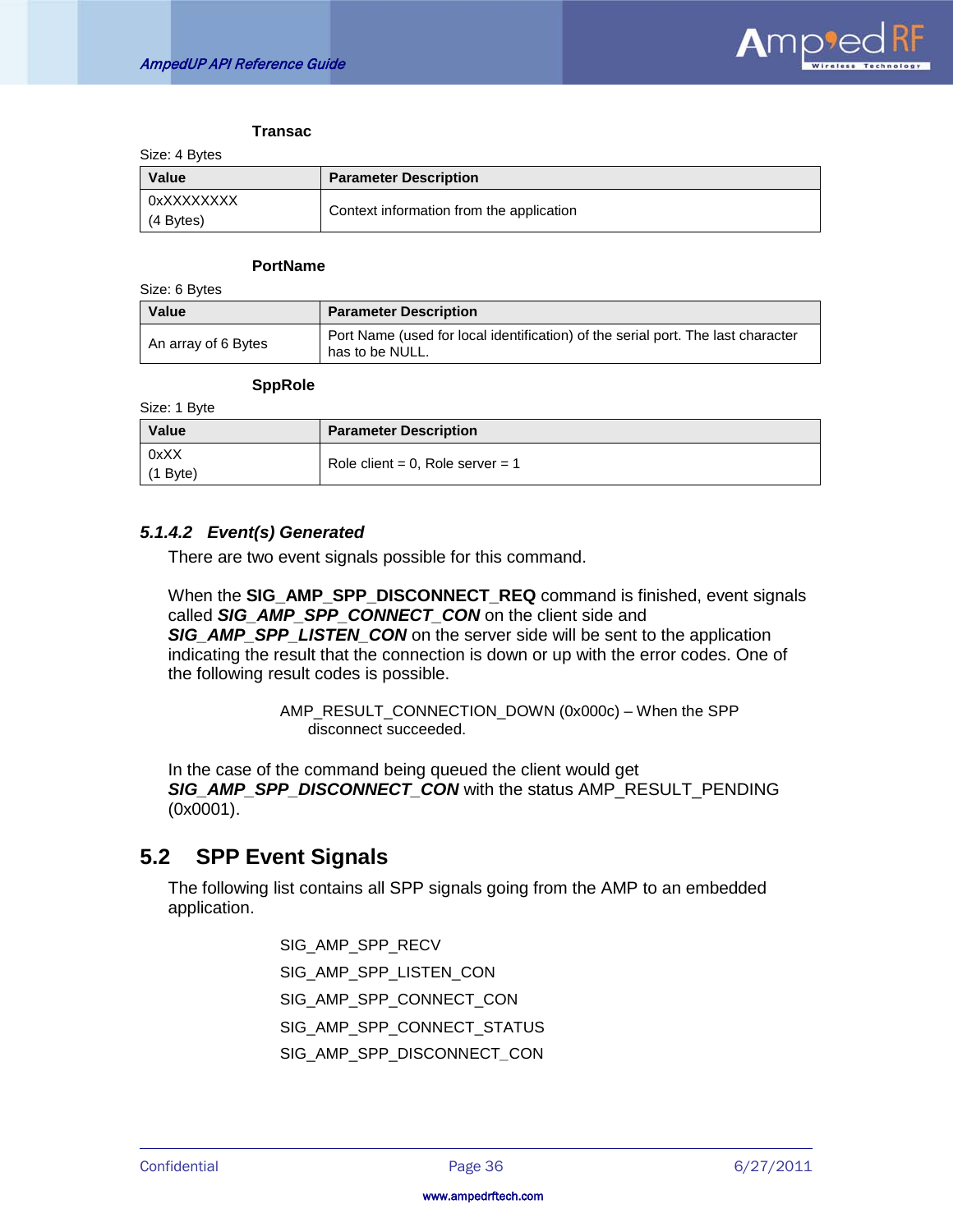

# <span id="page-37-0"></span>**5.2.1 SIG\_AMP\_SPP\_RECV**

The purpose of this event signal is to inform the application about any data that has been received at the port from the remote device. The responsibility of releasing the data buffer memory (pDataHdr) is with the application. The application must call the following API function with the parameter pDataHdr after consuming the received data.

void OS\_Release (tBufferHeader\* pDataHdr)

pDataHdr is of type tBufferHeader\*. The member uint8 \*pData in the tBufferHeader structure points to the exact place where the application can start reading the received data.

typedef struct tBufferHeader {

uint8 \*pData; // Read data here

uint32 Transac;

}tBufferHeader;

Signal Structure Type Name: tSIG\_AMPSppRecv

| <b>Signal ID</b> | <b>Parameters</b> |
|------------------|-------------------|
| SIG AMP SPP RECV | Transac           |
|                  | PortHandle,       |
|                  | ByteRead,         |
|                  | pDataHdr          |

## *5.2.1.1 Signal Parameters*

#### **Transac**

Size: 4 Bytes

| Value                     | <b>Parameter Description</b>           |
|---------------------------|----------------------------------------|
| 0xXXXXXXXX<br>$(4$ Bytes) | Context information. Usually set to 0. |

### **PortHandle**

Size: 2 Bytes

| <b>Value</b> | <b>Parameter Description</b>                                      |
|--------------|-------------------------------------------------------------------|
| 0xXXXX       | Port handle returned in the events SIG AMP SPP CONNECT CON in the |
| (2 Bytes)    | client or SIG_AMP_SPP_LISTEN_CON in the server.                   |

#### **BytesRead**

Size: 2 Bytes

| Value | <b>Parameter Description</b> |
|-------|------------------------------|
|       |                              |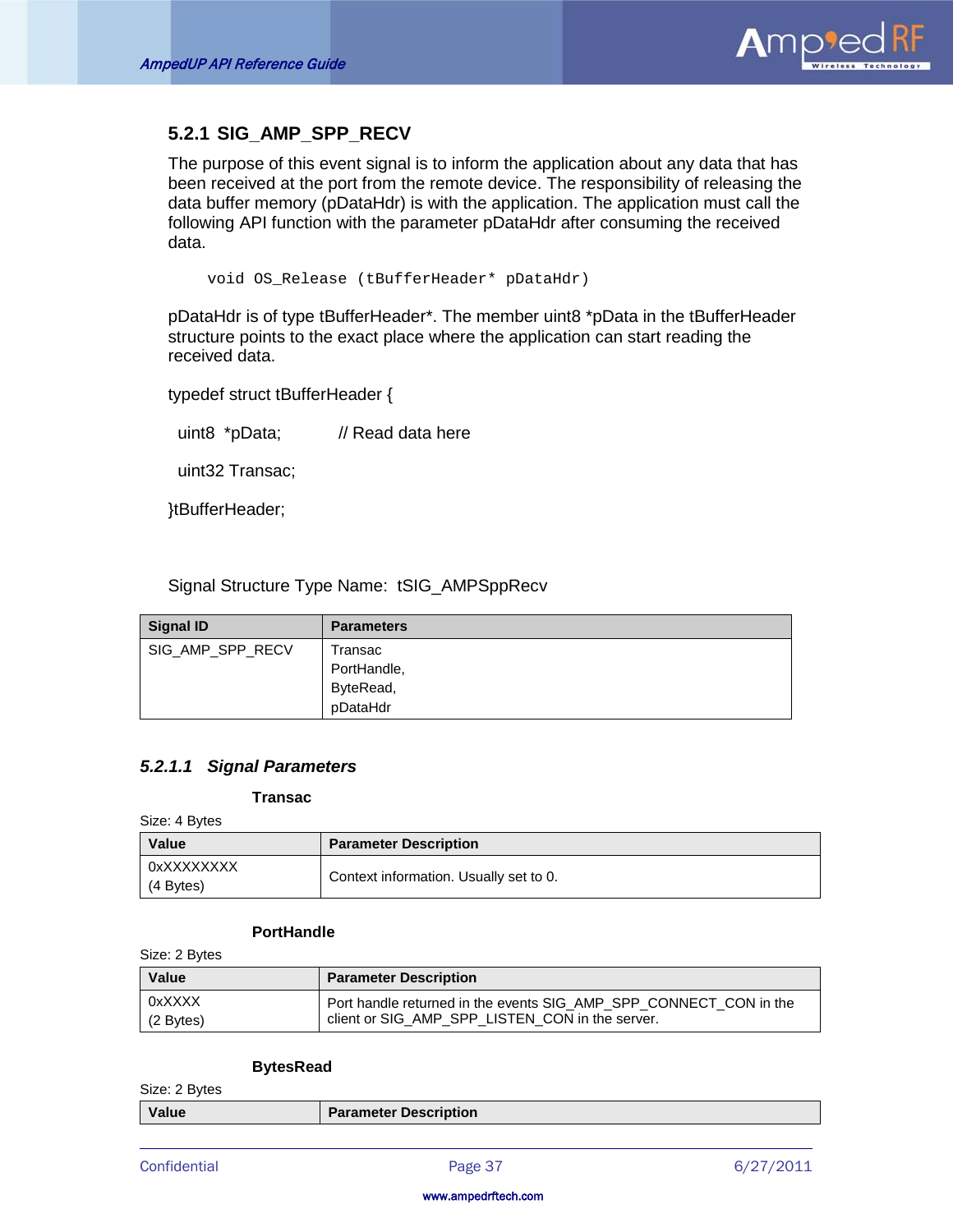

| Value                 | <b>Parameter Description</b>                 |
|-----------------------|----------------------------------------------|
| 0xXXXX<br>$(2$ Bytes) | Number of bytes read by embedded application |

### **pDataHdr**

Size: 4 Bytes

| <b>Value</b>                                        | <b>Parameter Description</b>                                                                                                |
|-----------------------------------------------------|-----------------------------------------------------------------------------------------------------------------------------|
| 0xXXXXXXXX<br>(4 Bytes)<br>(of type tBufferHeader*) | Pointer to data buffer header. The data is present inside the structure pointed<br>to by this pointer, in the member pData. |

# <span id="page-38-0"></span>**5.2.2 SIG\_AMP\_SPP\_LISTEN\_CON**

The purpose of this event signal is to inform the SPP server application when a client successfully connects/disconnects to it.

Signal Structure Type Name: tSIG\_AMPSppListenCon

| <b>Signal ID</b>   | <b>Parameters</b> |
|--------------------|-------------------|
| SIG_AMP_LISTEN_CON | Transac           |
|                    | PortName          |
|                    | Handle            |
|                    | <b>Status</b>     |
|                    | <b>BdAddr</b>     |

# *5.2.2.1 Signal Parameters*

**Transac**

Size: 4 Bytes

| Value                   | <b>Parameter Description</b>             |
|-------------------------|------------------------------------------|
| 0xXXXXXXXX<br>(4 Bytes) | Context information from the application |

#### **PortName**

Size: 6 Bytes

| Value               | <b>Parameter Description</b>                                                                                  |
|---------------------|---------------------------------------------------------------------------------------------------------------|
| An array of 6 Bytes | Port Name (used for local identification) of the serial port. The last character<br>has to be NULL character. |

#### **Handle**

Size: 2 Bytes

| <b>Value</b> | <b>Parameter Description</b>                                               |
|--------------|----------------------------------------------------------------------------|
| 0xXXXX       | Port handle to be used to send data from the Server. Application must save |
| $(2$ Bytes)  | this information.                                                          |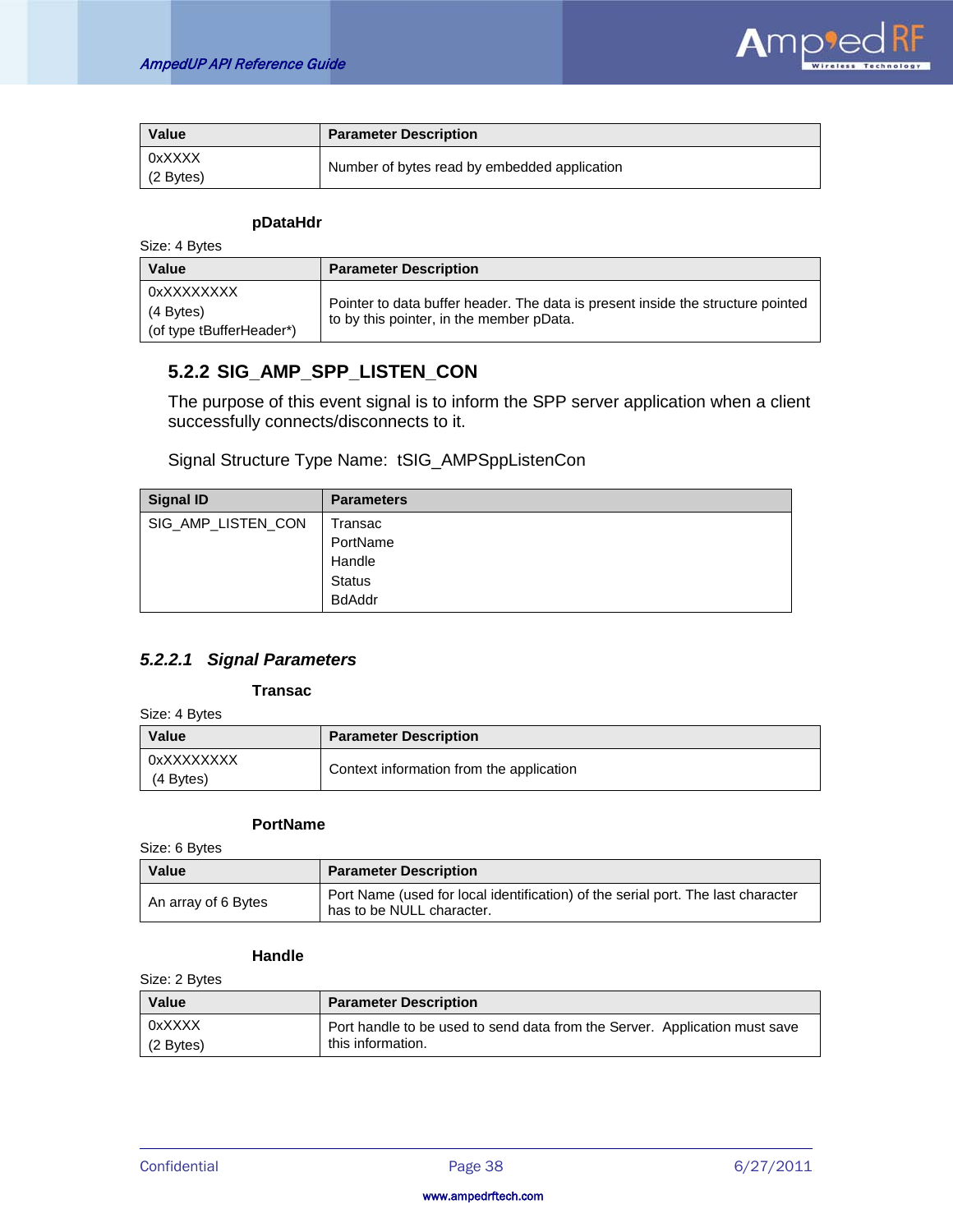

#### **Status**

| <b>Value</b>        | <b>Parameter Description</b>                                                                                                                                                                                                                                                                                                                                |
|---------------------|-------------------------------------------------------------------------------------------------------------------------------------------------------------------------------------------------------------------------------------------------------------------------------------------------------------------------------------------------------------|
| 0xXXXX<br>(2 Bytes) | Result of the SPP connection<br>AMP_RESULT_CONNECTION_UP - When the Client is connected<br>successfully or disconnect failed.<br>AMP_RESULT_CONNECTION_DOWN - When the connection to client<br>drops for some reason or the successful disconnect happened<br>AMP_RESULT_CONNECTION_ERROR_When there is some error while<br>creating the client connection. |

# **BdAddr**

Size: 6 Bytes

| <b>Value</b>                                                                                                                        | <b>Parameter Description</b>                   |
|-------------------------------------------------------------------------------------------------------------------------------------|------------------------------------------------|
| A structure with one<br>member called Byte, that<br>is an array of 6 bytes, with<br>the index 0 being the LS<br>byte of the BD addr | Bluetooth device Address of the remote device. |

# <span id="page-39-0"></span>**5.2.3 SIG\_AMP\_SPP\_CONNECT\_CON**

The purpose of this event signal is to inform the SPP client application about the result of the connection which is sent in response to connect as well as disconnect.

Signal Structure Type Name: tSIG\_AMPSppConnectCon

| <b>Signal ID</b>        | <b>Parameters</b> |
|-------------------------|-------------------|
| SIG_AMP_SPP_CONNECT_CON | Transac           |
|                         | PortName          |
|                         | Handle            |
|                         | <b>Status</b>     |
|                         | <b>BdAddr</b>     |

# *5.2.3.1 Signal Parameters*

### **Transac**

Size: 4 Bytes

| Value                   | <b>Parameter Description</b>             |
|-------------------------|------------------------------------------|
| 0xXXXXXXXX<br>(4 Bytes) | Context information from the application |

#### **PortName**

Size: 6 Bytes

| Value               | <b>Parameter Description</b>                                                                                 |
|---------------------|--------------------------------------------------------------------------------------------------------------|
| An array of 6 bytes | Port Name (used for local identification) of the serial port. The last character<br>has to be NULL character |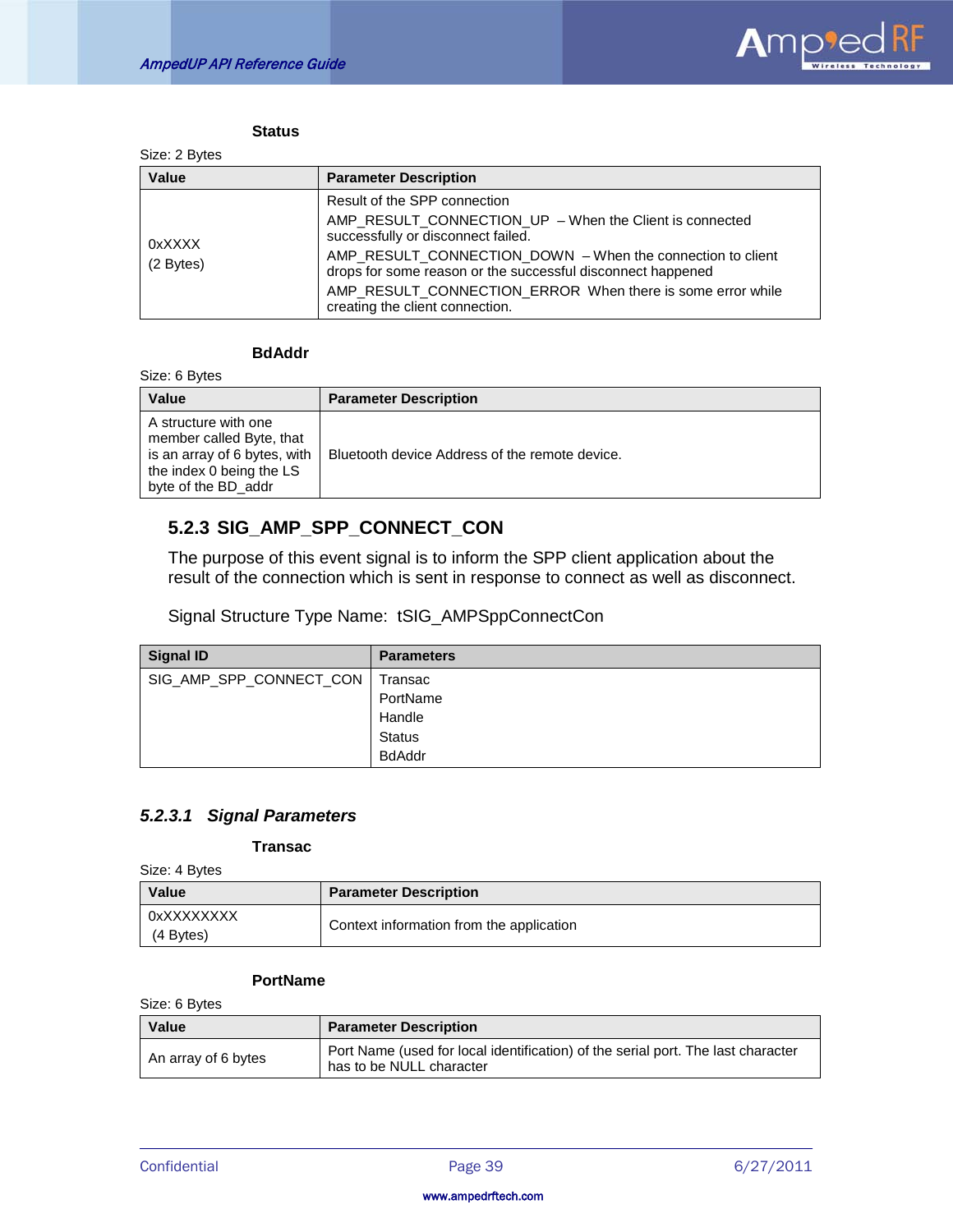

#### **Handle**

Size: 2 Bytes

| Value     | <b>Parameter Description</b>                                                  |
|-----------|-------------------------------------------------------------------------------|
| 0xXXXX    | Port handle to be used to send data in the Client. Application must save this |
| (2 Bytes) | information.                                                                  |

#### **Status**

| Size: 2 Bytes       |                                                                                                                                                                                                                                                               |
|---------------------|---------------------------------------------------------------------------------------------------------------------------------------------------------------------------------------------------------------------------------------------------------------|
| Value               | <b>Parameter Description</b>                                                                                                                                                                                                                                  |
| 0xXXXX<br>(2 Bytes) | Result of the SPP connection<br>AMP_RESULT_CONNECTION_UP - When the Client is connected<br>successfully. Or if the disconnect failed.<br>AMP_RESULT_CONNECTION_DOWN - When the connection to server<br>drops for some reason or if disconnected successfully. |

### **BdAddr**

Size: 6 Bytes

| <b>Value</b>                                                                                                                        | <b>Parameter Description</b>                   |
|-------------------------------------------------------------------------------------------------------------------------------------|------------------------------------------------|
| A structure with one<br>member called Byte, that<br>is an array of 6 bytes, with<br>the index 0 being the LS<br>byte of the BD addr | Bluetooth device Address of the remote device. |

# <span id="page-40-0"></span>**5.2.4 SIG\_AMP\_SPP\_CONNECT\_STATUS**

The purpose of this event signal is to inform the application about the success/failure of data transfer.

Signal Structure Type Name: tSIG\_AMPSppConnectStatus

| Signal ID                            | <b>Parameters</b>       |
|--------------------------------------|-------------------------|
| SIG_AMP_SPP_CONNECT_STATUS   Transac | Handle<br><b>Status</b> |

# *5.2.4.1 Signal Parameters*

**Transac**

Size: 4 Bytes

| Value                   | <b>Parameter Description</b>             |
|-------------------------|------------------------------------------|
| 0xXXXXXXXX<br>(4 Bytes) | Context information from the application |

#### **Handle**

Size: 2 Bytes

| OILE. Z DYLES       |                                |
|---------------------|--------------------------------|
| <b>Value</b>        | <b>Parameter Description</b>   |
| 0xXXXX<br>(2 Bytes) | Port handle used to send data. |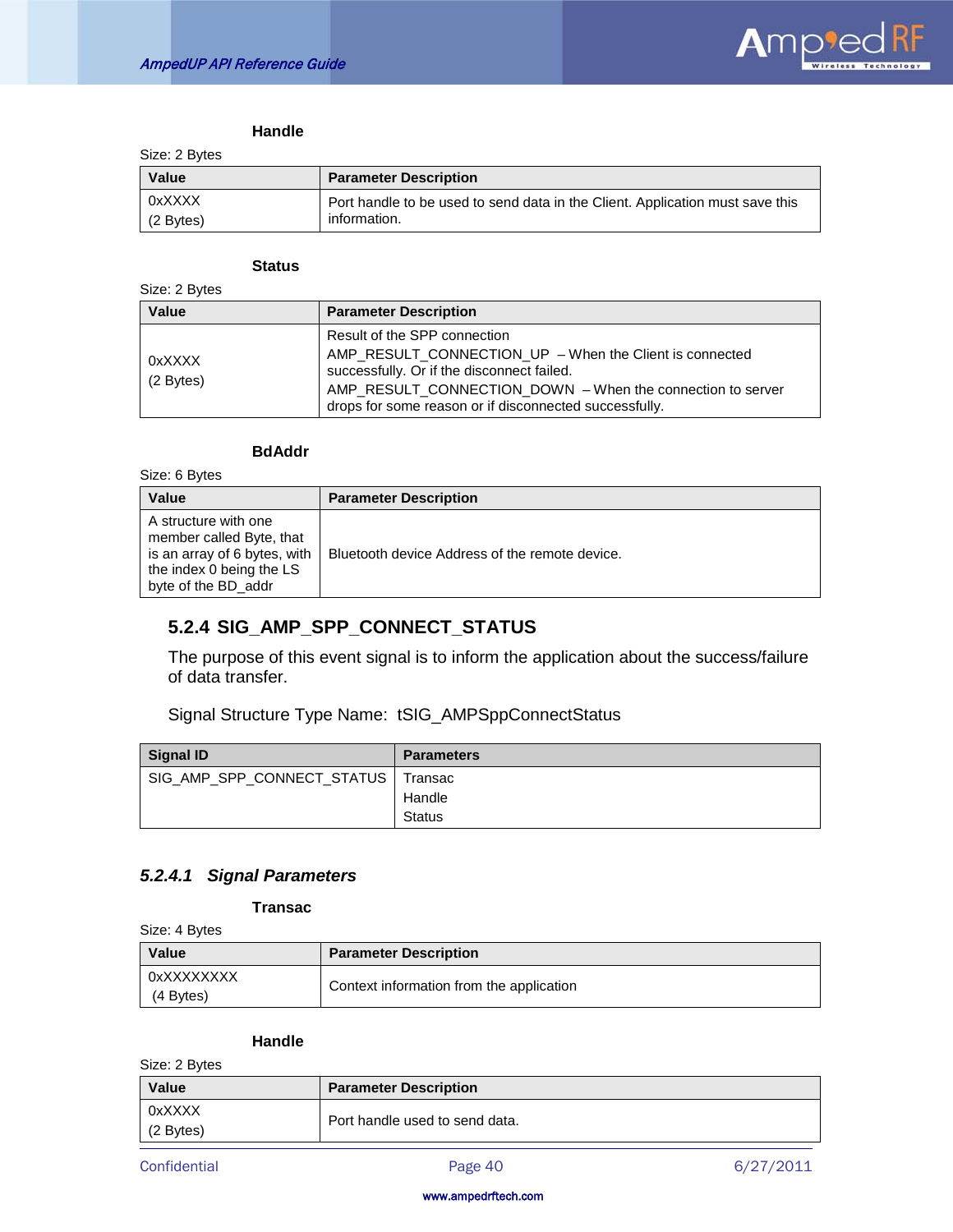

| ۱t<br>.,<br>w<br>. .<br>M.<br>٧ |
|---------------------------------|
|---------------------------------|

| Value                 | <b>Parameter Description</b>                                                                                                                                                                                                                                                                                                                                                                                                                                                                        |
|-----------------------|-----------------------------------------------------------------------------------------------------------------------------------------------------------------------------------------------------------------------------------------------------------------------------------------------------------------------------------------------------------------------------------------------------------------------------------------------------------------------------------------------------|
| 0xXXXX<br>$(2$ Bytes) | Result of the Data transfer:<br>AMP RESULT NO CONNECTION $-$ When the port handle is bad or if there<br>is no connection.<br>AMP RESULT LINE ERROR $-$ When there is some error with the<br>connection<br>AMP DATA BUFFER HEADER CORRUPTED - When the Buffer header is<br>corrupted.<br>AMP_DATA_LENGTH_ERROR – When the data buffer length is greater than<br>what the lower layers can handle (should match the size that is less than or<br>equal to [L2CAP MTU - Header size of RFCOMM Header]) |

# <span id="page-41-0"></span>**5.2.5 SIG\_AMP\_SPP\_DISCONNECT\_CON**

The purpose of this event signal is to inform the client application that the SPP connection is going to be disconnected or there is any error in disconnect request.

Signal Structure Type Name: tSIG\_AMPSppDisconnectCon

| <b>Signal ID</b>           | <b>Parameters</b> |
|----------------------------|-------------------|
| SIG_AMP_SPP_DISCONNECT_CON | l Transac         |
|                            | PortName          |
|                            | Status            |

## *5.2.5.1 Signal Parameters*

**Transac**

Size: 4 Bytes

| <b>Value</b>            | <b>Parameter Description</b>             |
|-------------------------|------------------------------------------|
| 0xXXXXXXXX<br>(4 Bytes) | Context information from the application |

#### **PortName**

Size: 6 Bytes

| Value               | <b>Parameter Description</b>                                                                                 |
|---------------------|--------------------------------------------------------------------------------------------------------------|
| An array of 6 bytes | Port Name (used for local identification) of the serial port. The last character<br>has to be NULL character |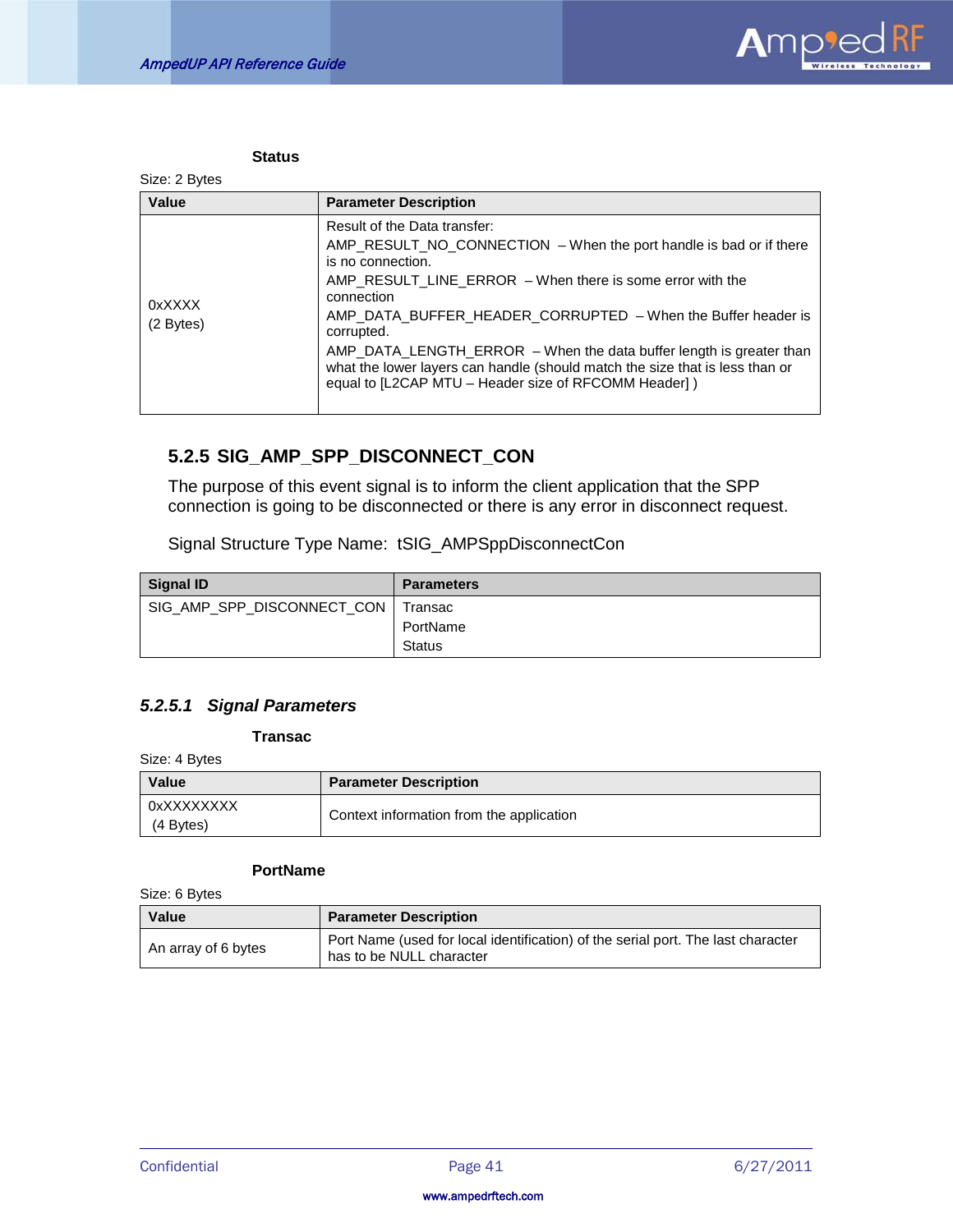

# **Status**

Size: 2 Bytes

| <b>Value</b>              | <b>Parameter Description</b>                                                                                                                                                                                                     |
|---------------------------|----------------------------------------------------------------------------------------------------------------------------------------------------------------------------------------------------------------------------------|
| 0xXXXX<br>(Lower 2 Bytes) | Status of the SPP Disconnect<br>AMP_RESULT_PENDING – When the disconnect is pending<br>AMP_RESULT_PARAMETER_ERROR - When the port name given to<br>disconnect is wrong.<br>AMP_RESULT_DONE - If the disconnect happened already. |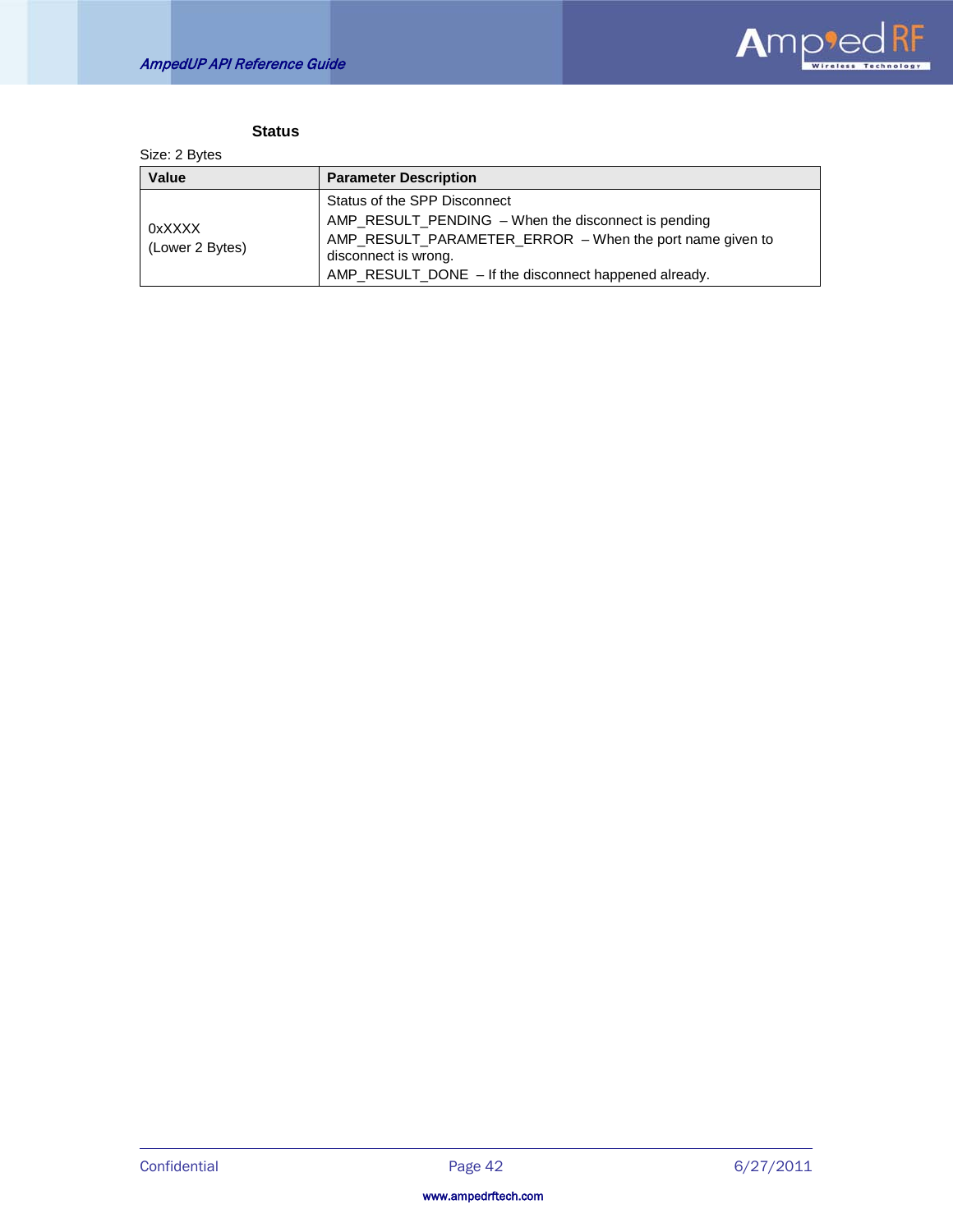

# <span id="page-43-0"></span>**6 SDAP Signals**

The command and event signals for SDAP provide the functionality to do service searches based on attribute IDs. For more information about the terms used in this section, please refer to the *Bluetooth Service Discovery Application Profile V1.1 .*

# <span id="page-43-1"></span>**6.1 SDAP Command Signals**

The following list contains all SDAP signals going from an embedded application to the AMP.

SIG\_AMP\_SDAP\_SERVICE\_SEARCH\_REQ

# <span id="page-43-2"></span>**6.1.1 SIG\_AMP\_SDAP\_SERVICE\_SEARCH\_REQ**

The purpose of this AMP command signal is to search for a specific service available in the remote device by specifying the BDAddr and Service class. This would return the Service Name or the Service Channel Number based on the Attribute Id.

Signal Structure Type Name: tSIG\_AMPSdapServiceSearchReq

| <b>Signal ID</b>                | <b>Parameters</b> |
|---------------------------------|-------------------|
| SIG_AMP_SDAP_SERVICE_SEARCH_REQ | Transac           |
|                                 | BdAddr[]          |
|                                 | ServiceClass[]    |
|                                 | Attributeld       |

## *6.1.1.1 Signal Parameters*

**Transac**

Size: 4 Bytes

| Value                            | <b>Parameter Description</b>             |
|----------------------------------|------------------------------------------|
| 0xXXXXXXXX<br>$(4 \text{Bytes})$ | Context Information From the Application |

## **BdAddr[]**

Size: An array of 6 Bytes

| Value                                                                                                                                          | <b>Parameter Description</b>                                                                                                                                 |
|------------------------------------------------------------------------------------------------------------------------------------------------|--------------------------------------------------------------------------------------------------------------------------------------------------------------|
| Array of structures with<br>one Member called Byte,<br>which is an array of 6<br>bytes. The index 0 being<br>the LS byte of the Bd<br>Address. | Bluetooth device Address of the server to connect to find the services.<br>Currently only one BdAddr is supported in this command, though it is an<br>array. |

## **ServiceClass[]**

Size: An array of 2 Bytes

| <b>Value</b>           | <b>Parameter Description</b>                                                                                                                          |
|------------------------|-------------------------------------------------------------------------------------------------------------------------------------------------------|
| An array of unsigned 2 | (UUID) Service class of the services that the SDAP client is interested in.<br>Currently only one Service Class can be mentioned. Currently supported |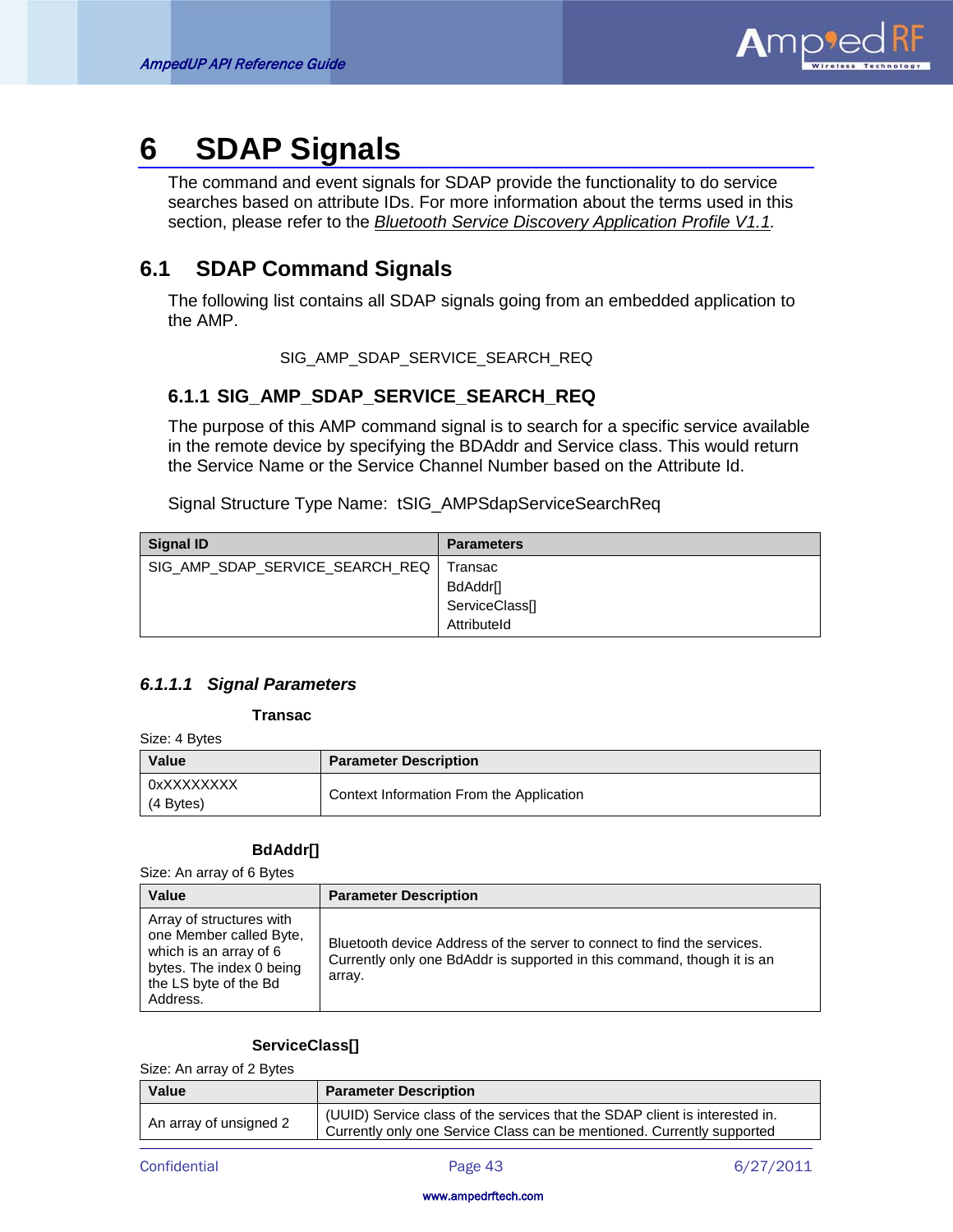

| Value         | <b>Parameter Description</b>                                                                            |
|---------------|---------------------------------------------------------------------------------------------------------|
| byte numbers. | values are:<br>AMP_UUID_SERVCLASS_PUBLIC_BROWSE_GROUP - 0x1002<br>AMP UUID SERVCLASS SERIAL PORT-0x1101 |

#### **AttributeId**

Size: 2 Bytes

| Value               | <b>Parameter Description</b>                                                                                                          |
|---------------------|---------------------------------------------------------------------------------------------------------------------------------------|
|                     | The attribute ID, like Service Name or Server Channel Number, for the service<br>that is queried. Currently supported attributes are: |
| 0xXXXX<br>(2 Bytes) | AMP_SDAP_ATTR_PROTOC_DESC_LIST (0x0004) - Protocol Descriptor<br>list that includes the Server Channel Number of the service          |
|                     | AMP_SDAP_ATTR_NAME (0x0100) - Name of the service                                                                                     |
|                     | For more values, refer to Bluetooth Specification v 1.1.                                                                              |

## *6.1.1.2 Event(s) Generated*

There are multiple events generated for this command signal.

When the Service Search Request command is accepted, the event **SIG\_AMP\_SDAP\_RESULT** is generated. This event indicates the result about whether the service search is started or not. One of the following result codes is possible:

AMP\_RESULT\_PENDING (0x0001) – When the SDAP Service search request is sent to the other device successfully.

AMP\_RESULT\_PARAMETER\_ERROR (0x0002) – When the SDAP Service search request is not sent due to some parameter error.

When the remote device answers the service search request, the event signal called **SIG\_AMP\_SDAP\_SERVICE\_SEARCH\_CON** is returned to the application with the search results. One signal per service record retrieved is sent to the application.

When all the search results are finished and sent, the event signal called *SIG\_AMP\_GAP\_RESULT* is sent to the application with the result code AMP\_RESULT\_DONE (0x0000). When the service search fails and returns no records then the event signal *SIG\_AMP\_GAP\_RESULT* is sent to the application with the result code AMP\_RESULT\_FAIL (0x0014).

# <span id="page-44-0"></span>**6.2 SDAP Event Signals**

The following list contains all SDAP signals going from the AMP to an embedded application.

SIG\_AMP\_SDAP\_RESULT

SIG\_AMP\_SDAP\_SERVICE*\_*SEARCH\_CON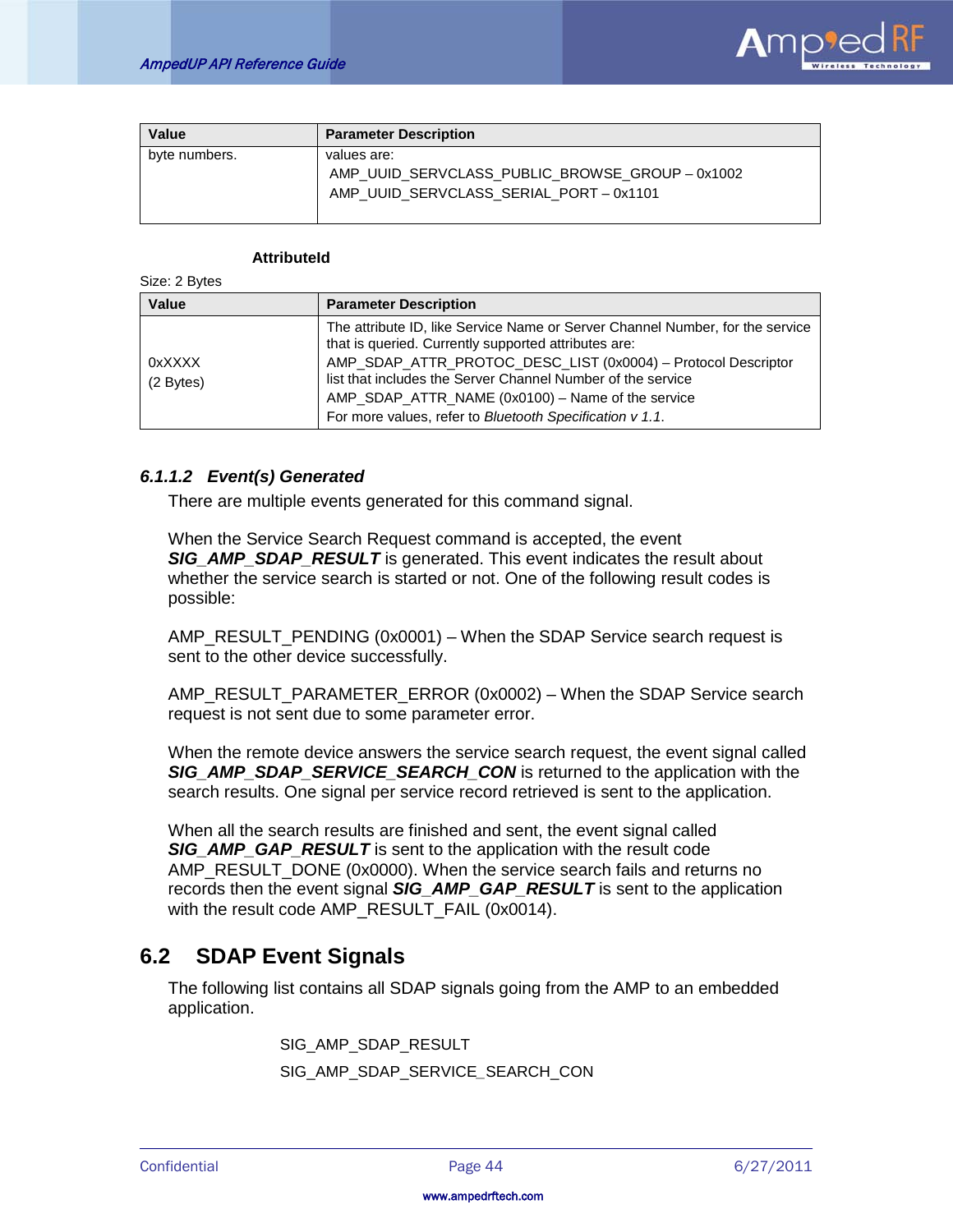

# <span id="page-45-0"></span>**6.2.1 SIG\_AMP\_SDAP\_SERVICE\_SEARCH\_CON**

The purpose of this event signal is to return to the application every service record that is received by the AMP in response to the service search request sent. This signal contains all the fields of the service record.

Signal Structure Type Name: tSIG\_AMPSdapServiceSearchCon

| <b>Signal ID</b>                | <b>Parameters</b>          |
|---------------------------------|----------------------------|
|                                 | Transac                    |
|                                 | <b>Status</b>              |
|                                 | <b>BdAddr</b>              |
|                                 | <b>ServiceClass</b>        |
|                                 | <b>DeviceClass</b>         |
|                                 | <b>MajorDeviceClass</b>    |
| SIG_AMP_SDAP_SERVICE_SEARCH_CON | <b>MinorDeviceClass</b>    |
|                                 | NumberOfProtocolDescriptor |
|                                 | ProtocolDescriptor         |
|                                 | L2CapPsm                   |
|                                 | RfcommScn                  |
|                                 | ServiceName                |
|                                 | NumberSupportedFormats     |
|                                 | <b>SupportedFormats</b>    |

## *6.2.1.1 Signal Parameters*

#### **Transac**

Size: 4 Bytes

| <b>Value</b> | <b>Parameter Description</b>                    |
|--------------|-------------------------------------------------|
| 0xXXXXXXXX   | Context information from the application in the |
| (4 Bytes)    | SIG_AMP_SDAP_SERVICE_SEARCH_REQ signal.         |

#### **Status**

Size: 2 Bytes

| Value                 | <b>Parameter Description</b>                                                                                                                                                                  |
|-----------------------|-----------------------------------------------------------------------------------------------------------------------------------------------------------------------------------------------|
| 0xXXXX<br>$(2$ Bytes) | Result Status of Service Search. Only in the case of success would this signal<br>be sent to the application, so it would always have the value of<br>AMP RESULT DONE (0x0000) as the status. |

# **BdAddr**

Size: 6 Bytes

| <b>Value</b>                                                                                                                        | <b>Parameter Description</b>                                                  |
|-------------------------------------------------------------------------------------------------------------------------------------|-------------------------------------------------------------------------------|
| A structure with one<br>member called Byte, that<br>is an array of 6 bytes, with<br>the index 0 being the LS<br>byte of the BD addr | Bluetooth device Address of the device with the service that is inquired for. |

# **ServiceClass**

Size: 2 Bytes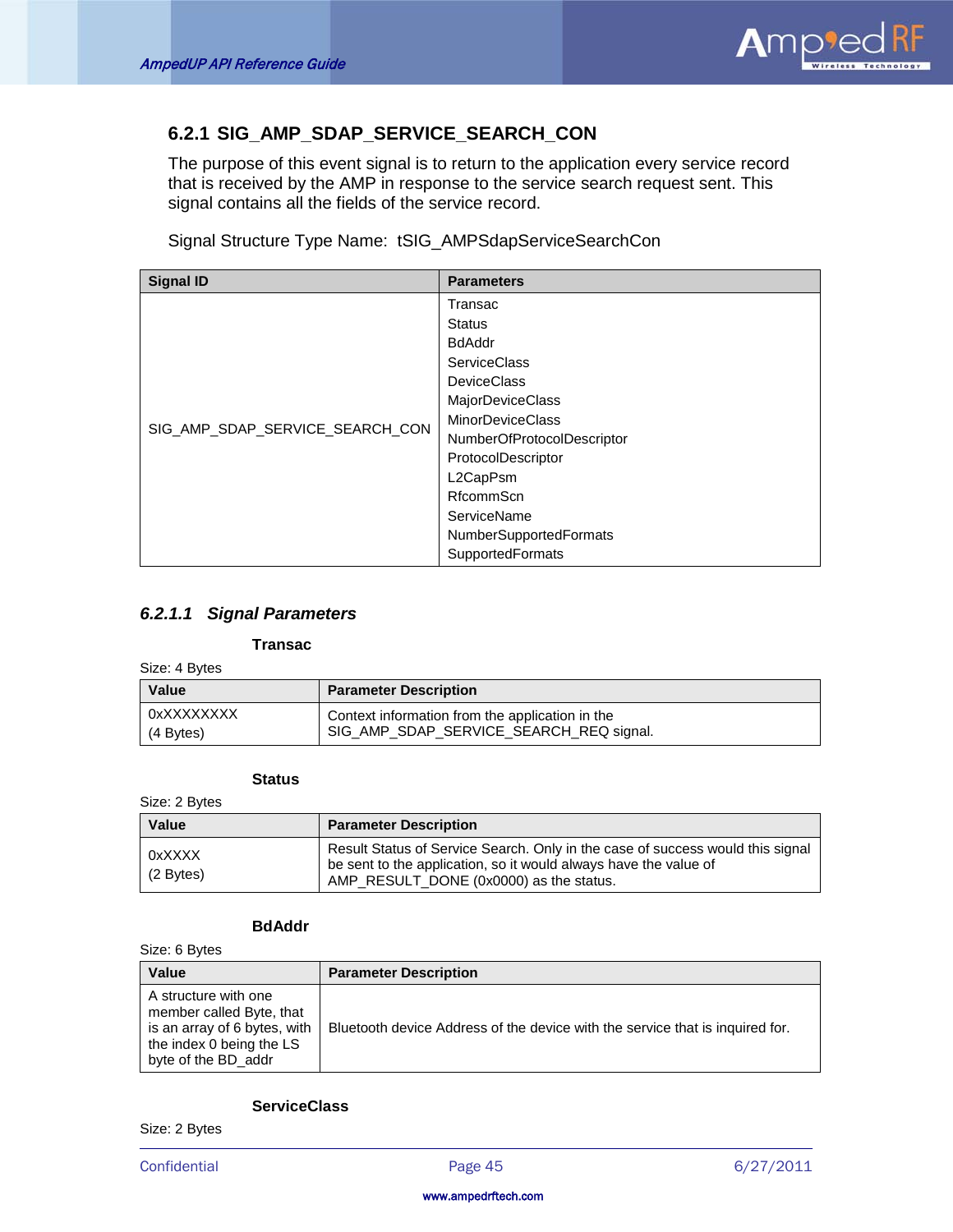

| Value                 | <b>Parameter Description</b>                                            |
|-----------------------|-------------------------------------------------------------------------|
| 0xXXXX<br>$(2$ Bytes) | Service Class of the Service. Not Implemented. Reserved For Future Use. |

## **DeviceClass**

Size: 2 Bytes

| <b>Value</b> | <b>Parameter Description</b>                                           |
|--------------|------------------------------------------------------------------------|
| 0xXXXX       | Device Class of the device where the service resides. Not Implemented. |
| $(2$ Bytes)  | Reserved For Future Use.                                               |

## **MajorDeviceClass**

Size: 2 Bytes

| <b>Value</b>       | <b>Parameter Description</b>                                    |
|--------------------|-----------------------------------------------------------------|
| 0xXX               | Major Device Class of the device where the service resides. Not |
| $(1 \text{ byte})$ | Implemented. Reserved For Future Use.                           |

# **MinorDeviceClass**

Size: 1 Byte

| Value              | <b>Parameter Description</b>                                    |
|--------------------|-----------------------------------------------------------------|
| 0xXX               | Minor Device Class of the device where the service resides. Not |
| $(1 \text{ byte})$ | Implemented. Reserved For Future Use.                           |

# **NumberOfProtocolDescriptor**

Size: 4 Bytes

| <b>Value</b>            | <b>Parameter Description</b>                                                                                                                                               |
|-------------------------|----------------------------------------------------------------------------------------------------------------------------------------------------------------------------|
| 0xXXXXXXXX<br>(4 Bytes) | Number of Protocol Descriptors returned in this service record if the Service<br>search is performed for AttributeId 0x0004 (Protocol Descriptor). Otherwise<br>undefined. |

### **ProtocolDescriptor**

Size: 4 Bytes

| Value                   | <b>Parameter Description</b>                                                                                                                                                         |
|-------------------------|--------------------------------------------------------------------------------------------------------------------------------------------------------------------------------------|
| 0xXXXXXXXX<br>(4 Bytes) | Pointer to the Protocol Descriptors returned in this service record if the<br>Service search is performed for Attributeld 0x0004 (Protocol Descriptor). Not<br>to be used currently. |

# **L2CapPsm**

Size: 2 Bytes

| <b>Value</b>          | <b>Parameter Description</b>                                                                                                                                                                           |
|-----------------------|--------------------------------------------------------------------------------------------------------------------------------------------------------------------------------------------------------|
| 0xXXXX<br>$(2$ Bytes) | L2CAP PSM for this service if the service search is performed for Attributeld<br>0x0004 (Protocol Descriptor) and the protocol descriptor lists L2Cap as one of<br>the protocols. Otherwise undefined. |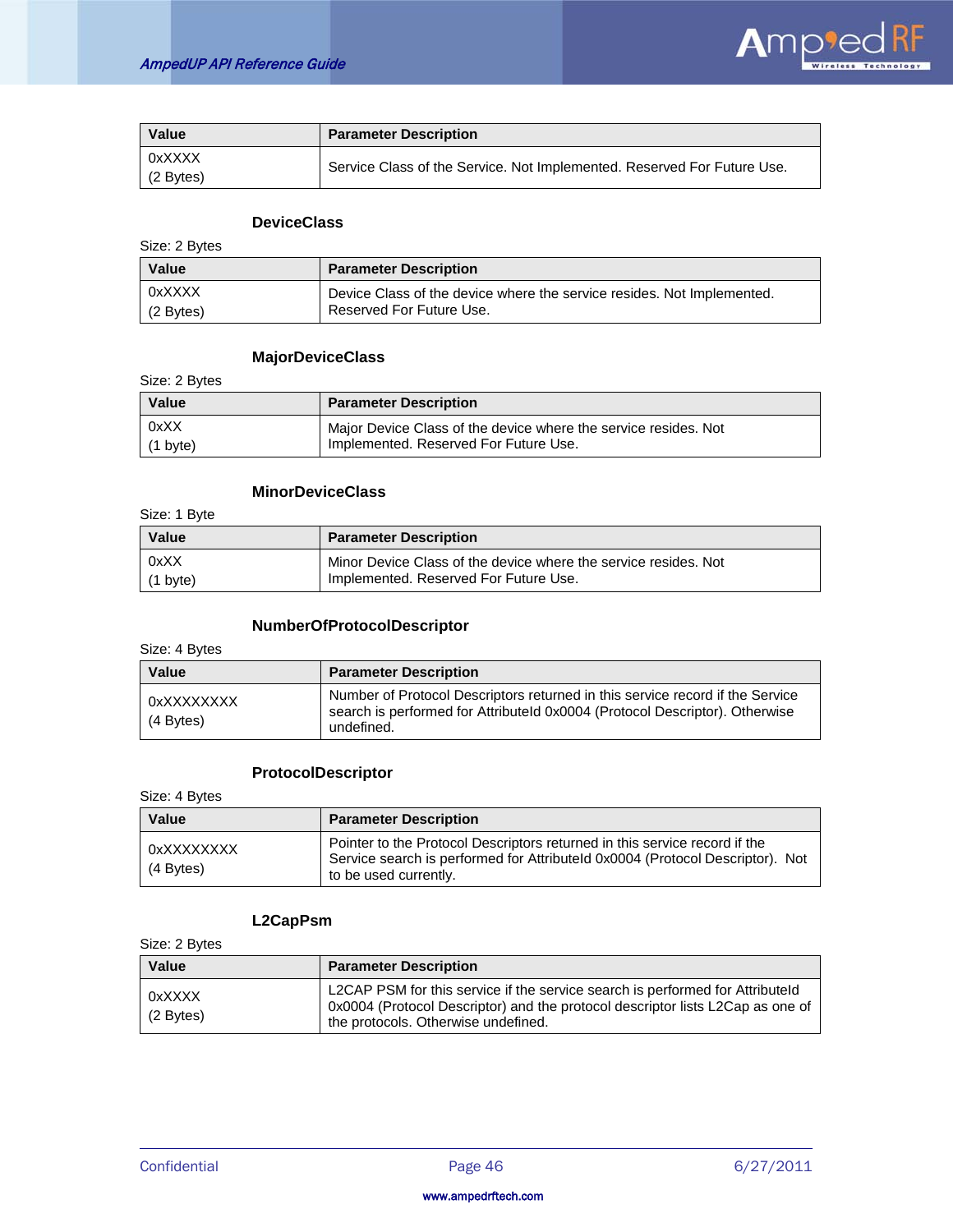

# **RfcommScn**

| <b>Value</b>       | <b>Parameter Description</b>                                                                                                                                                                                               |
|--------------------|----------------------------------------------------------------------------------------------------------------------------------------------------------------------------------------------------------------------------|
| 0xXX<br>$(1$ Byte) | RFCOMM Server channel number for this service if the service search is<br>performed for AttributeId 0x0004 (Protocol Descriptor) and the protocol<br>descriptor lists RFCOMM as one of the protocols. Otherwise undefined. |

# **ServiceName**

Size: An array of 6 bytes

| Value                            | <b>Parameter Description</b>                                                                                                                                                          |
|----------------------------------|---------------------------------------------------------------------------------------------------------------------------------------------------------------------------------------|
| An array of 6 unsigned<br>bytes. | Name for the service, if the service search is performed for Attributeld 0x0100<br>(Service Name). Otherwise all bytes will have 0xFF. The name would be<br>NULL terminated if valid. |

# **NumberSupportedFormats**

Size: 4 Bytes

| Value                     | <b>Parameter Description</b>                                                                                                                                               |
|---------------------------|----------------------------------------------------------------------------------------------------------------------------------------------------------------------------|
| 0xXXXXXXXX<br>$(4$ Bytes) | Number of Data formats supported by the server. If this is returned in the<br>service search response, the number is copied onto this parameter; else, it<br>would have 0. |

### **SupportedFormats**

Size: An array of 8 bytes

| <b>Value</b>           | <b>Parameter Description</b>                                             |
|------------------------|--------------------------------------------------------------------------|
| An array of 8 unsigned | The supported formats if NumberSupportedFormats is not 0. Otherwise, all |
| bytes.                 | bytes will have 0xFF.                                                    |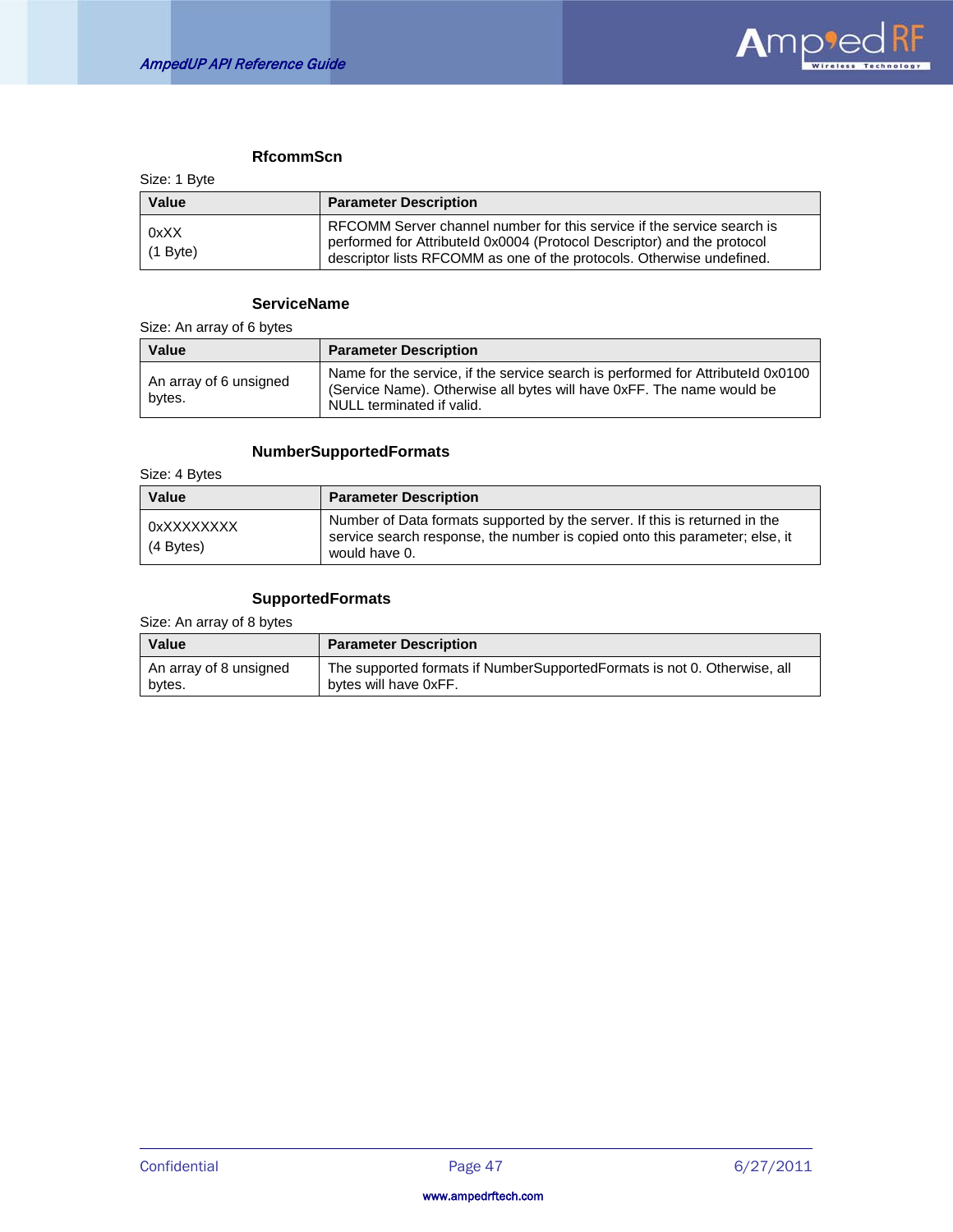

# <span id="page-48-0"></span>**7 Miscellaneous Signals**

# <span id="page-48-1"></span>**7.1 Miscellaneous Command Signals**

The following list contains miscellaneous command signals going from the application to the Amp'edUP stack:

SIG\_AMP\_CREATE\_DEVICE\_DATABASE

SIG\_AMP\_DELETE\_DEVICE\_DATABASE

SIG\_AMP\_READ\_DEVICE\_DATABASE

SIG\_AMP\_HOLD\_MODE

SIG\_AMP\_SNIFF\_MODE

SIG\_AMP\_EXIT\_SNIFF\_MODE

# <span id="page-48-2"></span>**7.1.1 SIG\_AMP\_CREATE\_DEVICE\_DATABASE**

The purpose of the **SIG\_AMP\_CREATE\_DEVICE\_DATABASE** command signal is to add a known remote device's security information to the security manager's database stored in non-volatile memory.

Signal Structure Type Name: tSIG\_AMPCreateDeviceDatabase

| <b>Signal ID</b>               | <b>Parameters</b>  |
|--------------------------------|--------------------|
| SIG_AMP_CREATE_DEVICE_DATABASE | Transac            |
|                                | <b>DeviceClass</b> |
|                                | DeviceName         |
|                                | TrustLevel         |
|                                | LinkKey            |
|                                | <b>BdAddr</b>      |
|                                | Flag               |

# *7.1.1.1 Signal Parameters*

### **Transac**

Size: 4 Bytes

| <b>Value</b>            | <b>Parameter Description</b>             |
|-------------------------|------------------------------------------|
| 0xXXXXXXXX<br>(4 Bytes) | Context information from the Application |

#### **DeviceClass**

Size: 3 Bytes

| Value                            | <b>Parameter Description</b>                                            |
|----------------------------------|-------------------------------------------------------------------------|
| An array of 3 Unsigned<br>bytes. | Class of Device information of the device for which link key is stored. |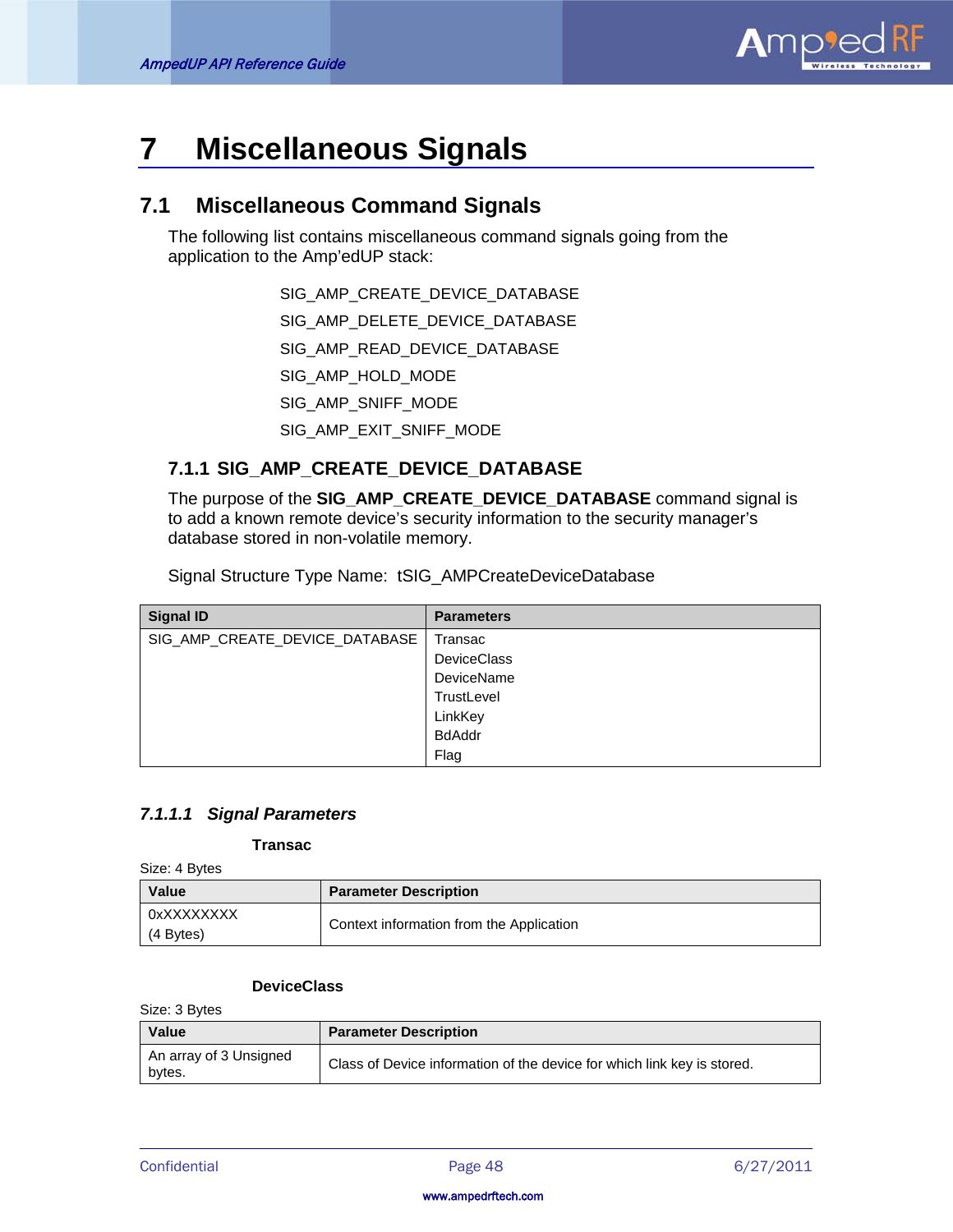

### **DeviceName**

| Size: 6 Bytes                    |                                                        |
|----------------------------------|--------------------------------------------------------|
| Value                            | <b>Parameter Description</b>                           |
| An array of 6 Unsigned<br>bytes. | Local name of the device for which link key is stored. |

#### **TrustLevel**

Size: 4 Bytes

| Value      | <b>Parameter Description</b>                                                     |
|------------|----------------------------------------------------------------------------------|
| 0xXXXXXXXX | A bitwise OR of services that do not require authorization. If this is not used, |
| (4 Bytes)  | then 0 can be sent.                                                              |

#### **LinkKey**

Size: 16 Bytes

| <b>Value</b>                                                                                                                                                     | <b>Parameter Description</b>        |
|------------------------------------------------------------------------------------------------------------------------------------------------------------------|-------------------------------------|
| A structure with one<br>member called Byte, that<br>is an array of 16 bytes<br>with the index 0 being the<br>LS byte of the Link Key<br>and 15 being the MS byte | Link Key information of the device. |

### **BdAddr**

Size: 6 Bytes

| <b>Value</b>                                                                                                                        | <b>Parameter Description</b>                                                |
|-------------------------------------------------------------------------------------------------------------------------------------|-----------------------------------------------------------------------------|
| A structure with one<br>member called Byte, that<br>is an array of 6 bytes, with<br>the index 0 being the LS<br>byte of the BD addr | Bluetooth device Address of the device whose security information is added. |

#### **Flag**

Size: 4 Bytes

| Value                   | <b>Parameter Description</b>                                                                                                                                                                                                                                                                                                                                                      |
|-------------------------|-----------------------------------------------------------------------------------------------------------------------------------------------------------------------------------------------------------------------------------------------------------------------------------------------------------------------------------------------------------------------------------|
| 0xXXXXXXXX<br>(4 Bytes) | Flag for device data base table operations<br>AMP_FLASHFLAG_DEVICEDB_NONE (0x00) - no operation<br>AMP_FLASHFLAG_DEVICEDB_OVERWRITE (0x01) (not supported)<br>AMP_FLASHFLAG_DEVICEDB_TRUNCATED (0x02) (not supported)<br>AMP_FLASHFLAG_DELETE_BDADDR (0x04) - deletes the bd address from<br>the previous parameter<br>AMP_FLASHFLAG_DELETE_ALL (0x08) - deletes the entire table |

## *7.1.1.2 Event(s) Generated*

When the **SIG\_AMP\_CREATE\_DEVICE\_DATABASE** command is completed, a *SIG\_AMP\_GAP\_RESULT* event signal will be sent to the application indicating the result. One of the following result codes is possible:

> AMP\_RESULT\_DONE (0x0000) – When the device's security information is added to the database successfully.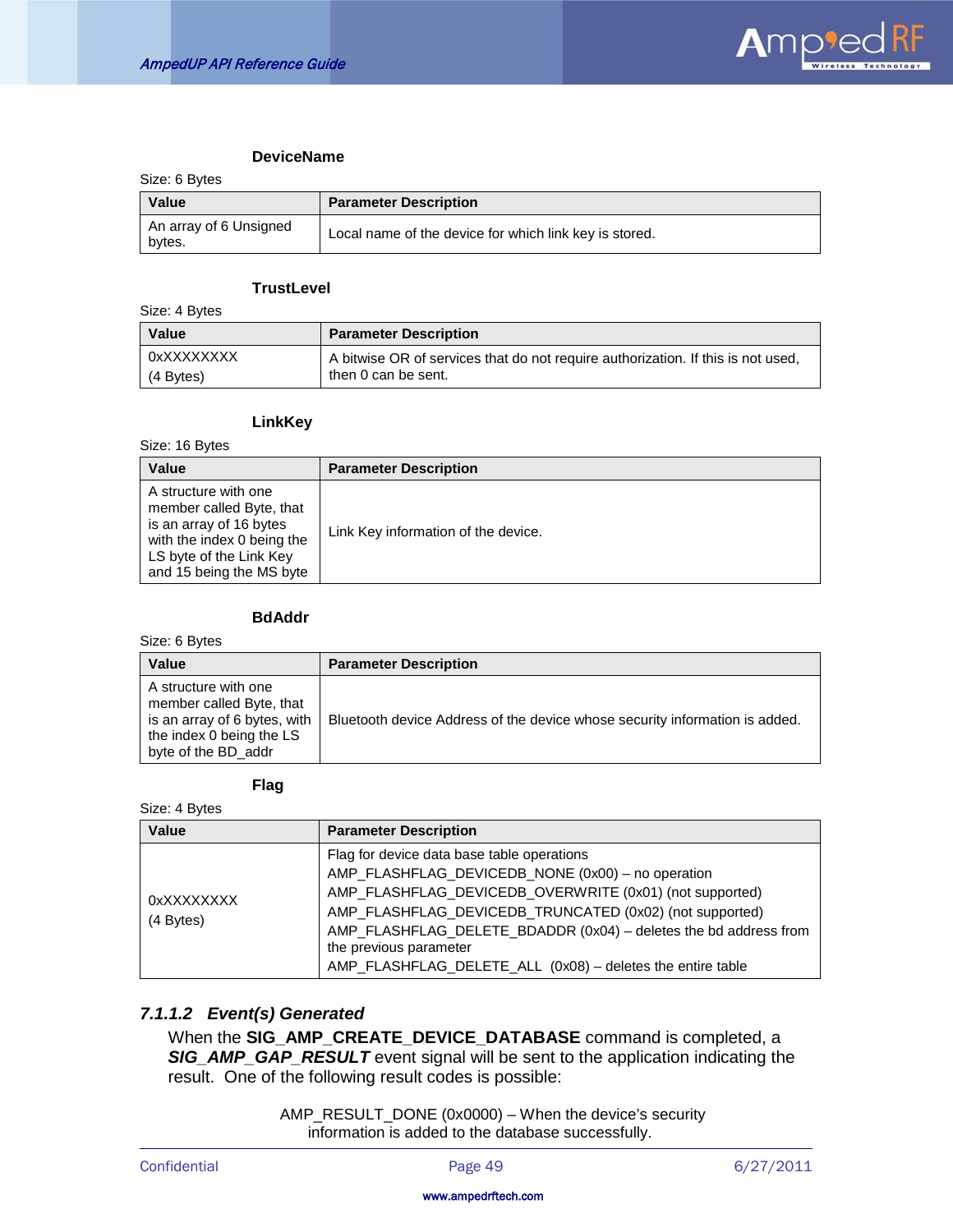

AMP\_RESULT\_NO\_RESOURCES (0x0007) – When the device's security information cannot be added due to no resources.

# <span id="page-50-0"></span>**7.1.2 SIG\_AMP\_DELETE\_DEVICE\_DATABASE**

The purpose of the **SIG\_AMP\_DELETE\_DEVICE\_DATABASE** command signal is to remove the security information record associated with the specified device if found in the database.

Signal Structure Type Name: tSIG\_AMPDeleteDeviceDatabase

| <b>Signal Number</b>                      | <b>Parameters</b> |
|-------------------------------------------|-------------------|
| SIG AMP DELETER DEVICE DATABASE   Transac |                   |
|                                           | <b>BdAddr</b>     |
|                                           | Flag              |

### *7.1.2.1 Signal Parameters*

**Transac**

Size: 4 Bytes

| <b>Value</b>              | <b>Parameter Description</b>              |
|---------------------------|-------------------------------------------|
| 0xXXXXXXXX<br>$(4$ Bytes) | Context information from the Application. |

#### **BdAddr**

Size: 6 Bytes

| Value                                                                                                                               | <b>Parameter Description</b>                                                                     |
|-------------------------------------------------------------------------------------------------------------------------------------|--------------------------------------------------------------------------------------------------|
| A structure with one<br>member called Byte, that<br>is an array of 6 bytes, with<br>the index 0 being the LS<br>byte of the BD_addr | Bluetooth device Address of the device whose security information is<br>requested to be deleted. |

**Flag**

Size: 4 Bytes

| Value                   | <b>Parameter Description</b>                                                                                                                                                                                                                                                                                                                                                      |
|-------------------------|-----------------------------------------------------------------------------------------------------------------------------------------------------------------------------------------------------------------------------------------------------------------------------------------------------------------------------------------------------------------------------------|
| 0xXXXXXXXX<br>(4 Bytes) | Flag for device data base table operations<br>AMP_FLASHFLAG_DEVICEDB_NONE (0x00) - no operation<br>AMP_FLASHFLAG_DEVICEDB_OVERWRITE (0x01) (not supported)<br>AMP_FLASHFLAG_DEVICEDB_TRUNCATED (0x02) (not supported)<br>AMP_FLASHFLAG_DELETE_BDADDR (0x04) - deletes the bd address from<br>the previous parameter<br>AMP_FLASHFLAG_DELETE_ALL (0x08) - deletes the entire table |

## *7.1.2.2 Event(s) Generated*

When the **SIG\_AMP\_DELETE\_DEVICE\_DATABASE** command is completed, a *SIG\_AMP\_GAP\_RESULT* event signal will be sent to the application indicating the result. One of the following result codes is possible: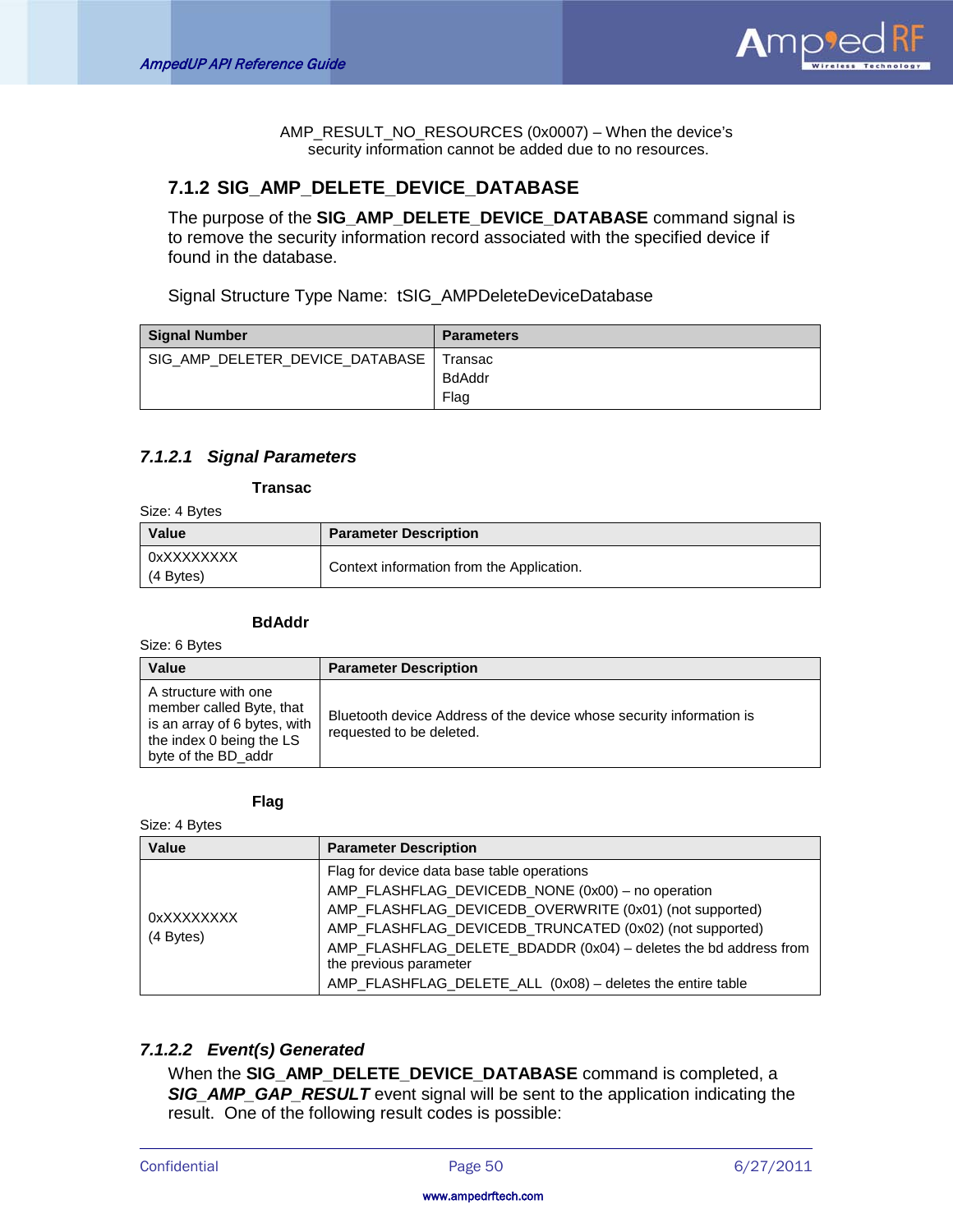

AMP\_RESULT\_DONE (0x0000) – When the device's security information is deleted from the database successfully.

AMP\_RESULT\_PARAMETER\_ERROR (0x0002) – When the device's security information is missing in the Database.

# <span id="page-51-0"></span>**7.1.3 SIG\_AMP\_READ\_DEVICE\_DATABASE**

The purpose of the **SIG\_AMP\_READ\_DEVICE\_DATABASE** signal is to read the local device's security manager's database stored in non-volatile memory.

Signal Structure Type Name: tSIG\_AMPReadDeviceDatabase

| Signal ID                     | <b>Parameters</b> |
|-------------------------------|-------------------|
| 'SIG AMP READ DEVICE DATABASE | Transac           |

## *7.1.3.1 Signal Parameters*

**Transac**

Size: 4 Bytes

| Value                     | <b>Parameter Description</b>             |
|---------------------------|------------------------------------------|
| 0xXXXXXXXX<br>$(4$ Bytes) | Context Information From the Application |

## *7.1.3.2 Event(s) Generated*

When a device is read from the database, its information is sent via the event *SIG\_AMP\_GAP\_DEVICE\_DB\_RESULT*.

When the command is completed, a *SIG\_AMP\_GAP\_RESULT* event signal will be sent to the application indicating the result. One of the following result codes is possible:

> AMP\_RESULT\_DONE (0x0000) – When the device database is able to be read successfully.

> AMP\_RESULT\_PARAMETER\_ERROR (0x0002) – When the device database cannot be read successfully.

# <span id="page-51-1"></span>**7.1.4 SIG\_AMP\_HOLD\_MODE**

The purpose of the **SIG\_AMP\_HOLD\_MODE** command signal is to put the link into Hold mode. Refer to the Bluetooth specification for further details on possible parameters.

Signal Structure Type Name: tSIG\_AMPHoldMode

| Signal ID         | <b>Parameters</b> |
|-------------------|-------------------|
| SIG_AMP_HOLD_MODE | Transac           |
|                   | <b>BdAddr</b>     |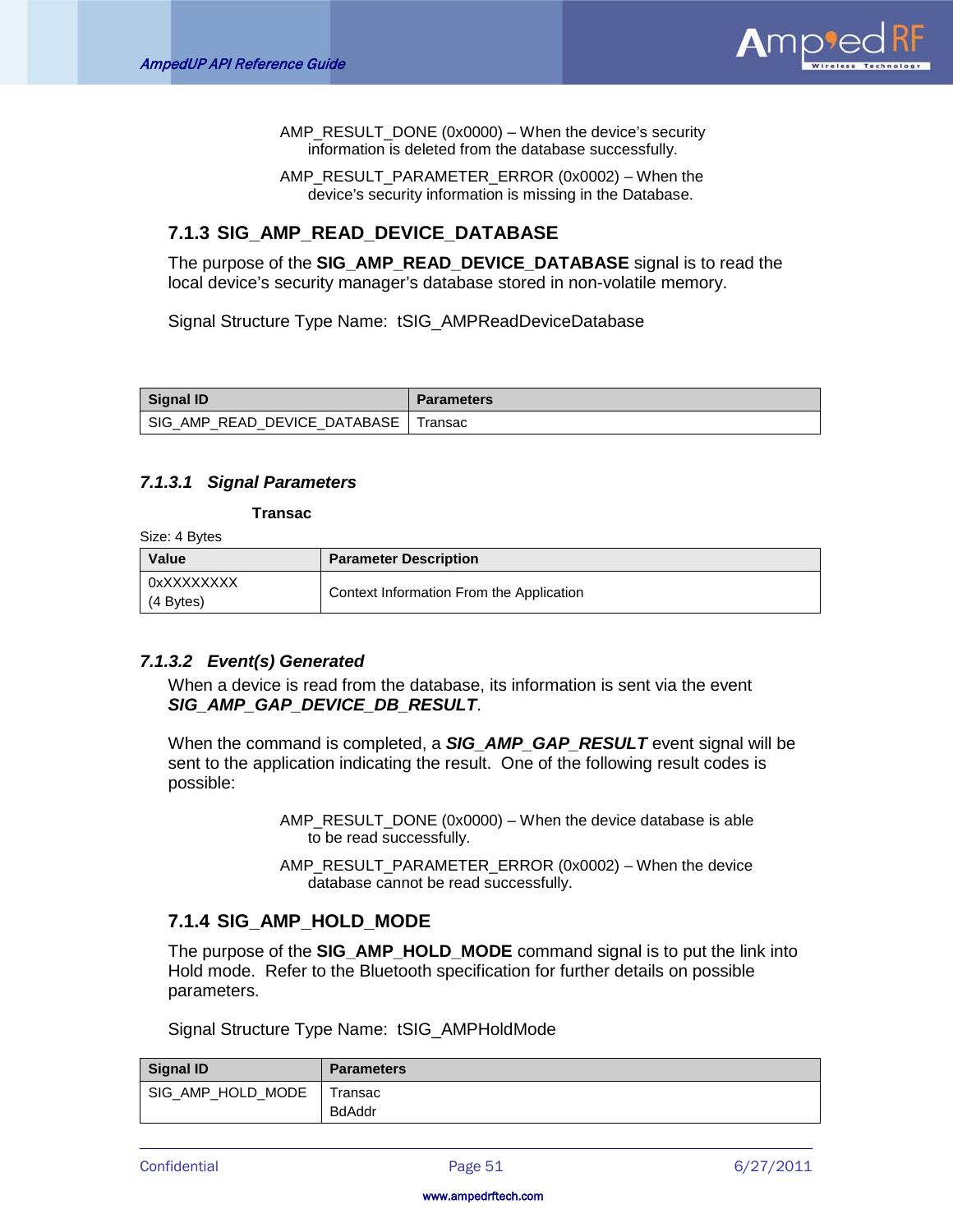

| <b>Signal ID</b> | <b>Parameters</b> |
|------------------|-------------------|
|                  | HoldMinInterval   |
|                  | HoldMaxInterval   |

## *7.1.4.1 Signal Parameters*

#### **Transac**

Size: 4 Bytes

| Value                       | <b>Parameter Description</b>             |
|-----------------------------|------------------------------------------|
| l oxxxxxxxxx<br>$(4$ Bytes) | Context Information From the Application |

#### **BdAddr**

Size: 6 Bytes

| <b>Value</b>                                                                                                                        | <b>Parameter Description</b>                                                   |
|-------------------------------------------------------------------------------------------------------------------------------------|--------------------------------------------------------------------------------|
| A structure with one<br>member called Byte, that<br>is an array of 6 bytes, with<br>the index 0 being the LS<br>byte of the BD_addr | Bluetooth device Address of the remote device that will be put into hold mode. |

# **HoldMinInterval**

Size: 2 Bytes

| <b>Value</b>          | <b>Parameter Description</b>                   |
|-----------------------|------------------------------------------------|
| 0xXXXX<br>$(2$ Bytes) | The minimum negotiable hold interval in slots. |

# **HoldMaxInterval**

Size: 2 Bytes

| Value                 | <b>Parameter Description</b>                   |
|-----------------------|------------------------------------------------|
| 0xXXXX<br>$(2$ Bytes) | The maximum negotiable hold interval in slots. |

## *7.1.4.2 Event(s) Generated*

When the Hold mode request has been completed, the event *SIG\_AMP\_GAP\_RESULT* is generated. This event indicates the result of the Hold request. One of the following result codes is possible:

- AMP\_RESULT\_PENDING (0x0001) When Hold mode has successfully been requested.
- AMP\_MODE\_NOT\_SUPPORTED (0x001C) When Hold mode is not supported.
- AMP\_RESULT\_NO\_RESOURCES (0x0007) When Hold mode is not currently available.
- AMP\_WRONG\_BDADDR (0x001D) When the wrong BD Address is sent.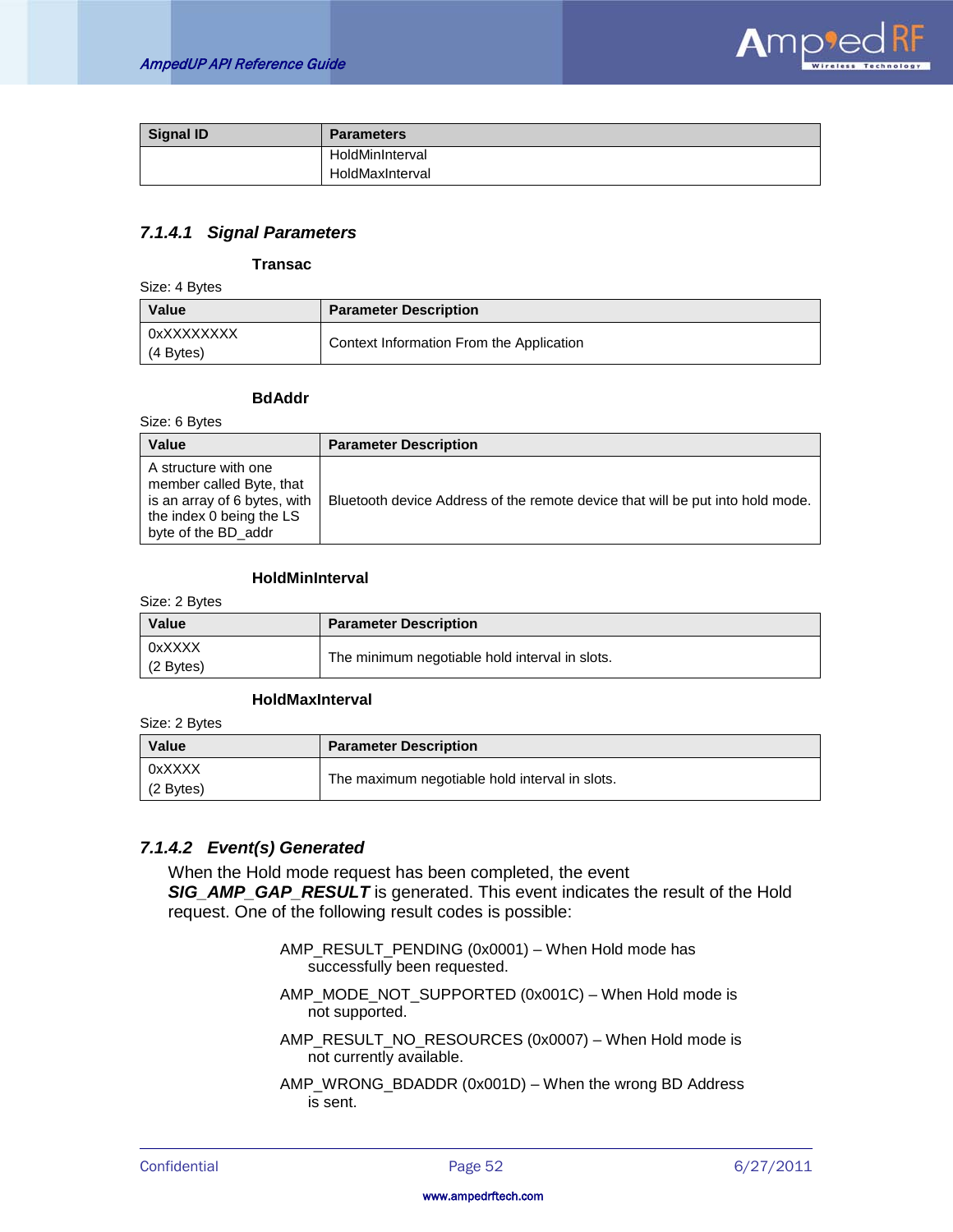

AMP\_RESULT\_ILLEGAL\_OPERATION (0x0003) – When the Hold mode request has failed.

# <span id="page-53-0"></span>**7.1.5 SIG\_AMP\_SNIFF\_MODE**

The purpose of the **SIG\_AMP\_SNIFF\_MODE** command signal is to put the link into Sniff mode. Refer to the Bluetooth specification for further details on possible parameters.

Signal Structure Type Name: tSIG\_AMPSniffMode

| <b>Signal ID</b>   | <b>Parameters</b> |
|--------------------|-------------------|
| SIG_AMP_SNIFF_MODE | Transac           |
|                    | <b>BdAddr</b>     |
|                    | SniffMinInterval  |
|                    | SniffMaxInterval  |
|                    | SniffAttempt      |
|                    | SniffTmo          |

# *7.1.5.1 Signal Parameters*

#### **Transac**

Size: 4 Bytes

| <b>Value</b>            | <b>Parameter Description</b>             |
|-------------------------|------------------------------------------|
| 0xXXXXXXXX<br>(4 Bytes) | Context Information From the Application |

# **BdAddr**

Size: 6 Bytes

| Value                                                                                                                               | <b>Parameter Description</b>                                                       |
|-------------------------------------------------------------------------------------------------------------------------------------|------------------------------------------------------------------------------------|
| A structure with one<br>member called Byte, that<br>is an array of 6 bytes, with<br>the index 0 being the LS<br>byte of the BD_addr | Bluetooth device Address of the remote device that will be put into Sniff<br>mode. |

#### **SniffMinInterval**

Size: 2 Bytes

| <b>Value</b>          | <b>Parameter Description</b>                  |
|-----------------------|-----------------------------------------------|
| 0xXXXX<br>$(2$ Bytes) | The minimum negotiable Tsniff interval slots. |

# **SniffMaxInterval**

Size: 2 Bytes

| Value                 | <b>Parameter Description</b>                  |
|-----------------------|-----------------------------------------------|
| 0xXXXX<br>$(2$ Bytes) | The maximum negotiable Tsniff interval slots. |

#### **SniffAttempt**

Size: 2 Bytes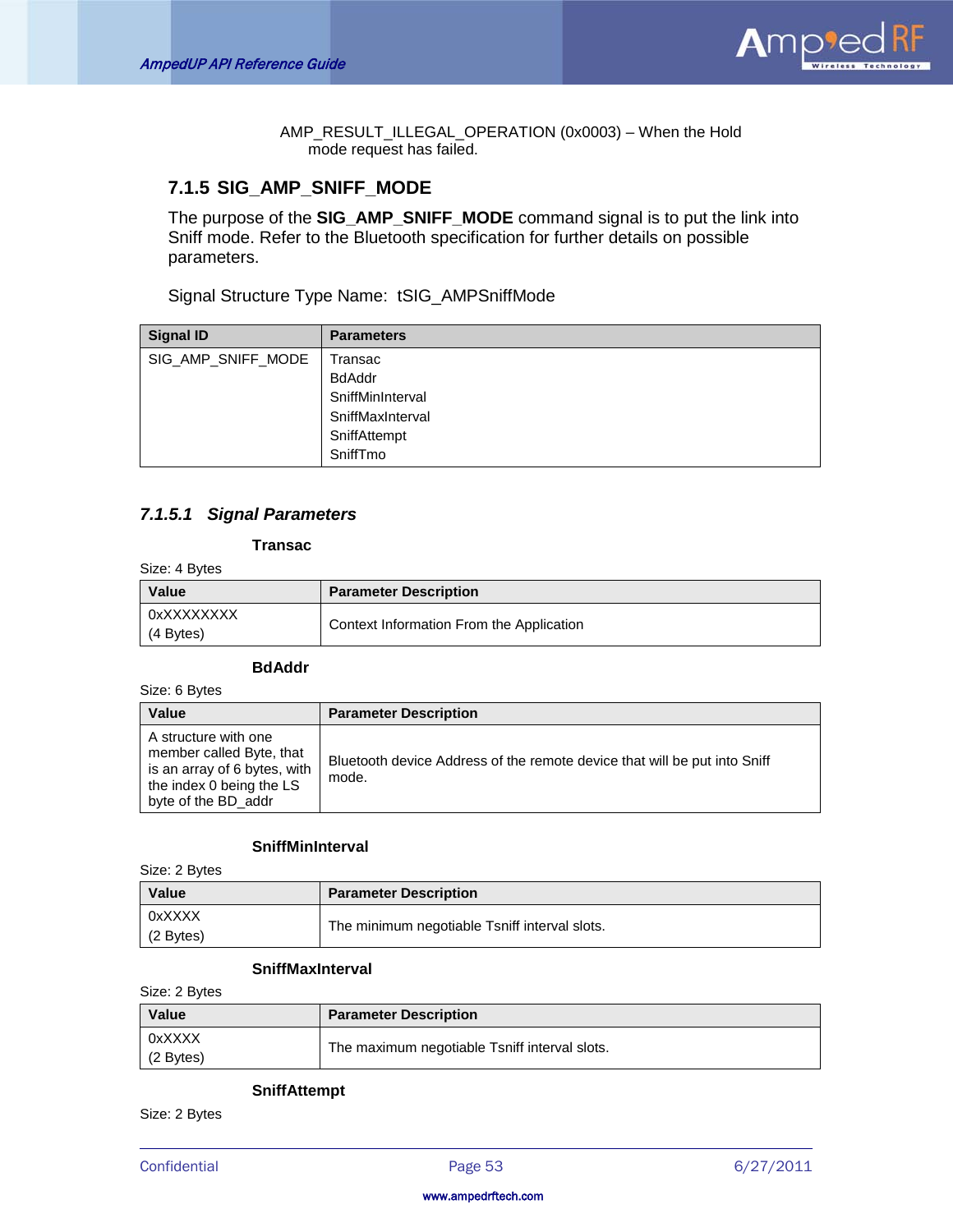

| Value       | <b>Parameter Description</b>                                              |
|-------------|---------------------------------------------------------------------------|
| 0xXXXX      | The number of frames that the slave will listen for a matching AM Address |
| $(2$ Bytes) | packets after the Tsniff interval.                                        |

#### **SniffTmo**

Size: 2 Bytes

| <b>Value</b> | <b>Parameter Description</b>                                                |
|--------------|-----------------------------------------------------------------------------|
| 0xXXXX       | The number of frames that the slave will listen after a matching AM Address |
| $(2$ Bytes)  | packets are no longer received.                                             |

# *7.1.5.2 Event(s) Generated*

When the Sniff mode request has been completed, the event *SIG\_AMP\_GAP\_RESULT* is generated. This event indicates the result of the Sniff request. One of the following result codes is possible:

- AMP\_RESULT\_PENDING (0x0001) When Sniff mode has successfully been requested.
- AMP\_MODE\_NOT\_SUPPORTED (0x001C) When Sniff mode is not supported.
- AMP\_RESULT\_NO\_RESOURCES (0x0007) When Sniff mode is not currently available.
- AMP\_WRONG\_BDADDR (0x001D) When the wrong BD Address is sent.
- AMP\_WRONG\_MODE (0x001F) When Sniff mode is invalid in the link's present state.
- AMP\_RESULT\_ILLEGAL\_OPERATION (0x0003) When the Sniff mode request has failed.

# <span id="page-54-0"></span>**7.1.6 SIG\_AMP\_EXIT\_SNIFF\_MODE**

The purpose of the **SIG\_AMP\_EXIT\_SNIFF\_MODE** command signal is to put a link that is currently in Sniff mode back into Active mode.

Signal Structure Type Name: tSIG\_AMPExitSniffMode

| Signal ID                         | <b>Parameters</b> |
|-----------------------------------|-------------------|
| SIG AMP EXIT SNIFF MODE   Transac |                   |
|                                   | <b>BdAddr</b>     |

# *7.1.6.1 Signal Parameters*

**Transac**

Size: 4 Bytes

| <b>Value</b>            | <b>Parameter Description</b>             |
|-------------------------|------------------------------------------|
| 0xXXXXXXXX<br>(4 Bytes) | Context Information From the Application |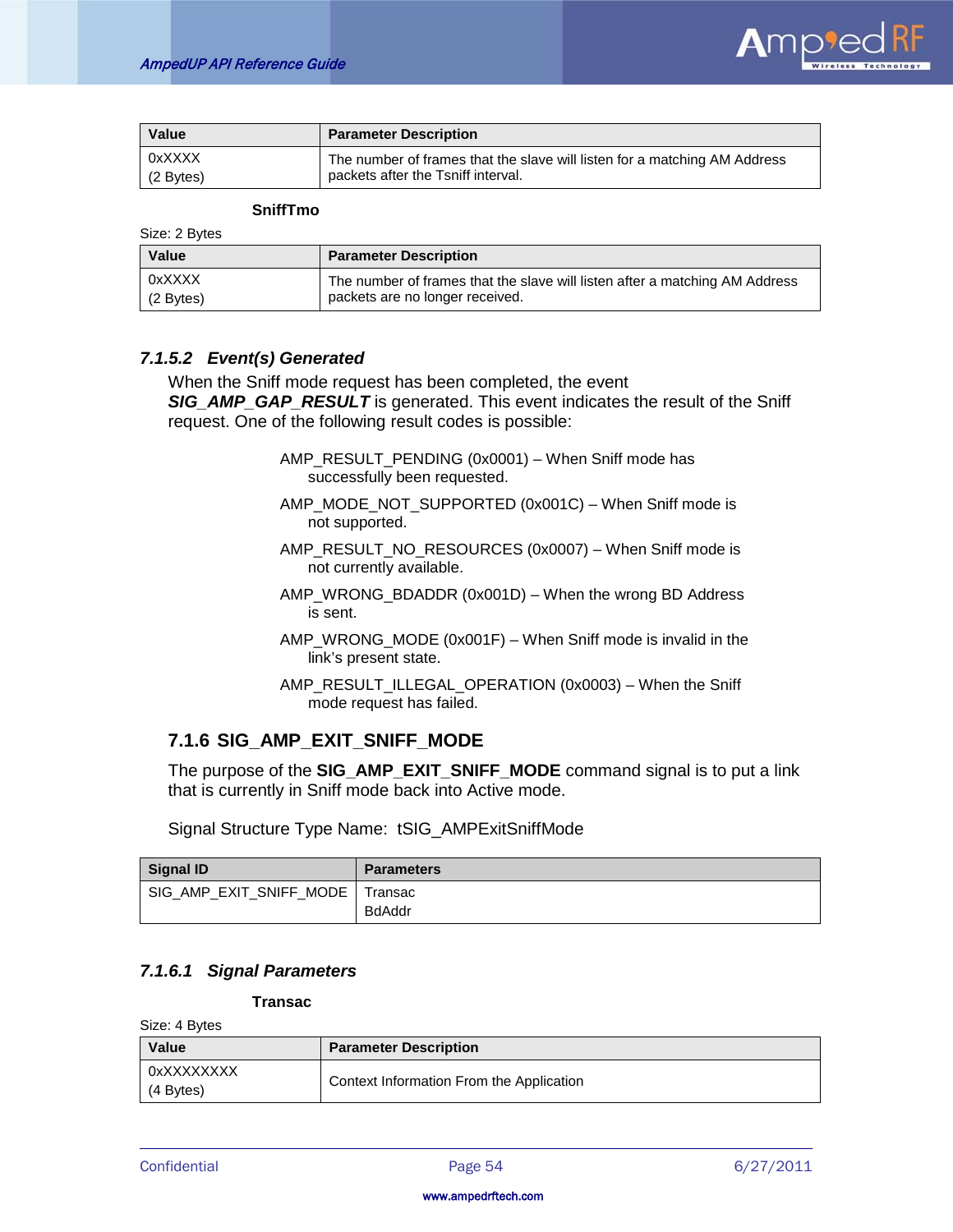

#### **BdAddr**

Size: 6 Bytes

| Value                                                                                                                               | <b>Parameter Description</b>                                                        |
|-------------------------------------------------------------------------------------------------------------------------------------|-------------------------------------------------------------------------------------|
| A structure with one<br>member called Byte, that<br>is an array of 6 bytes, with<br>the index 0 being the LS<br>byte of the BD addr | Bluetooth device Address of the remote device that will be put into Active<br>mode. |

### *7.1.6.2 Event(s) Generated*

When the Exit Sniff mode request has been completed, the event *SIG\_AMP\_GAP\_RESULT* is generated. This event indicates the result of the Exit Sniff request. One of the following result codes is possible:

> AMP\_RESULT\_PENDING (0x0001) – When Exit Sniff mode has successfully been requested.

AMP\_RESULT\_NO\_RESOURCES (0x0007) – When Exit Sniff mode is not currently available.

AMP\_WRONG\_BDADDR (0x001D) – When the wrong BD Address is sent.

AMP\_WRONG\_MODE (0x001F) – When Exit Sniff mode is invalid in the link's present state.

AMP\_RESULT\_ILLEGAL\_OPERATION (0x0003) – When the Exit Sniff mode request has failed.

# <span id="page-55-0"></span>**7.2 Miscellaneous Event Signals**

The following list contains miscellaneous event signals going from the Amp'edUP stack to an embedded application:

SIG\_AMP\_GAP\_DEVICE\_DB\_RESULT

SIG\_AMP\_MODE\_CHANGE\_RESULT

SIG\_AMP\_GAP\_LL\_CONN\_DOWN

# <span id="page-55-1"></span>**7.2.1 SIG\_AMP\_GAP\_DEVICE\_DB\_RESULT**

The purpose of the **SIG\_AMP\_GAP\_DEVICE\_DB\_RESULT** signal is to return the local device's security manager's database entries in response to a read database request.

Signal Structure Type Name: tSIG\_AMPDeviceDBResult

| <b>Signal ID</b>             | <b>Parameters</b>  |
|------------------------------|--------------------|
| SIG_AMP_GAP_DEVICE_DB_RESULT | Fransac            |
|                              | <b>DeviceClass</b> |
|                              | <b>DeviceName</b>  |
|                              | TrustLevel         |
|                              | LinkKey            |
|                              | <b>BdAddr</b>      |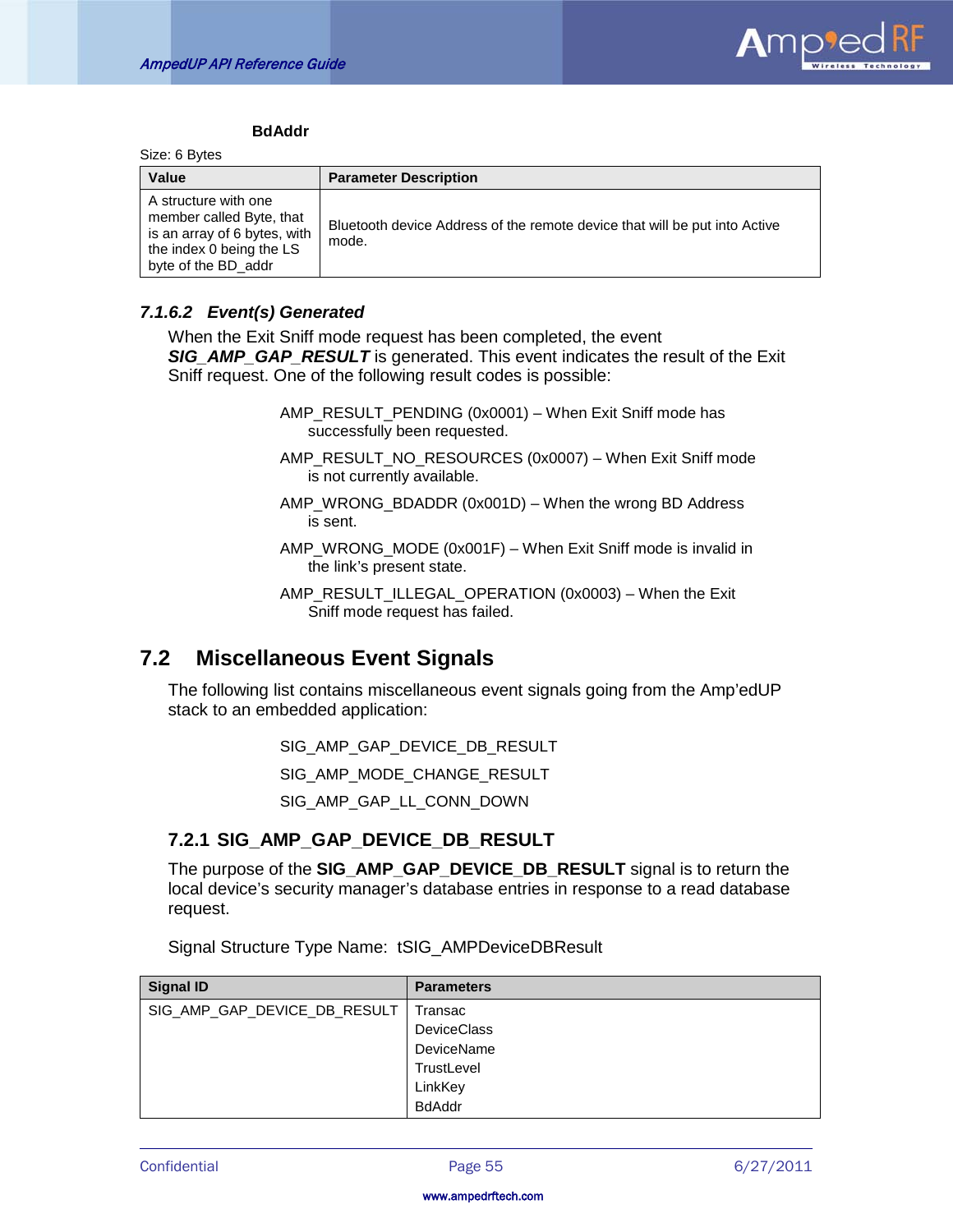

# *7.2.1.1 Signal Parameters*

## **Transac**

| Size: 4 Bytes           |                                           |
|-------------------------|-------------------------------------------|
| Value                   | <b>Parameter Description</b>              |
| 0xXXXXXXXX<br>(4 Bytes) | Context Information from the Application. |

## **DeviceClass**

Size: 3 Bytes

| Value          | <b>Parameter Description</b> |
|----------------|------------------------------|
| Array of bytes | The Class of Device.         |

## **DeviceName**

Size: 6 Bytes

| Value          | <b>Parameter Description</b>          |
|----------------|---------------------------------------|
| Array of bytes | The first 6 bytes of the device name. |

### **TrustLevel**

Size: 4 Bytes

| Value                     | <b>Parameter Description</b>                    |
|---------------------------|-------------------------------------------------|
| 0xXXXXXXXX<br>$(4$ Bytes) | 32 bit mask of trusted services of this device. |

# **LinkKey**

Size: 16 Bytes

| <b>Value</b>                     | <b>Parameter Description</b>        |
|----------------------------------|-------------------------------------|
| Structure containing 16<br>bytes | The encryption key for this device. |

### **BdAddr**

Size: 6 Bytes

| <b>Value</b>                                                                                                                        | <b>Parameter Description</b>                                                             |
|-------------------------------------------------------------------------------------------------------------------------------------|------------------------------------------------------------------------------------------|
| A structure with one<br>member called Byte, that<br>is an array of 6 bytes, with<br>the index 0 being the LS<br>byte of the BD addr | Bluetooth device Address of the device listed in the security manager's device<br>table. |

# <span id="page-56-0"></span>**7.2.2 SIG\_AMP\_MODE\_CHANGE\_RESULT**

The purpose of the **SIG\_AMP\_MODE\_CHANGE\_RESULT** event signal is to inform the application of a change in a link's mode.

|  |  | Signal Structure Type Name: tSIG_AMPModeChangeResult |  |
|--|--|------------------------------------------------------|--|
|  |  |                                                      |  |

| <b>Signal ID</b>             | <b>Parameters</b> |
|------------------------------|-------------------|
| SIGN_AMP_MODE_CHANGE_RESULTS | l Transac         |
|                              | ResultCode        |
|                              | <b>BdAddr</b>     |
|                              | Mode              |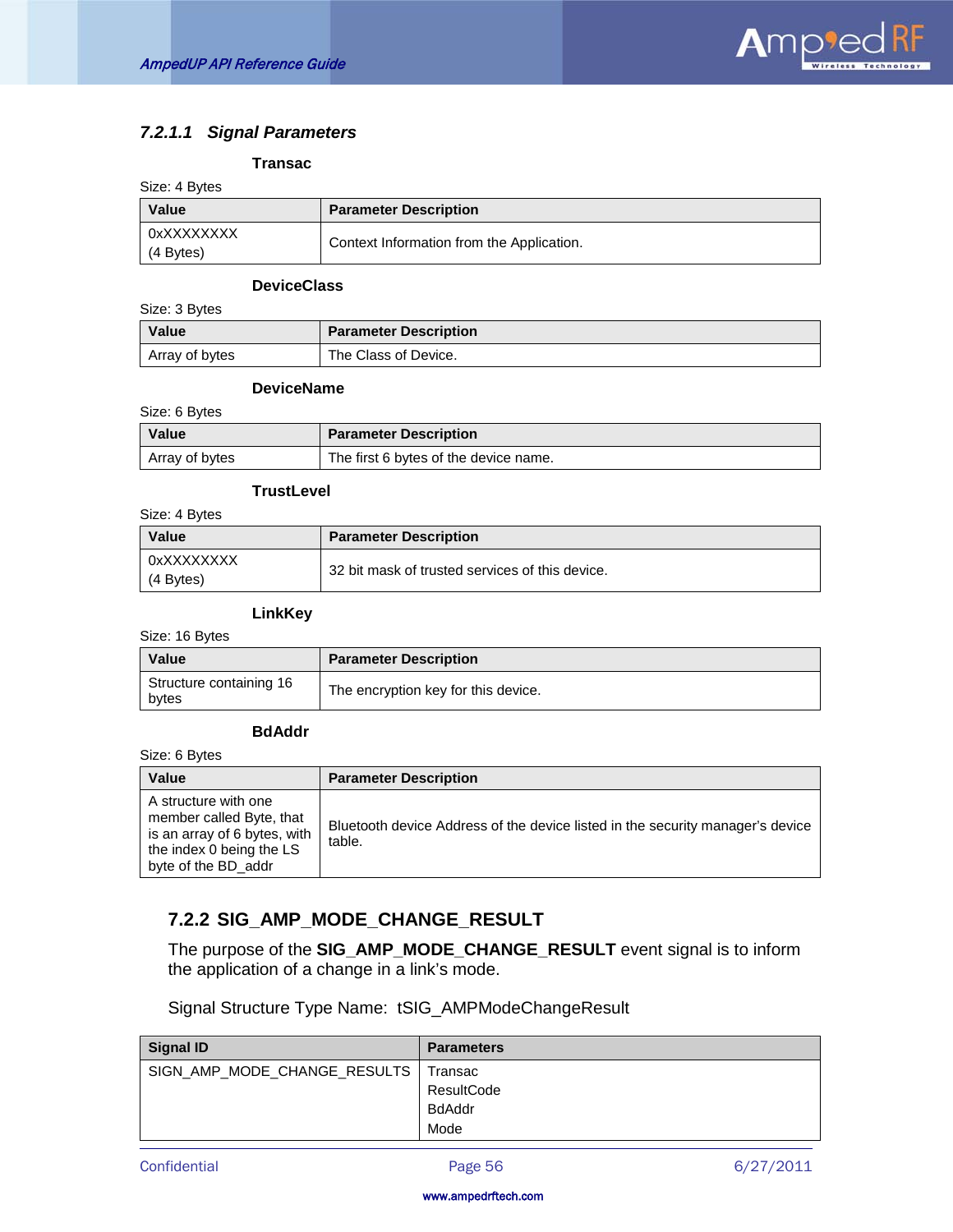

| <b>Signal ID</b> | <b>Parameters</b> |
|------------------|-------------------|
|                  | Interval          |

# *7.2.2.1 Signal Parameters*

#### **Transac**

Size: 4 Bytes

| <b>Value</b>              | <b>Parameter Description</b>              |
|---------------------------|-------------------------------------------|
| 0xXXXXXXXX<br>$(4$ Bytes) | Context Information from the Application. |

#### **ResultCode**

Size: 4 Bytes

| Value                     | <b>Parameter Description</b>                                                                                       |  |
|---------------------------|--------------------------------------------------------------------------------------------------------------------|--|
| 0xXXXXXXXX<br>$(4$ Bytes) | Result:<br>AMP_RESULT_DONE (0x00) - successful operation<br>AMP_RESULT_ILLEGAL_OPERATION (0x03) - operation failed |  |

### **BdAddr**

Size: 6 Bytes

| <b>Value</b>                                                                                                                        | <b>Parameter Description</b>            |
|-------------------------------------------------------------------------------------------------------------------------------------|-----------------------------------------|
| A structure with one<br>member called Byte, that<br>is an array of 6 bytes, with<br>the index 0 being the LS<br>byte of the BD addr | Bluetooth device Address of the device. |

#### **Mode**

Size: 1 Byte

| Value      | <b>Parameter Description</b>             |
|------------|------------------------------------------|
|            | Contains the current mode of the device: |
|            | ACTIVE MODE - 0x00                       |
| 0xXX       | HOLD MODE - 0x01                         |
| $(1$ Byte) | SNIFF_MODE - 0x02                        |
|            | PARK_MODE - 0x03 (not supported)         |
|            | INVALID MODE - 0xff                      |

#### **Interval**

Size: 2 Bytes

| <b>Value</b>        | <b>Parameter Description</b> |
|---------------------|------------------------------|
| 0xXXXX<br>(2 Bytes) | Not used for this signal.    |

# <span id="page-57-0"></span>**7.2.3 SIG\_AMP\_GAP\_LL\_CONN\_DOWN**

The purpose of the **SIG\_AMP\_GAP\_LL\_CONN\_DOWN** event signal is to inform the application that the lower layer stack has completely disconnected from the link.

Signal Structure Type Name: tSIG\_AMPGapLLConnDown